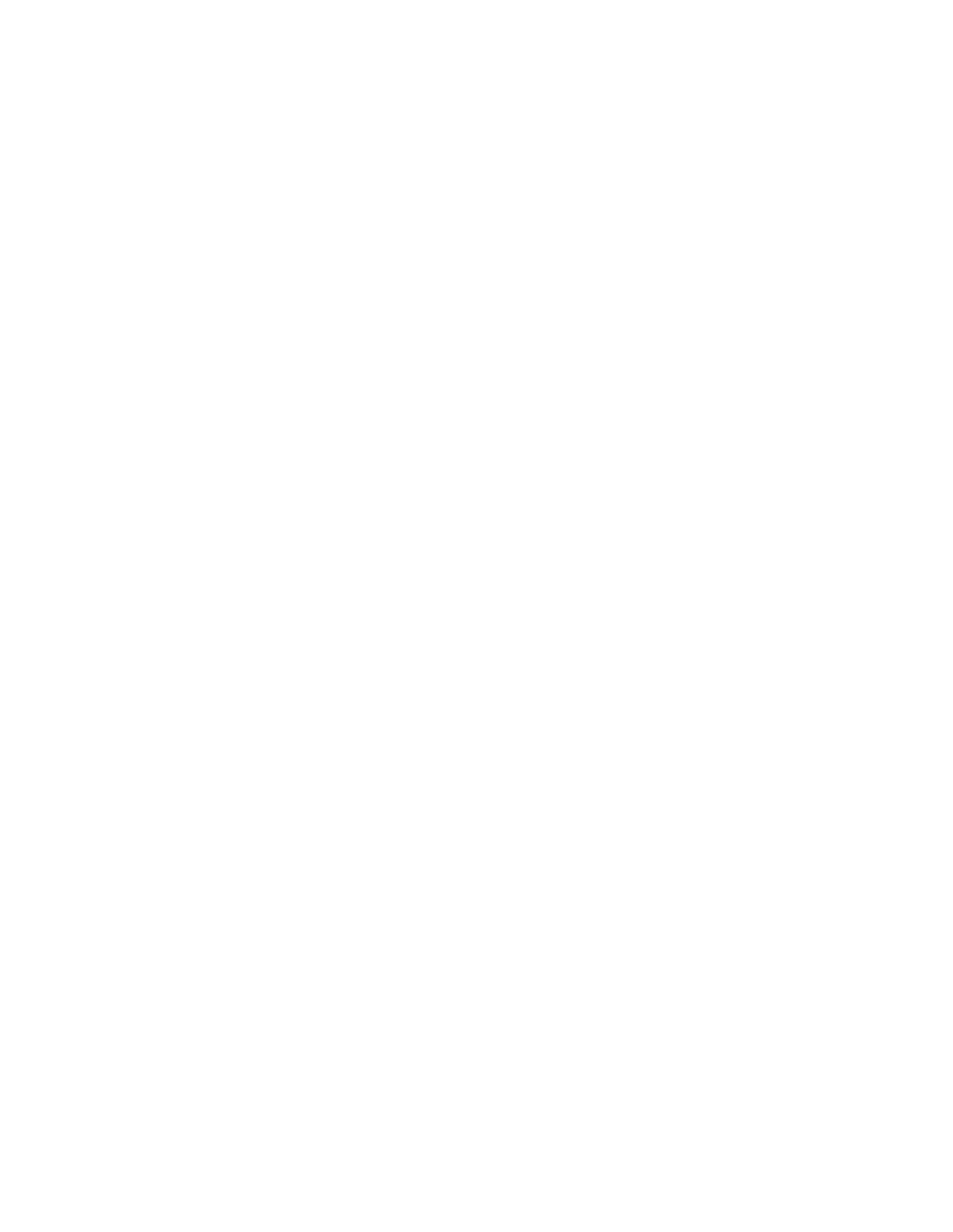## **Contents**

[Dhyana Vahini 5](#page-4-0) [Publisher's Note 6](#page-5-0) [PREFACE 7](#page-6-0) [Chapter I. The Power of Meditation 10](#page-9-0) [Binding actions and liberating actions 10](#page-9-0) [Taming the mind and the intelligence 11](#page-10-0) [One-pointedness and concentration 11](#page-10-0) [The value of chanting the divine name and meditation 12](#page-11-0) [The method of meditation 12](#page-11-0) [Chapter II. Chanting God's Name and Meditation 14](#page-13-0) [Gauge meditation by its inner impact 14](#page-13-0) [The three paths of meditation 15](#page-14-0) [The need for bodily and mental training 15](#page-14-0) [Everyone has the right to spiritual success 16](#page-15-0) [Chapter III. The Goal of Meditation 18](#page-17-0) [Control the temper of the mind 18](#page-17-0) [Concentration and one-pointedness are the keys 18](#page-17-0) [Yearn for the right thing! 18](#page-17-0) [Reaching the goal through meditation 19](#page-18-0) [Gain inward vision 20](#page-19-0) [Chapter IV. Promote the Welfare of All Beings 21](#page-20-0) [Eschew the tenfold "sins" 21](#page-20-0) [Be unaffected by illusion 21](#page-20-0) [First, good qualities; later, the absence of qualities 21](#page-20-0) [The placid, calm, unruffled character wins out 22](#page-21-0) [Meditation is the basis of spiritual experience 23](#page-22-0) [Chapter V. Cultivate the Blissful Atmic Experience 24](#page-23-0) [The primary qualifications 24](#page-23-0) [Lead a dharmic life 24](#page-23-0) [The eight gates 25](#page-24-0) [Wish versus will 25](#page-24-0) [Take it step by step 25](#page-24-0) [No past or future 26](#page-25-0) [Clean and feed the mind 26](#page-25-0) [Chapter VI. Meditation Reveals the Eternal and the Non-Eternal 27](#page-26-0) [The Lord's grace is needed to cross the sea 27](#page-26-0) [Why worry over short-lived attachments? 27](#page-26-0) [We are actors in the Lord's play 29](#page-28-0) [Chapter VII. Remember God and Meditate 30](#page-29-0) [All religions remember the Lord's name 30](#page-29-0) [Crave the Lord's name rather than the form 30](#page-29-0) [Do not discuss the path with everyone 31](#page-30-0) [Repeating the name is safest and easiest 31](#page-30-0) [Chapter VIII. One-pointed Attention is Essential for Meditation 33](#page-32-0)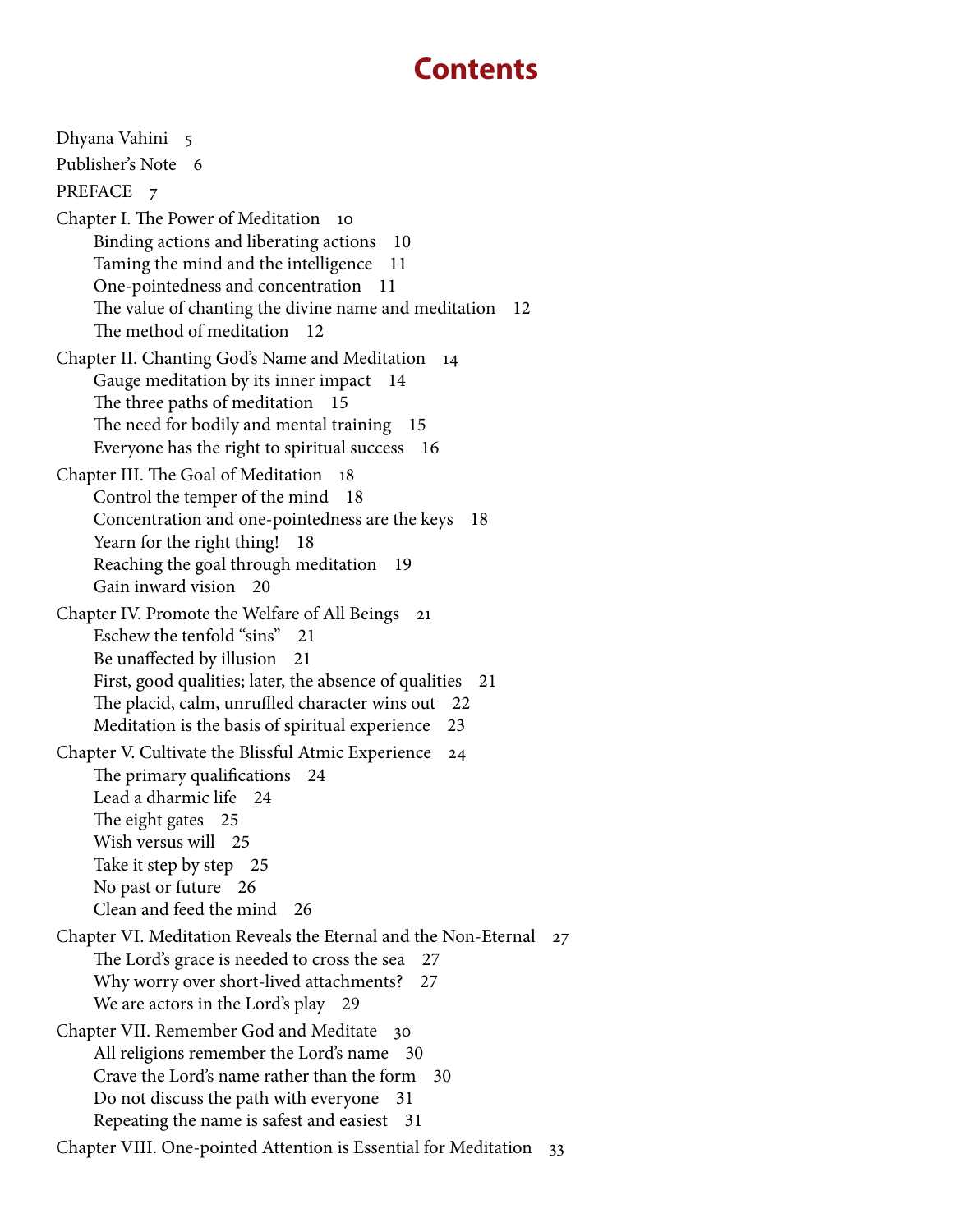[Avoid no-pointedness and many-pointedness 33](#page-32-0) [Stick to one name and form 33](#page-32-0) [Stick to the task of taming the mind 33](#page-32-0) [Everything is pure, everything is God 34](#page-33-0) [Do not reject Him, cultivate love for Him 34](#page-33-0) [Chapter IX. Spiritual Development 36](#page-35-0) [Three stages of growth 36](#page-35-0) [Discuss the good in others, not the bad 37](#page-36-0) [The Lord assumes the yearned-for form 37](#page-36-0) [Seek company of the good; avoid company of the bad 37](#page-36-0) [Chapter X. Innocence, Purity, and Humility 39](#page-38-0) [Be ever joyful and sweet 39](#page-38-0) [Have contentment and desire only the Lord 40](#page-39-0) [Chapter XI. Liberation: the Goal of Meditation 42](#page-41-0) [The beneficent and maleficent impulses 42](#page-41-0) [Destroy ignorance 42](#page-41-0) [Uproot the impulses that make up the mind, and the mind is no more 43](#page-42-0) [Success in meditation from uprooting impulses 43](#page-42-0) [The Atma is free of everything 44](#page-43-0) [Chapter XII. Do not Be a Slave to Impulses 45](#page-44-0) [Seeking praise and blaming others are impulses 45](#page-44-0) [Mere reading without practice is impure 46](#page-45-0) [Master the wayward mind through meditation 46](#page-45-0) [Do not lose heart, but keep up the practice 47](#page-46-0) [Chapter XIII. Developing One-pointedness 48](#page-47-0) [Monkey meditation: harmful to spiritual progress 48](#page-47-0) [Force the mind to be one-pointed 48](#page-47-0) [The inert mind reflects the intelligence 49](#page-48-0) [Control the senses as well as the mind 49](#page-48-0) [Cultivate good habits before concentration 49](#page-48-0) [Make slow but steady progress 50](#page-49-0) [Chapter XIV. Remove Defects in Character 51](#page-50-0) [Eliminate pride 51](#page-50-0) [Follow Krishna's advice and meditate 52](#page-51-0) [The three guards: peace, contentment, discrimination 52](#page-51-0) [Be comfortable in all environments 53](#page-52-0) [Concluding admonitions 53](#page-52-0) [Glossary 55](#page-54-0)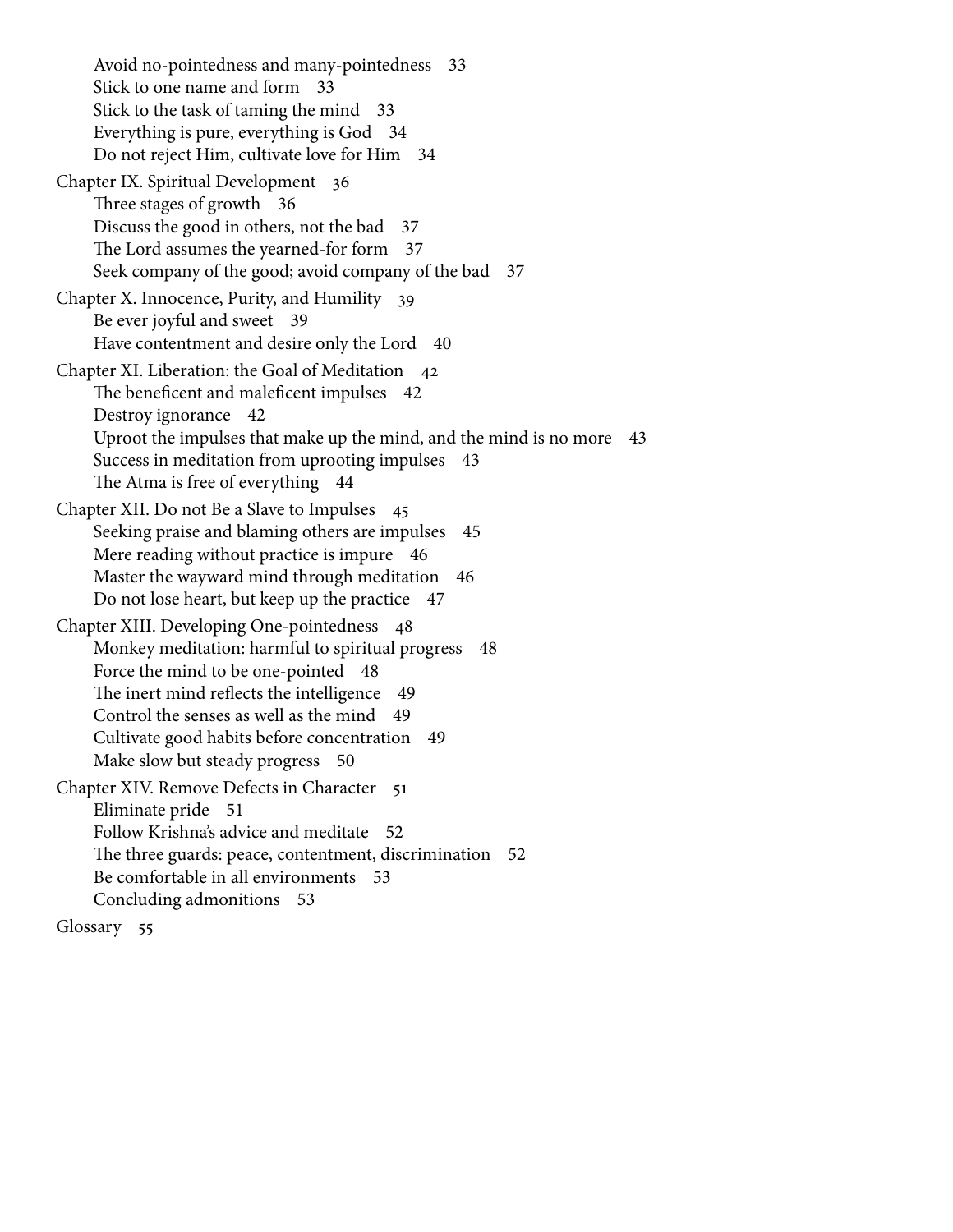## <span id="page-4-0"></span>**Dhyana Vahini**

**(Stream of Meditation) by Sathya Sai Baba**



### **SRI SATHYA SAI SADHANA TRUST**

**Publications Division**

Prasanthi Nilayam - 515134 Anantapur District, Andhra Pradesh, India STD: 08555 : ISD : 91-8555 Phone: 287375, Fax: 287236 Email: enquiry@sssbpt.org URL www.sssbpt.org

© Sri Sathya Sai Sadhana Trust, Publications Division, Prasanthi Nilayam P.O. 515 134, Anantapur District, A.P. (India.)

All Rights Reserved.

The copyright and the rights of translation in any language are reserved by the Publishers. No part, passage, text or photograph or Artwork of this book should be reproduced, transmitted or utilised, in original language or by translation, in any form or by any means, electronic, mechanical, photo copying, recording or by any information, storage and retrieval system except with the express and prior permission, in writing from the Convener, Sri Sathya Sai Sadhana Trust, Publications Division, Prasanthi Nilayam (Andhra Pradesh) India - Pin Code 515 134, except for brief passages quoted in book review. This book can be exported from India only by the Publishers - Sri Sathya Sai Sadhana Trust, Publications Division, Prasanthi Nilayam, India.

International Standard Book Number 81-7208-345-9: ISBN for this ebook edition will come later

Revised Enlarged Edition: April 2003 Ebook: September 2014 Published by: The Convener, Sri Sathya Sai Sadhana Trust, Publications Division Prasanthi Nilayam, Pincode 515 134, India STD: 08555 ISD: 91-8555 Phone: 287375 Fax: 287236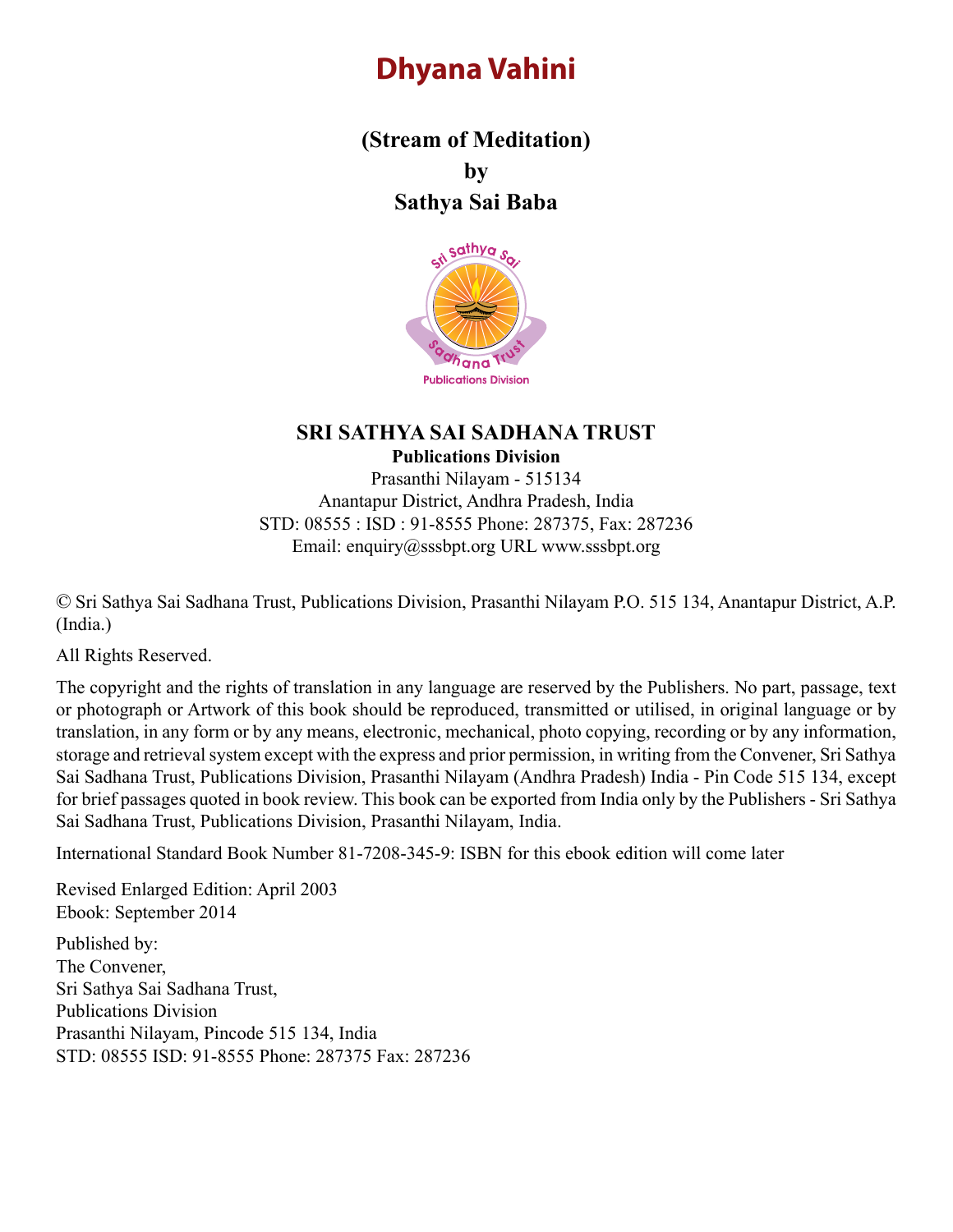## **Publisher's Note**

<span id="page-5-0"></span>This edition of *Dhyana Vahini* is an attempt to improve upon the previous edition. Some grammatical errors and typos have been corrected, and some sentences have been modified to smooth and clarify the presentation — of course, without disturbing the original meaning. So also long paragraphs have been split into two where it made sense and provided easier reading.

The earlier version of *Dhyana Vahini* had no chapter or section titles. Now, titles have been inserted in appropriate places in order to make it more accessible to the reader.

Sanskrit words have been replaced by their English equivalents. However, most of the Sanskrit words have been retained (in parentheses, following their English replacements). Many Sanskrit words have no exact English equivalents; and retaining the Sanskrit as it is keeps the edition accurate.

Several Sanskrit words have made their way into the English language and can be found in most dictionaries — e.g. *[dharma](#page-53-0)*, *[guru](#page-54-1)*, *yoga*, and *[moksha](#page-56-0)*. These words are used mostly without translation, although their meanings appear in the Glossary at the end of the book.

A large format is another speciality of this edition. It is hoped that the computerized typesetting, using a larger size and a different font, will provide more comfortable reading.

With these changes, the revised *Dhyana Vahini* is being presented to the readers with the hope that it will benefit all earnest seekers in the spiritual realm.

Convener Sri Sathya Sai Books and Publications Trust Prasanthi Nilayam, Pin 515 134, (India).

#### **Note on the ebook version**

This edition of *Dhyana Vahini* is done in .epub and .mobi formats so that it can be read easily on tablets such as the ipad, kindle, and nook. In these ebook versions, you generally get to choose the font and font size that best suit you.

Ebook versions of other *Vahinis* are or will become available on www.sssbpt.info/english/vahinis.html.

Clicking on most names of people and places and Sanskrit words will take you to the glossary for a definition or explanation. Your reader should then have a back button to take you back to where you were reading.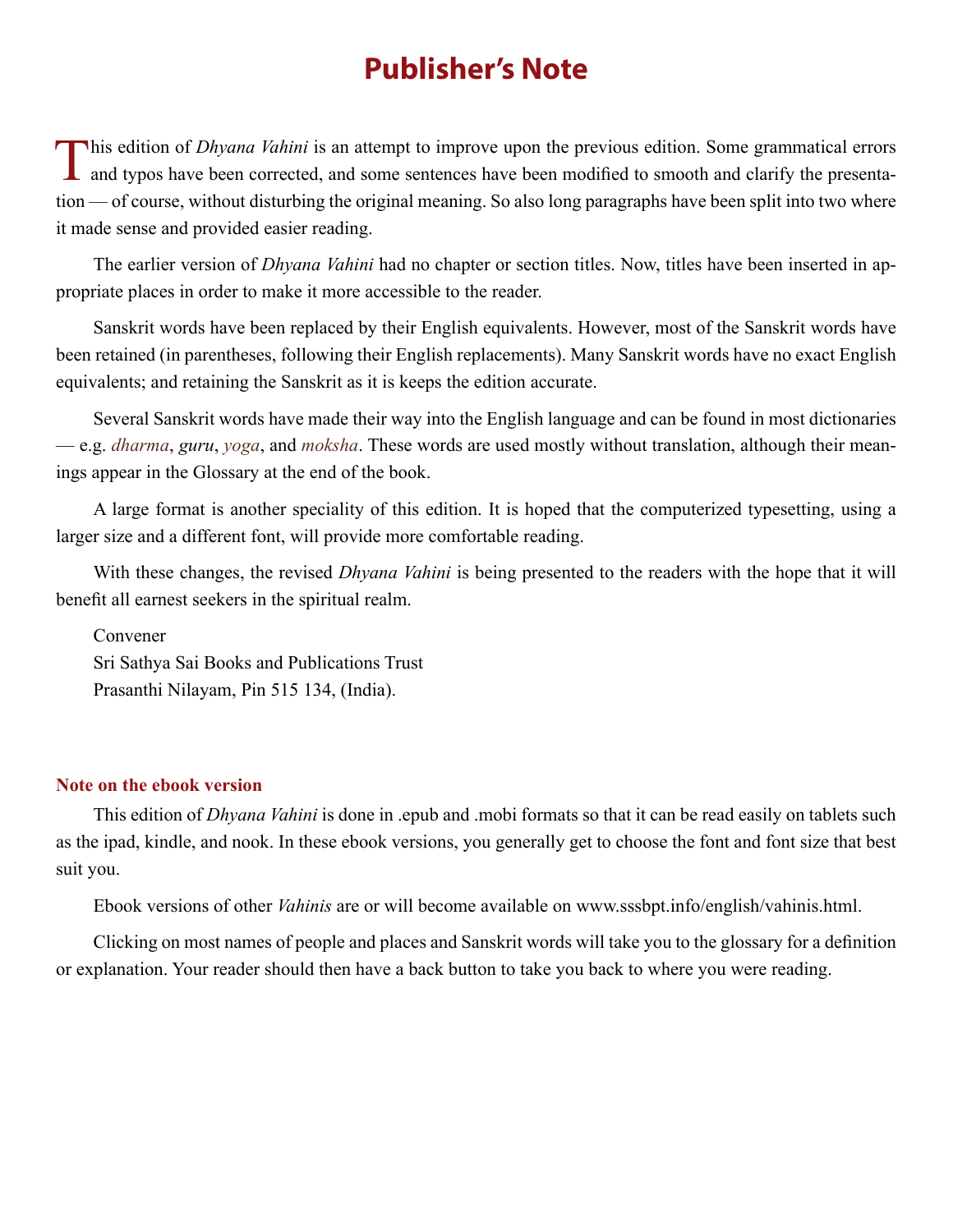## **Preface**

<span id="page-6-0"></span>To be living as a contemporary of Bhagawan Sri Sathya Sai Baba is itself a unique chance, for His is the au-<br>thentic voice of the Lord Himself; and He is easily accessible and eager to receive pious souls and persons afflicted with physical handicaps or spiritual confusion. His advent itself is to restore *[dharma](#page-53-0)* in human relationships and instill courage in the hearts of spiritual aspirants and purity in the ranks of pious people (*[sadhus](#page-58-0)*). He began this mission at the tender age of fourteen, when He announced Himself as the [Saint of Shirdi](#page-59-0), Sri Sai Baba come again, according to the promise the saint had made that He would reappear to complete His work eight years after He left His body (after His *[Mahasamadhi](#page-55-0)*). Bhagawan Sri Sathya Sai Baba unostentatiously proclaims His divinity by a continuous manifestation of miracles beyond the reach of the laws of science. He counsels, consoles, confers boons, and, above all, encourages the faltering aspirants to march forward toward Him; for He is the Absolute, the Goal. Every word of His, spoken or written, is a great aphorism (a *[mahavakya](#page-56-1)*); for He has the authority to make it so.

This book is the translation into English of His invaluable advice to all spiritual aspirants, which was first published in the "*Sanathana Sarathi*" as a series of articles in Telugu by Him. Baba's Telugu is sweet and simple and goes straight to the heart. To translate it into English is indeed to squeeze out much of its native nectarous taste. But for those unacquainted with Telugu, this is the best means of listening to His directions and so this book is presented to all such aspirants. May success come to all who read and follow the teachings of Baba and may they be led to His Holy Presence by His Grace.

N. Kasturi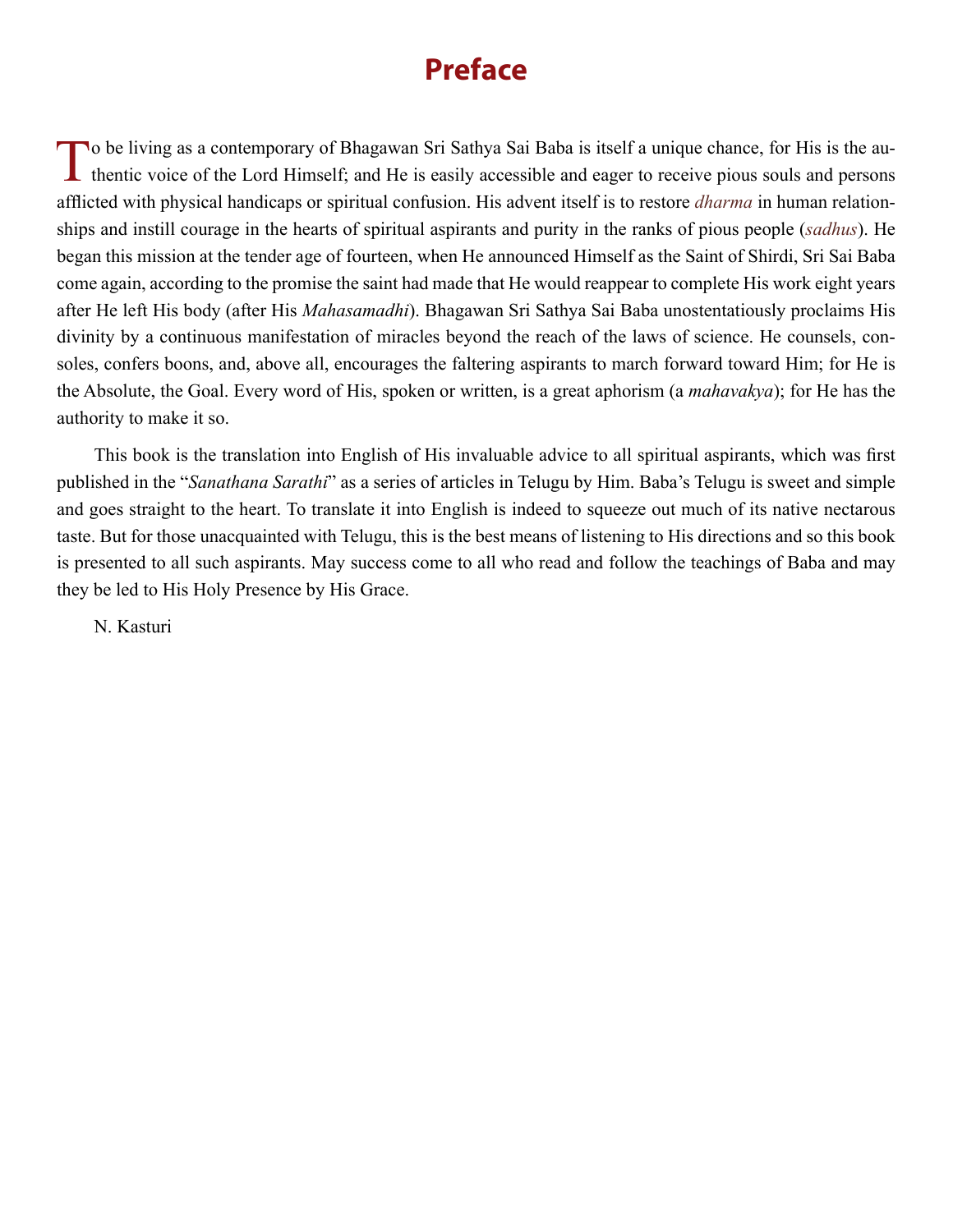## **Chapter I. The Power of Meditation**

#### **Binding actions and liberating actions**

**P**eople have to be doing some action (*[karma](#page-55-1)*) or other from the moment of waking to the moment of sleep-<br>ing —that is to say, from birth to death. They cannot sit quietly without doing action. No one can avoid this predicament! But each one has to understand clearly which kind of action to be engaged in. There are only two types: (1) sensory or binding actions (*vishaya karmas*) and (2) actions that liberate (*[sreyo karmas](#page-59-1)*).

The acts that bind have increased beyond control; as a result, sorrow and confusion have increased. Through these, no happiness and peace of mind can be gained.

On the other hand, the actions that liberate yield progressive joy and auspiciousness with each single act. They give bliss to the Self (*[Atma-ananda](#page-51-1)*) and are not concerned with mere external joy! Though the acts may be external, the attraction is all toward the internal. This is the right path, the true path.

Actions that bind include all activity in relation to exterior objects. Such actions are usually resorted to with a desire for the result. This craving for the results leads one to the morass of "I" and "Mine" and the demon of lust and greed. If one follows this path, there will be sudden flares, as when clarified butter (*ghee*) is poured in the sacrificial fire! Assigning priority to sense objects (*vishaya*) is the same as assigning importance to poison (*visha*)!

But while engaged in those activities and in those sense objects, if one has no interest in the result or consequence, then not only can one be victorious over the feelings of "I" and "mine", greed and lust, one can also be far away from all such traits. One will never be troubled by such traits.

Liberating action is pure, faultless, unselfish, and unswerving. Its characteristic is the importance given to the idea of action without any desire of the fruits thereof (*[nishkama karma](#page-56-2)*), which was elaborated in the *[Gita](#page-54-2)*. The practice of this discipline involves the development of truth, righteousness, peace, and love (*[sathya](#page-59-2)*, *[dharma](#page-53-0)*, *[santhi](#page-58-1)*, and *[prema](#page-57-0)*). While on this path, if one also takes up the discipline of remembering the name of the Lord, where else can one acquire more joy and bliss? It will give the fullest satisfaction.

If one treads this holy path, the Lord Himself will bestow all that is needed, all that is deserved, and all that will give peace of mind. Offer everything to the Lord without any desire for the result; that indeed yields full joy; that is indeed the easiest.

While it is very difficult to speak untruth and act against *[dharma](#page-53-0)*, it is very easy to utter the truth and walk in the path of *[dharma](#page-53-0)*. It is a very pleasant task to speak out the thing just as it is; one need not spend a moment of thought upon it. To speak of what is not, one has to create the non-existent! That plunges one into fear and fantasy, in an atmosphere of restlessness and worry.

So, instead of following sensory actions (*vishaya karma*), which offer all these troubles and complications, follow actions that liberate (*[sreyo karma](#page-59-1)*), the path of *[Atmic](#page-52-1)* bliss (*[Atma-ananda](#page-51-1) [marga](#page-56-3)*), which is true, eternal, and holy.

The best means for following liberating actions is meditation (*[dhyana](#page-53-1)*). Today, people with newfangled ideas argue how meditation is to be done and even why it should be done. But they know neither its taste nor its pu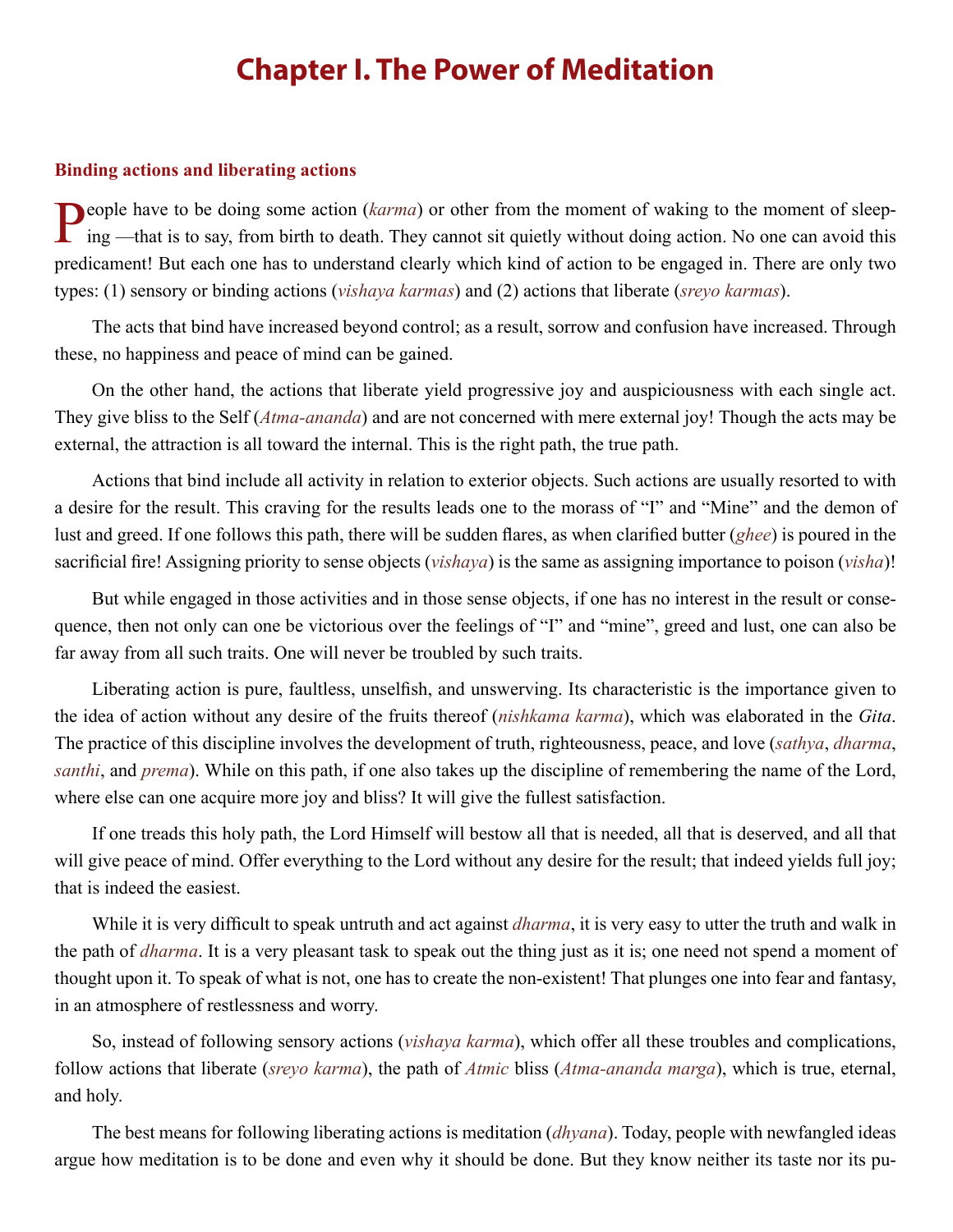rity. That is why there is so much criticism and cynical laughter. My present intention is to instruct such people. Therefore, I am revealing this.

#### **Taming the mind and the intelligence**

See! Everyone in the world has the nature of behaving and acting in two different ways: one outside and another inside. This is known to all, though generally people do not show this publicly. Just as people lose even the little joy that they have worrying over the factions they may have in their family, so they lose their internal peace when faced with physical obstacles and troubles.

For example, consider a cart. It cannot move by itself, can it? It can move only when two bullocks are yoked to it. And the cart can move safely only when the bullocks are trained to pull carts and when they are used to the road on which they have to walk. Instead, if they are ignorant of the process of pulling carts, if they have not walked on the road, if they have never stepped out of their shed, or if they have always moved only round and round the post to which they have been tied, in their own mire, the journey cannot proceed! And the cart will itself face danger!

So also, the inner consciousness (*[anthah-karana](#page-51-2)*) cannot move of itself; it must be attached to the externally related bullocks, the intelligence (*[buddhi](#page-53-2)*) and mind (*[manas](#page-56-4)*). Then only can it move forward, following the bullocks' tracks.

So, earlier than the journey, the bullocks —intelligence and mind— should be conversant with the road to the village that the inner senses are eager to reach. They must be trained to proceed in that direction. If this is done, the journey will be easy and safe.

Instead, if the draught animals have no knowledge of the pathways of truth, righteousness, peace, and love (*[sathya](#page-59-2)*, *[dharma](#page-53-0)*, *[santhi](#page-58-1)*, and *[prema](#page-57-0)*), and if they have never once trodden that path, the cart, the inner senses themselves, might come to grief! Even if they are prodded to proceed, they will only drag the cart to the familiar post and the accustomed mire of confusion, injustice, cruelty, indiscipline, and falsehood! What then of the journey? When is the arrival to be?

Therefore, intelligence and mind have to be taught the art of pulling the cart and moving steadily along the road. This has to be done by repetition of the Lord's name (*[japa](#page-54-3)*) and meditation (*[dhyana](#page-53-1)*).

#### **One-pointedness and concentration**

People are suffering despair and defeat on account of the waywardness and unsteadiness of the inner senses. This is the result of inability to control and guide the bullocks of intelligence and mind, unused as they are to meditation and repetition of the divine name to the extent of even stepping along that path! At such a time, the conflicting desires infecting the mind have to be quenched and controlled. The mind has to be focused in one direction. People must walk determinedly, using all their effort for the purpose of the aim and achievement they have set before themselves. If this is done, no force can pull them back; they can attain the position that is their due.

Plunge the wayward mind, which is fleeing in all directions, in contemplation of the name of the Lord; the effect will be like concentrating the rays of the sun through a piece of magnifying glass. The scattered rays develop the power of a flame to burn and consume. So too, when the waves of intellect and the feelings of mind get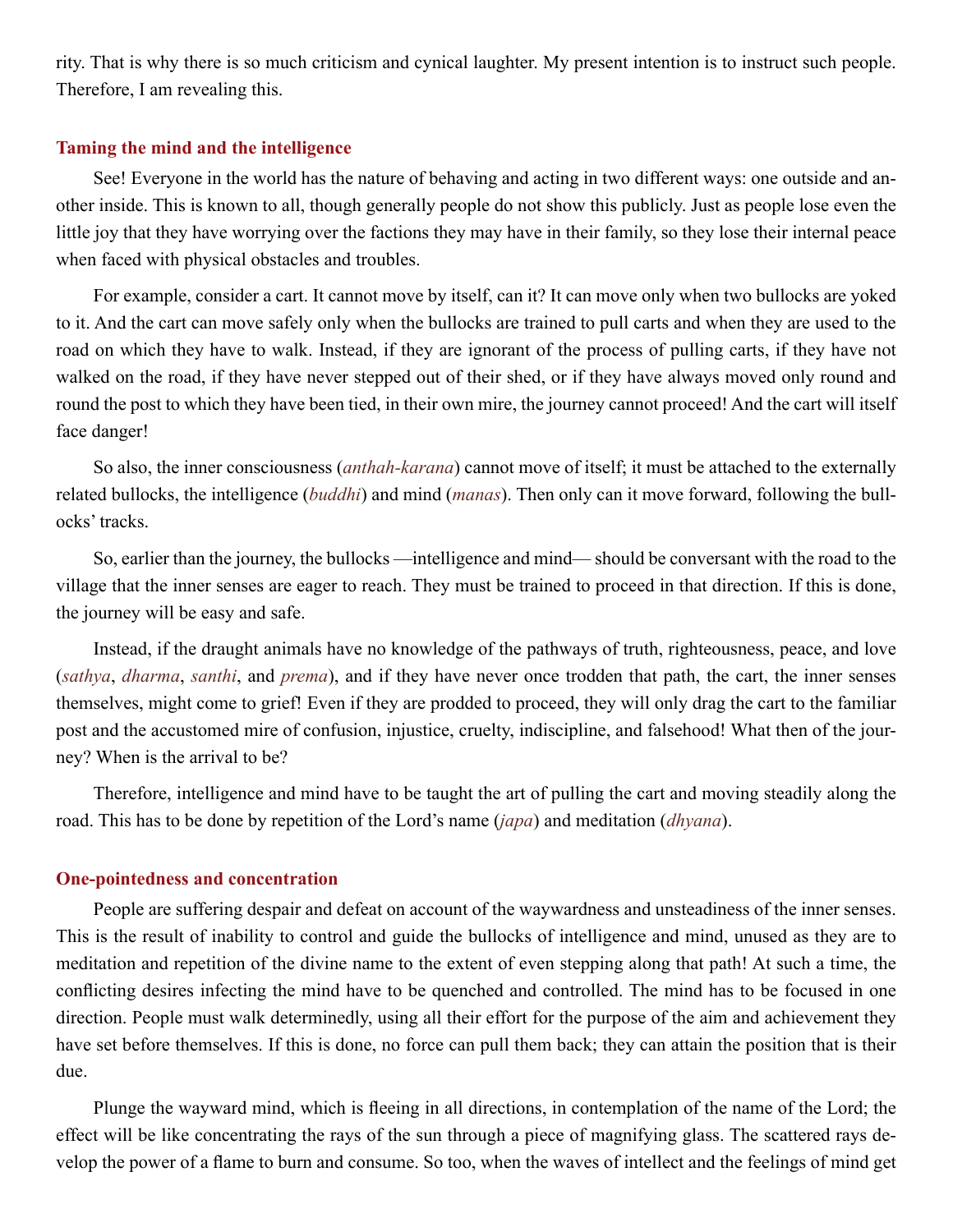<span id="page-9-0"></span>one-pointedness through the converging lens of the *[Atma](#page-51-3)*, they manifest as the universal divine splendour that can scorch evil and illumine joy.

Everyone is able to gain success in their profession or occupation only through one-pointed attention. Even the pettiest of tasks needs the quality of concentration for its fulfilment. And even the toughest problem yields before unswerving endeavour.

#### **The value of chanting the divine name and meditation**

People are endowed with unlimited powers. Not a single person is without them! But the road is missed when one is unaware of this truth. To gain awareness of this power, one must join the company of the holy, one must strive in spiritual practice (*[sadhana](#page-58-2)*), and one must practise repetition of the divine name and meditation.

Of what avail is it, even though you have each item of provision in plenty, when you do not know how to cook them into palatable food? Similarly, people have in themselves all the provisions needed for their upkeep and progress, but they discard them lightly and leave them unused because they are ignorant of the process of benefiting by them. People must seek to see and understand the Universal Power (*[sakthi](#page-58-3)*), the One without a second, which is the basis of all the multifarious manifestations of name and form in the world.

The mind flies at a tangent all the time. Meditation (*[dhyana](#page-53-1)*) is the process by which it is trained to acquire concentration. As a result of meditation on the highest *[Atma](#page-51-3)* (*[Paramatma](#page-57-1)*), the mind will withdraw from sense objects and the sensory world. Just at that time, the intellect (*[buddhi](#page-53-2)*) must assert its authority and command the mind (*[manas](#page-56-4)*) not to entertain any feeling except the thought of the Fundamental Basis.

When its basic truth is known, the mind will not be deluded by the evanescent, the untrue, and the unblissful. Instead, it will welcome the blossoming of joy, happiness, and truth, and it will not be affected by sorrow and grief. Nature (*[prakriti](#page-57-2)*) and the life-force (*[prana](#page-57-3)*) are indestructible, right? So, everything that is the product of the mingling of these two has a new value inherent in it.

One's life also assumes a new splendour when one visualises and realises bliss in the awareness of the Supreme Reality (*[satchidananda](#page-59-3)*) through a mind and intellect (*[manas](#page-56-4)* and *[buddhi](#page-53-2)*) that is purified and transformed by means of meditation (*[dhyana](#page-53-1)*). The taste of the fruit is evident when one sees the whole of it is eaten with no portion left behind. So too, when the taste of meditation is once discovered, one will discard all doubt and discussion thereon and engage oneself fully in it. Therefore, begin meditation, each one of you, from today —even from this moment!

Meditation should be performed enthusiastically, with full faith and care, and strictly according to the disciplines laid down. If this is done, it will bestow not only all happiness and all victory but even the vision of the Lord. This is bound to the science of Supreme Spirituality (*[Vedanta](#page-61-0)*) and also to the science of nature (*[prakriti](#page-57-2)*). These two are different in only one respect. The students of nature (*[prakriti](#page-57-2)*) are immersed in the objects of life; the students of *[Vedanta](#page-61-0)* are immersed in the basic truth of life. And people are bound to both of them! Nature is related to sense objects (*vishaya*); *[Vedanta](#page-61-0)* is related to one's Self-reality (*swa-rupa*). If people desire to transform their lives, internal as well as external, into one of splendour, meditation is the best spiritual discipline (*[sadhana](#page-58-2)*) they can adopt.

#### **The method of meditation**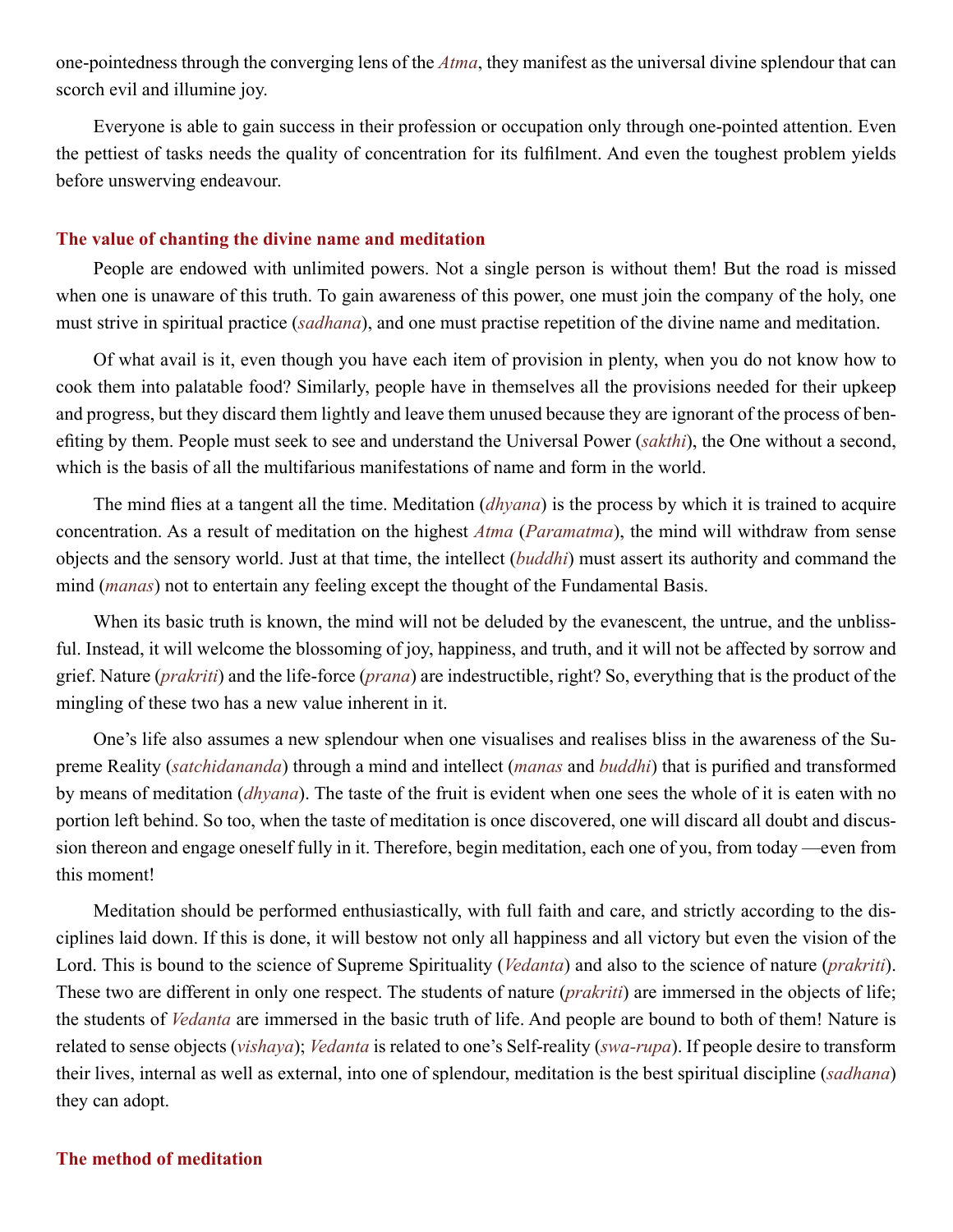<span id="page-10-0"></span>The place for meditation should be a little elevated — an inch or two— from the ground. Place a mat of *dharbha* grass (a matty, long grass grown in India) on it, spread a deer skin on the mat, and lay a thin white cloth on the skin. Sit on it in the lotus posture (*[padmasana](#page-57-4)*). The right foot must be above the left and the left foot above the right. The fingers of the hand must be in close touch with one another and the hands should be placed in front. The eyes must be either half open or fully closed.

Then, by means of mental massage, relax the neck, shoulders, hands, chest, teeth, stomach, fingers, back, thighs, knees, calves, and feet. After this, one has to meditate on one's own favourite name and form, with *[Om](#page-56-5)* added. When this is being done, there should be no mental wanderings; one must be stable and quiet. No thought of past events, no trace of anger or hatred, and no memory of sorrow should be allowed to interfere. Even if they intrude, they should not be considered at all; to counteract them, entertain thoughts that will feed one's enthusiasm for meditation. Of course, this may appear difficult at first.

The best time for meditation is the quiet hours before dawn, between 3 and 5 a.m. One can awake, say, at 4 a.m. First of all, sleep has to be subdued. This is very necessary. In order to keep the hours unchanged, one may set the alarm clock for 4 a.m. and rise. Even then, if sleep continues to bother, its effect can be overcome by means of a bath in cold water. Not that it is essential to bathe; it is needed only when sleep gives much trouble.

If in this manner the path of meditation (*[dhyana](#page-53-1)*) is rigorously followed, it is possible for one to win the grace of the Lord very quickly.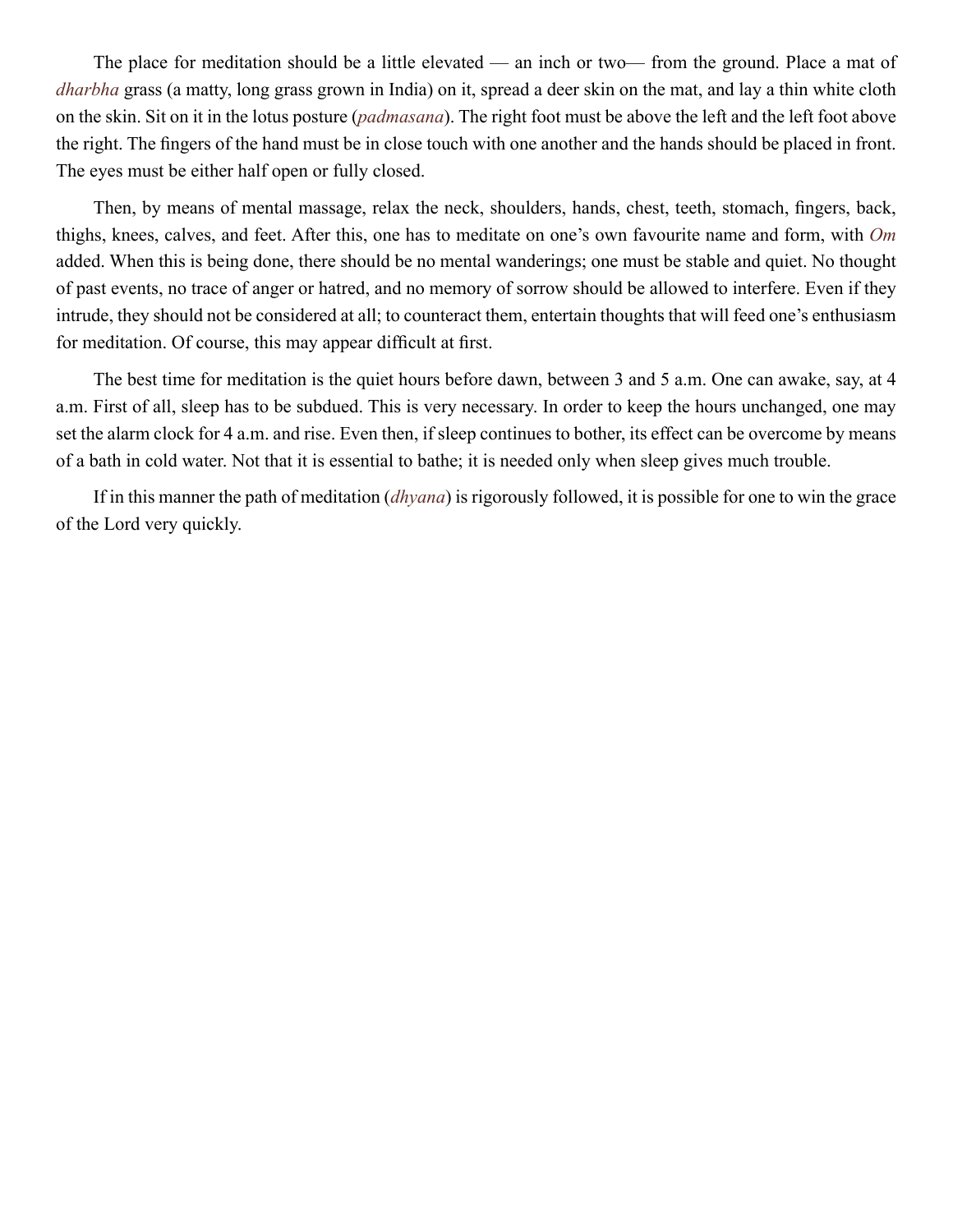## **Chapter II. Chanting God's Name and Meditation**

<span id="page-11-0"></span> $\sum$  piritual aspirants ([sadhakas](#page-58-4)) all over the world will naturally be engaged in repetition of the name ([japa](#page-54-3)) and meditation, but first one has to be clear about the purpose of repeating the name and meditation. Withou knowledge, people believe them to be related to the objective world, capable of satisfying worldly desires, and hope to demonstrate their value by means of sensory gains! This is a grave error.

Repetition of God's name and meditation are for acquiring one-pointed attention on the Lord, for casting off sensory attachments, and for attaining the joy derived from the basis of all sensory objects. The mind should not be wandering in all directions, indiscriminately, like the fly. The fly dwells in the sweetmeat shop and runs after the rubbish carts; the fly that has such a mind has to be taught to understand the sweetness of the first place and the impurity of the second place, so that it may not desert the sweetmeat shop and pursue the rubbish cart. When such teaching is imparted to the mind, it is called meditation!

Look at the other type, the bee! It has contact only with sweetness; it approaches only flowers that possess nectar; it is not attracted to other places; it does not proceed there at all. Similarly, one has to give up all inclinations toward sensory attraction, toward the rubbish cart of the untrue and the impermanent. As far as possible, one has to direct the mind to all holy things, which yield sweetness and the joy associated with the Lord. To attain these, time is needed, of course. How long that time will be depends on the activities of thought, word, and deed as well as on the motives that impel those actions.

#### **Gauge meditation by its inner impact**

The main things to be considered are not at what expense one has prayed to the Lord, nor the number of years one has been engaged in it, nor the rules and regulations one has followed, nor even the number of times one has prayed over. The main considerations are: with what mind one has prayed, with what degree of patience one has been awaiting the result, and with what single-mindedness one has craved Godly bliss, regardless of worldly happiness and delay, with no lassitude and with constant attention to oneself, one's meditation, and one's task.

If one examines deeply the success in getting rid of all idea of self, one can oneself gauge the progress made. Instead, if one is engaged in counting the rules and adding up the time spent and the expense incurred, such meditation can belong only to the objective world; it can never come into the subjective and spiritual fields.

Repetition of God's name and meditation (*[japa](#page-54-3)* and *[dhyana](#page-53-1)*) should never be judged on mere external standards; they are to be judged by their inner effects. Their essence is their relationship to the *[Atma](#page-51-3)*. The immortal *[Atmic](#page-52-1)* experience should never be mixed up with low activities of the temporal world. Such activities deserve to be avoided. If room is given for them, and if one sways between impatience and sloth, and if one always worries oneself, feeling, "Why has it not come yet? Why is it still far away?" Then it all becomes simply repeating the name and meditation done with intent to gain, with an eye on the fruit thereof.

The single fruit of repetition of divine names and meditation is this: the conversion of the out-faced into the in-faced; the turning inward of one's eye, the inward eye seeing the reality of *[Atmic](#page-52-1)* bliss. For this transformation, one has to be always active and hopeful, regardless of the time taken and the difficulties encountered. One should not count the cost, the time, or the trouble. One should await the descent of the Lord's grace. This patient waiting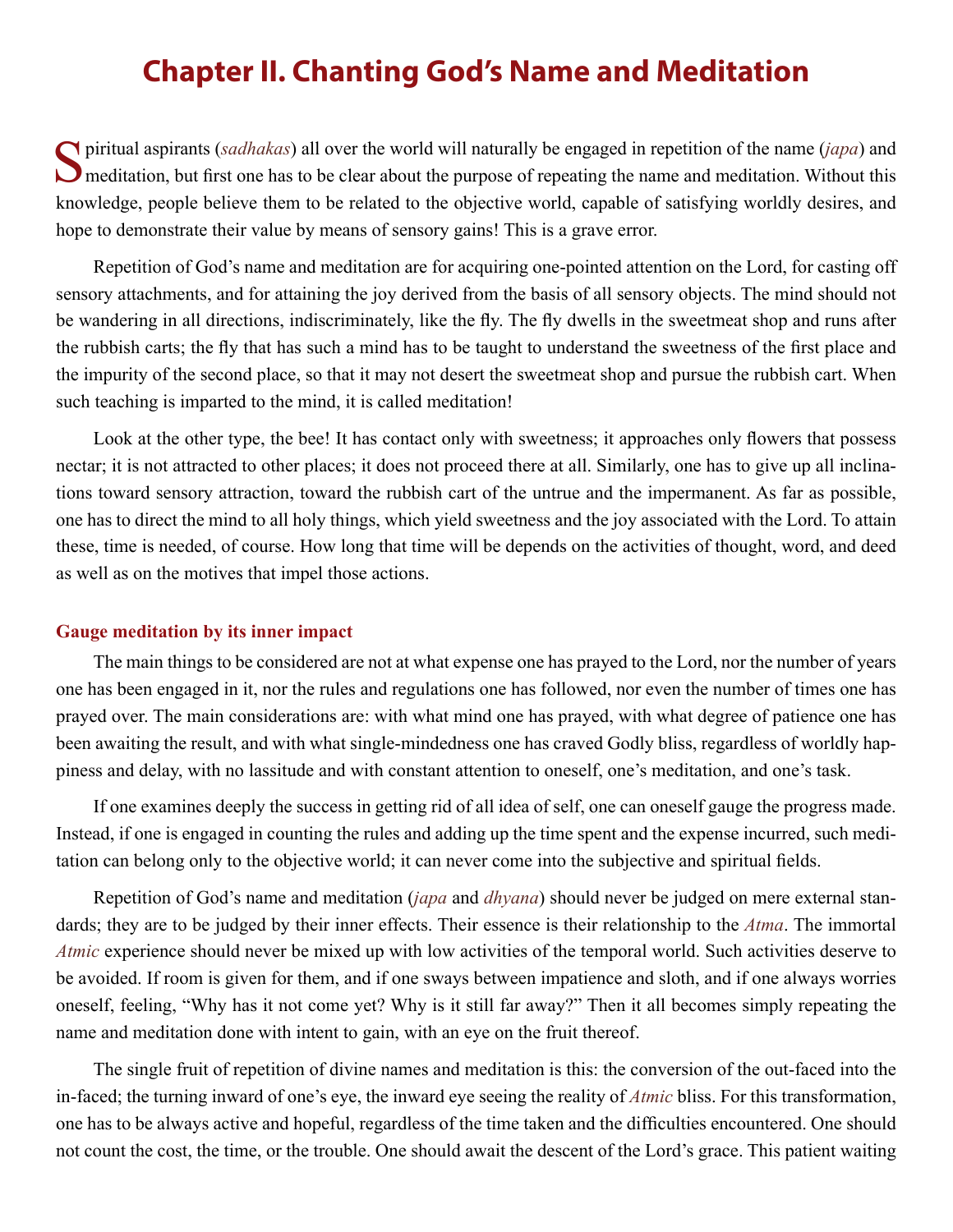is itself part of the austerity (*tapas*) of meditation. Sticking unfalteringly to the vow is the austerity.

#### **The three paths of meditation**

There are three ways by which aspirants try to enter the path of meditation: the path of truth (*[sathwika](#page-59-4)[marga](#page-59-4)*), the path of passion and emotion (*[rajasika-marga](#page-58-5)*) and the path of ignorance (*thamasika-marga*).

**The pure, serene (***[sathwic](#page-59-5)***) path**. On this path, one considers repetition of the name and meditation as a duty and suffers any amount of trouble for its sake; one is fully convinced that all this is just an illusion, so one does only good under all conditions and at all times. One desires only the good of all and is always loving toward all; one spends time uninterruptedly in the remembrance and meditation of the Lord. One does not crave even the fruit of repeating the name and meditation; one leaves it all to the Lord.

**The passionate, restless (***[rajasic](#page-57-5)***) path**. Here, one craves the fruit of one's act at every step. If the fruit is not available, then, gradually, laxity and disgust overpower the spiritual aspirant and repetition of the name and meditation slowly dry up.

**The ignorant (***thamasic***) path**. This path is even worse. The Lord will come into the memory only in times of danger or acute suffering or when one is the victim of loss or pain. At such times, such a person prays and vows to arrange this worship (*[puja](#page-57-6)*), offer this particular food, or build this kind of temple to the Lord. One will be calculating the quantity of food placed before the Lord, the tribute offered at His feet, the number of prostrations performed, and the number of times the shrine was circled —and ask for proportionate awards! For those who adopt this attitude in meditation, the mind and intellect can never be pure.

Most people now follow only the passionate, restless (*[rajasic](#page-57-5)*) and dull, ignorant (*thamasic*) paths in repeating the divine name and meditation. However, the very intention of repeating the divine name and meditation is to purify the mind and the intellect. In order to achieve this, the first path is best: pure, serene (*[sathwic](#page-59-5)*) meditation. When the mind and the intellect become pure, they will shine with the splendour of the understanding of the *[Atma](#page-51-3)*. He in whom this understanding shines fully is called a sage (*[rishi](#page-58-6)*).

The knower of *[Atma](#page-51-3)* becomes the *[Atma](#page-51-3)* itself (*Brahmavid Brahmaiva bhavathi*). The goal of life, that which makes life worthwhile, is the understanding of the *[Atma](#page-51-3)* or, in other words, the basis of the individual soul (*[jiva](#page-54-4)*).

#### **The need for bodily and mental training**

There is a close mutual relationship between the attitudes of the body and the attitudes of the mind. So, people's inner feelings will be evident from their physical bodies. The stance and the appearance of the body help us to discover these feelings. Take one example. With the loins girded, the sleeves of the shirt rolled, and the palms rounded into fists, it is not possible to exhibit love or devotion. With bent knees, the eyes half-closed, and the hands raised up over the head with the palms joined, is it possible to show one's anger or hatred or cruelty? That is why the ancient sages used to tell the spiritual aspirant that it is necessary during prayer and meditation to adopt the appropriate bodily pose. They saw that it is possible to control the waywardness of the mind by this means.

Of course, for the expert spiritual aspirant, meditation is easy in any pose; but for the novice, such physical means are essential. This bodily and mental training must be undergone only to be later discarded as but a means to attain the true and eternal *[Atma](#page-51-3)*. Until this is realised, spiritual discipline has to be consistently practised.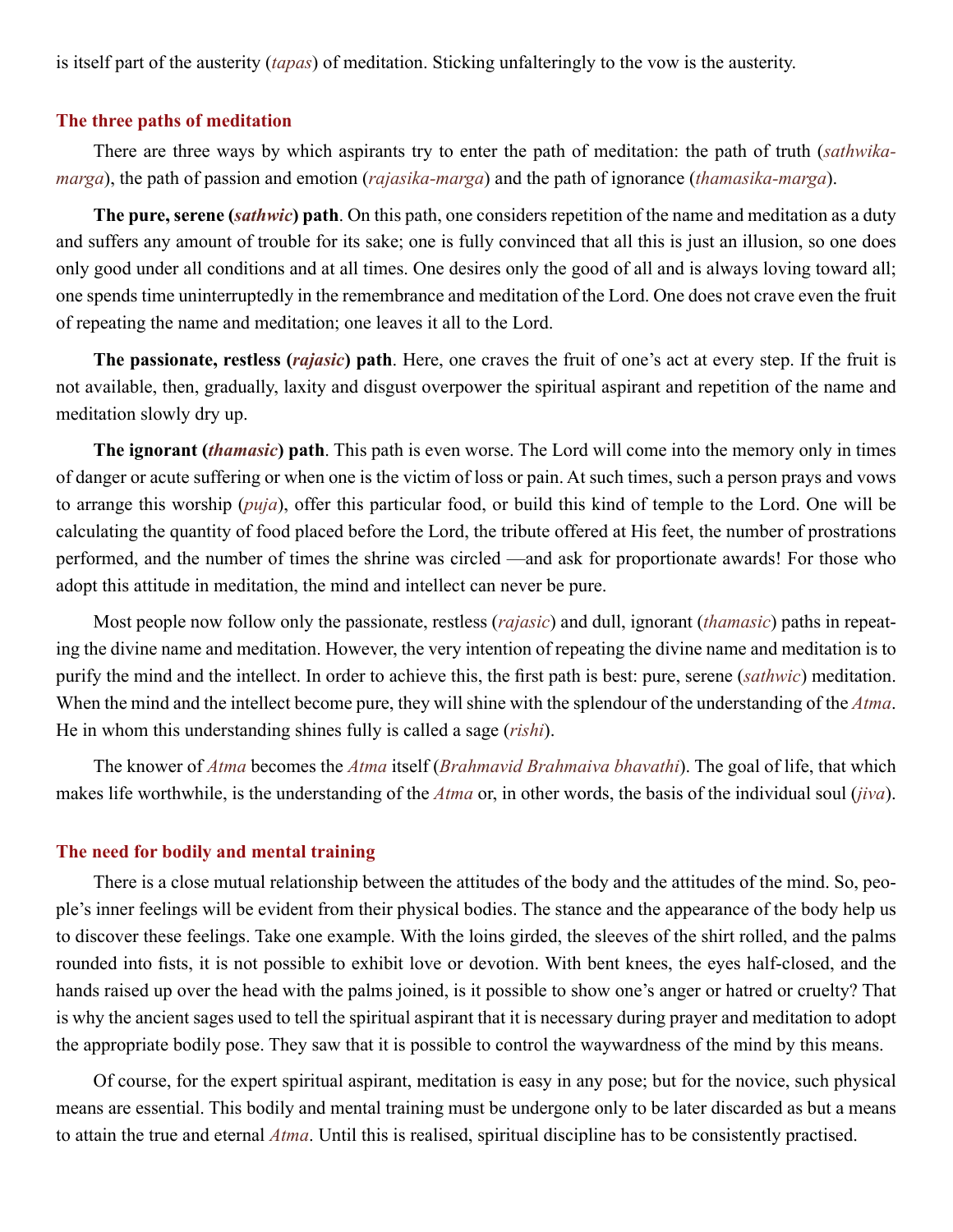<span id="page-13-0"></span>Until the goal of meditation is achieved, the well-established discipline of sitting postures (*[asanas](#page-51-4)*) has to be followed. The curriculum has to be adhered to till then. After attainment of the goal —that is, after the mind (*[manas](#page-56-4)*) and the intellect (*[buddhi](#page-53-2)*) have been conquered and brought under control— one can be immersed in meditation wherever one finds oneself: on the bed, in the chair, on a rock, or in a cart.

Once you learn to ride a motorcycle, you can ride on any road and under all conditions. But when you are just learning to ride, for your own safety and for the safety of those around you, you have to select an open parade ground. And you have to follow certain principles of balance; this is essential. So too, those who engage in meditational practice (*[sadhana](#page-58-2)*) have to follow a certain course of training. No change can be made in this. So, the passionate, restless (*[rajasic](#page-57-5)*) and the dull, ignorant (*thamasic*) forms can never be considered meditation. If the spiritual practice becomes fully pure and serene (*[sathwic](#page-59-5)*), that is best.

To describe anything in words is difficult; it might even cause boredom. But to demonstrate it by deed is easier and more pleasant! To make people understand by doing meditation is better than by talking about it! My writing on it and your reading it will not make it easy.

Through meditation, people reach the divine experience of realising the *[Atma](#page-51-3)* within themselves. Through meditation, spiritual aspirants are able to cast off sheaths of ignorance, layer after layer. They withdraw their sense perceptions from contact with worldly objective experiences. The process that aims at this holy consummation deserves to be called meditation.

For this process, one must be equipped with good habits, discipline, and high ideals. One must be full of renunciation toward worldly things and their attractions. Whatever the situation, one should conduct oneself with enthusiasm and joy. Whatever is done must be dedicated not for the eking out of a livelihood but for earning *[Atmic](#page-52-1)* bliss (*[Atma-ananda](#page-51-1)*). One should train oneself to adopt a good sitting pose (*[asana](#page-51-4)*), to avoid tension of the body, and to ease the mind from the weight and pressure of the body. This is what deserves to be called pure meditational practice (*[sathwika](#page-59-5) [dhyana](#page-53-1) [sadhana](#page-58-2)*). Discipline is very necessary for this.

#### **Everyone has the right to spiritual success**

The troubles and tribulations that come in the wake of an attempt to destroy the undesirable activities of the mind will disappear through the strict course and rules described above. What remains is only putting them into actual practice by the spiritual aspirant. Even the most powerful drug cannot effect a cure when it is brought to the bedside of the patient. The sufferer has to take it in, little by little, as per schedule, with all the attendant care, and try to assimilate it into the system. The healing principle of the drug must pervade the entire body; the body must be suffused with the drug. Similarly, the authoritative texts (*[siddhanthas](#page-59-6)*) and the *[Vedanta](#page-61-0)* have no power to destroy individual faults and 15 weaknesses.

If full results are wanted, then one must give up all false and low feelings and act according to the true teachings of the *[Vedanta](#page-61-0)* and the *[siddhanthas](#page-59-6)*. If one does, one will attain the fruit. The secret of success in meditation lies in the purity of the inner life of the spiritual aspirant. The success is proportionate to the importance the spiritual aspirant gives to right conduct (*[san-marga](#page-58-7)*).

Everyone has the right to achieve this high degree of success. I do not say this in just a quiet tone; I declare this loud enough for all quarters to hear. Knowing this, meditate and advance! Do meditation and progress! Realise the *[Atma](#page-51-3)*!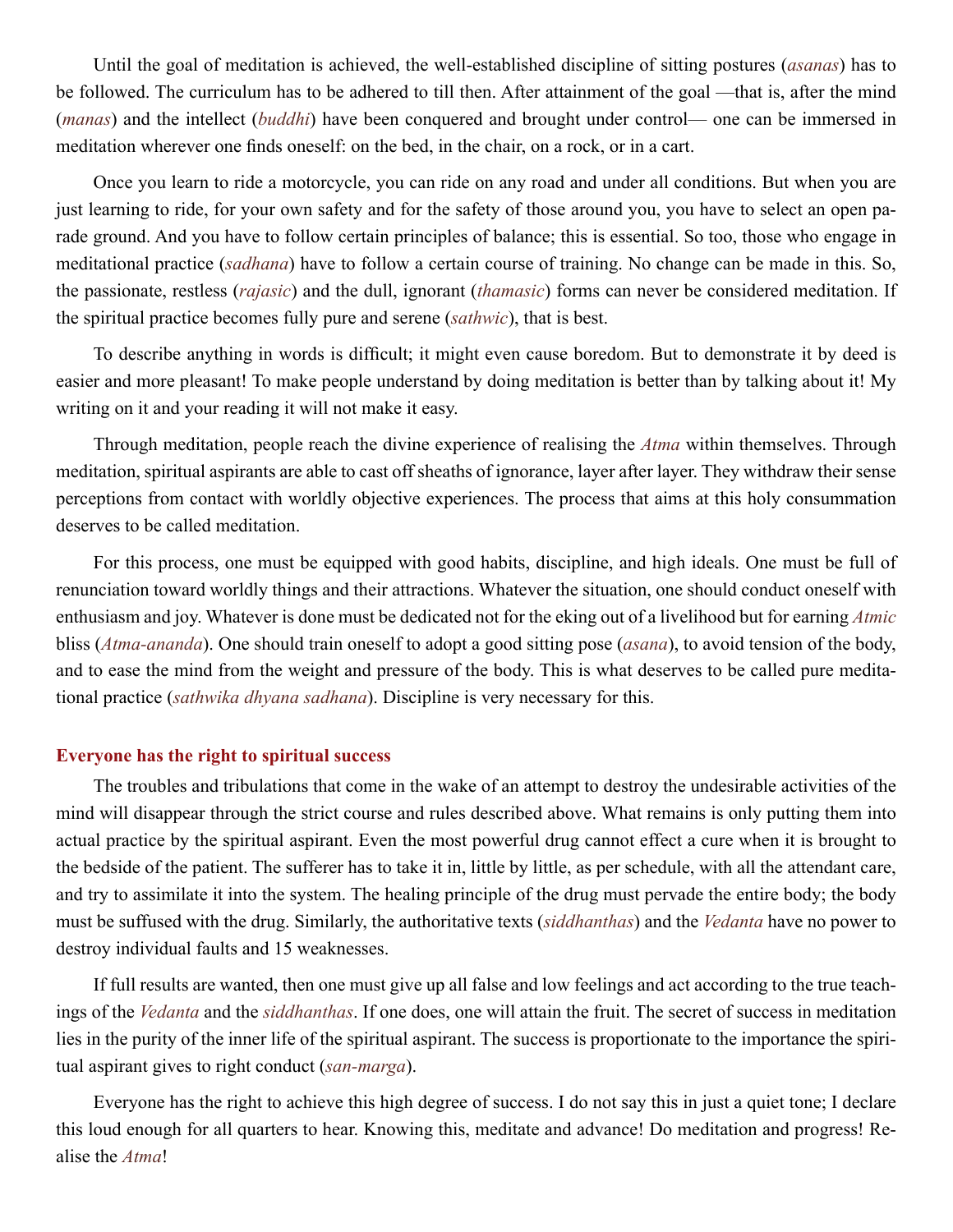## **Chapter III. The Goal of Meditation**

<span id="page-14-0"></span>I iving is either pleasant or unpleasant, depending upon one's basic attitude toward life. See how the same object becomes pleasant once and unpleasant on another occasion! The thing welcomed with great fondness at one time becomes hateful at another time and there is not even the desire to see it. The condition of the mind at those times is the cause of this state. Therefore, it is necessary to train the mind to be always pleasant.

#### **Control the temper of the mind**

The waters of a river leap from mountains, fall into valleys, and rush through gorges; tributaries join at various stages, and the waters become turbid and unclean. So too, in the flood of human life, speed and power increase and decrease. These ups and downs might happen at any moment during life. No one can escape them. They may come at the beginning of life, at the end, or perhaps in the middle. So, one has to convince oneself firmly that life is necessarily full of ups and downs and that, far from being afraid and worried over them, one should welcome them as adding to one's experience. One should not only feel like this, but one should be happy and glad whatever happens! Then, all troubles, whatever their nature, will pass away lightly and quickly. For this, the temper of the mind is essential.

#### **Concentration and one-pointedness are the keys**

Every minute, from inside and outside, promptings and temptations arise and accumulate in people. One cannot attend to all of them at the same time, so one fixes attention on only the most important one. This is called concentration (*[avadhana](#page-52-2)*). Concentration is needed to grasp any subject well. Purposefully directing attention on a subject and fixing it there is one-pointedness (*[ekagratha](#page-53-3)*). This is also a condition of the mind. Concentration and one-pointedness help to focus effort on any selected task.

Concentration is essential for all. It is the foundation of all successful endeavour. It is needed not only for meditation but even for worldly affairs and ordinary living. Whatever the task one is engaged in, doing it with concentration will develop both self-confidence and self-respect, for they are the result of the attitude of one's own mind. The mind may lean on either the bad or the good, and concentrated attention must be employed to keep the mind attached only to good prompting. Success or failure in the good task depends upon one-pointedness.

One-pointedness will increase power and skill. But it cannot be won without conquering the worldly cravings that distract the mind. This one-pointedness, this conquest of the mind, is acquired by the exercise of meditation.

#### **Yearn for the right thing!**

There are two types of people: one set on accusing themselves as sinners and the other flattering themselves as great. Both types are being worried by their own mental aberrations! What they both need is mental satisfaction, and this can be obtained by meditation. Through meditation, understanding will increase and wisdom will grow.

For this, a person should develop interest in and a taste for meditation —that is to say, a yearning that admits of no other step and that will not tolerate any obstacle. Of course, one may yearn to hear music and derive joy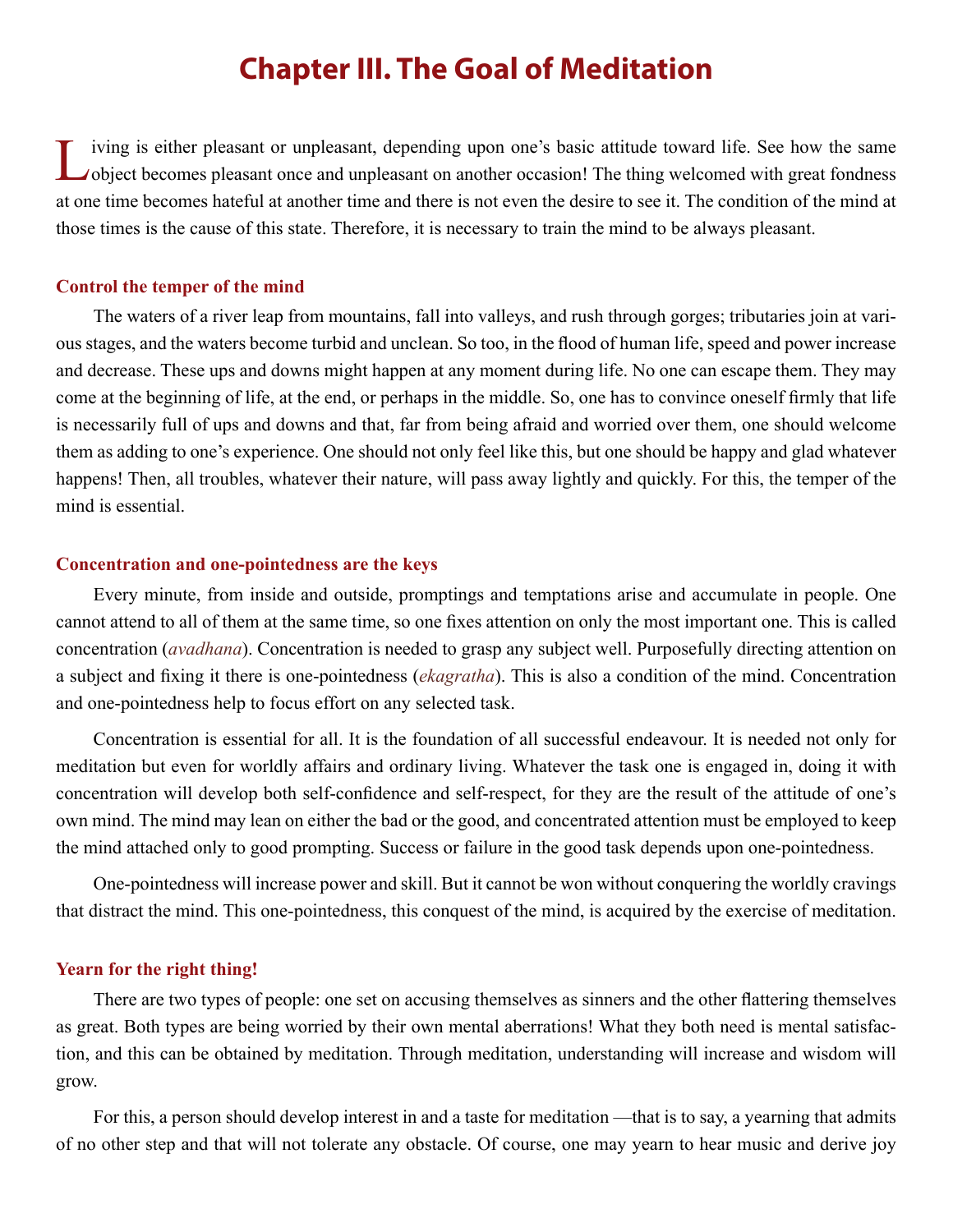<span id="page-15-0"></span>therefrom, or see the bodies of near relatives who have died and derive sorrow therefrom! Yearning may thus have pleasant or even unpleasant consequences! Yearning must have the strength to inspire endeavour. In fact, yearning is but dormant endeavour, and endeavour is yearning in action. When yearning is weak, endeavour declines; when one is strong, the other is also active.

Meditation gives concentration and success in all tasks. Through meditation alone, great personages and sages (*[rishis](#page-58-6)*) have controlled their mental activities, directed them toward the pure (*[sathwic](#page-59-5)*) path, established themselves at all times in contemplation of the Lord, and finally succeeded in achieving union with the Godhead. First, yearning, then selection of the goal, then concentration, and, through the discipline, conquest of the mind —that is the object of meditation.

One must give up the craving for material comfort and the attachment to sense objects. One must direct the false fears, the absurd desires, the sorrow, the worries, and the artificial pleasures that now fill mind. That is to say, one must discriminate and train oneself to realise that everything is as illusory as the ghost in the well! Everyone needs this self-education. The pathetic condition of everyone is due to its absence. Meditation is the remedy for this state of mind.

#### **Reaching the goal through meditation**

Through meditation, it is possible to bring into memory the paradise that is one's empire, discarding the transitory creations of the mind as a dream and a delusion. By engaging oneself systematically and calmly in meditation. Meditation can be made effective and tranquil. Thus, the road toward the highest experience is laid. A new understanding dawns, clear and unruffled. When the heights of meditation are reached, this understanding becomes so strong that one's lower nature is destroyed and burned to ashes! Then, only "You" remain! The entire creation is a delusion of your mind! One alone IS truth (*[sathya](#page-59-2)*), the Lord, Being-Awareness-Bliss (*[satchidan](#page-59-3)[anda](#page-59-3)*), the highest *[Atma](#page-51-3)*; the ONE is the Self (*[Sivoham](#page-59-7)*).

The truth (*[sathya](#page-59-2)*) is so subtle and so soothing. Once it is reached, there is no meditation and no meditator; all merge into One. That is the fixed, illumined experience. Exulting within that one is pure knowledge, the wise one (*[jnani](#page-55-2)*) will be aware only of *[Atmic](#page-52-1)* bliss (*[Atma-anubhava](#page-51-5)*). That is the goal, the fruit of immortality. Attaining this transcendent experience, the *yogi* finishes meditation and moves among people resplendent with divinity! In the *yogi*, the *[Vedas](#page-61-1)* find fulfilment. The *yogi* is transformed into a pure being. Only meditation has the capacity to make one transcend the vicissitudes of time and space and make one ever the same equanimous individual, as if one is another Creator himself.

Once the individual (*[jivi](#page-54-5)*) is on the way toward the goal, the individual will derive full contentment from themself and discover within themself the source of bliss. The cravings and ambitions, delusions and falsehoods, and animal needs and antics that were worrying the individual till then all vanish. Since the *[Atma](#page-51-3)* pervades all, equally and steadily, the individual also loses the "I-ness" and gets immersed in its inherent divine status. Such a person is the real great soul (*[mahatma](#page-56-6)*), a liberated soul (*[jivan-muktha](#page-54-6)*). Fullness is bliss (*[ananda](#page-51-6)*); bliss is peace (*[santhi](#page-58-1)*).

Those who do not give up the path of discrimination (*vichara [marga](#page-56-3)*) receive the grace of the Lord, and they also realise the *[Atma](#page-51-3)*. They will always be seeking the eternal truth that lies behind the dream-like illusions of this world.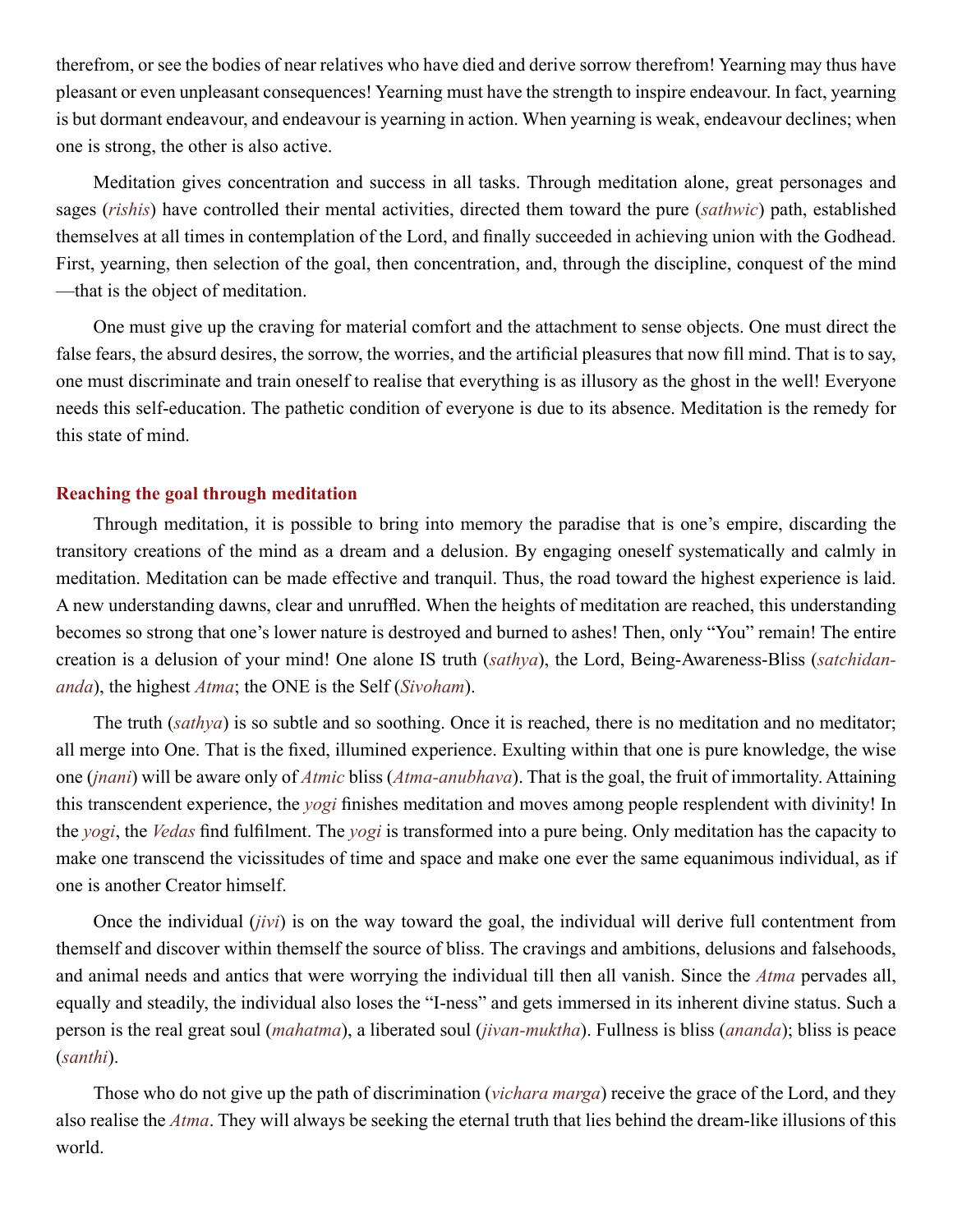Control the senses (*[jnanendriyas](#page-55-3)*), which run helter-skelter; then, the origins of the disease will be destroyed. Let the mind keep a watch over its gymnastics; dam up the mad flood of thoughts and plans and schemes; then there will be no room for worries and anxieties in the mind. To diminish the wanderings of your thoughts, repeat the name of the Lord; that will keep out your sorrows and troubles. Without the effacement of the mind, spiritual wisdom (*[jnana](#page-54-7)*) cannot dawn. The full person is one who has succeeded in this.

#### **Gain inward vision**

The spiritual aspirant must first learn the secret of the "inward sight", the "vision directed inward", and take the attention away from the exterior. You have heard so far little about the inner world, but divine life is nothing but this method of "inward living". Just as the baby, after learning to watch and understands, tries to toddle here and there at home, so also the spiritual aspirant learns to toddle in the inner world and understands it. A healthy baby in the cradle waves its arms and legs in glee and lisps in joy, watching the lamp on the wall. Similarly, the spiritual aspirant, also healthy in body, mind, and soul, lying in the cradle of life, watches the inner world and claps the hands ceaselessly in great glee at that inner joy. This has to be done.

Besides, every thought, every word, every deed has to proceed from the full consciousness of knowledge. Direct your intelligence not to wander about but to dwell constantly in the inner world! This is the inward quest (*[antar vimarsha](#page-51-7)*), and meditation (*[dhyana](#page-53-1)*) is the most important instrument needed for this.

The spiritual aspirant can enter the inner quest through the gate of self-examination. That gate accords welcome into the highest and holiest status possible in life to every aspirant who is endowed with humility and devotion.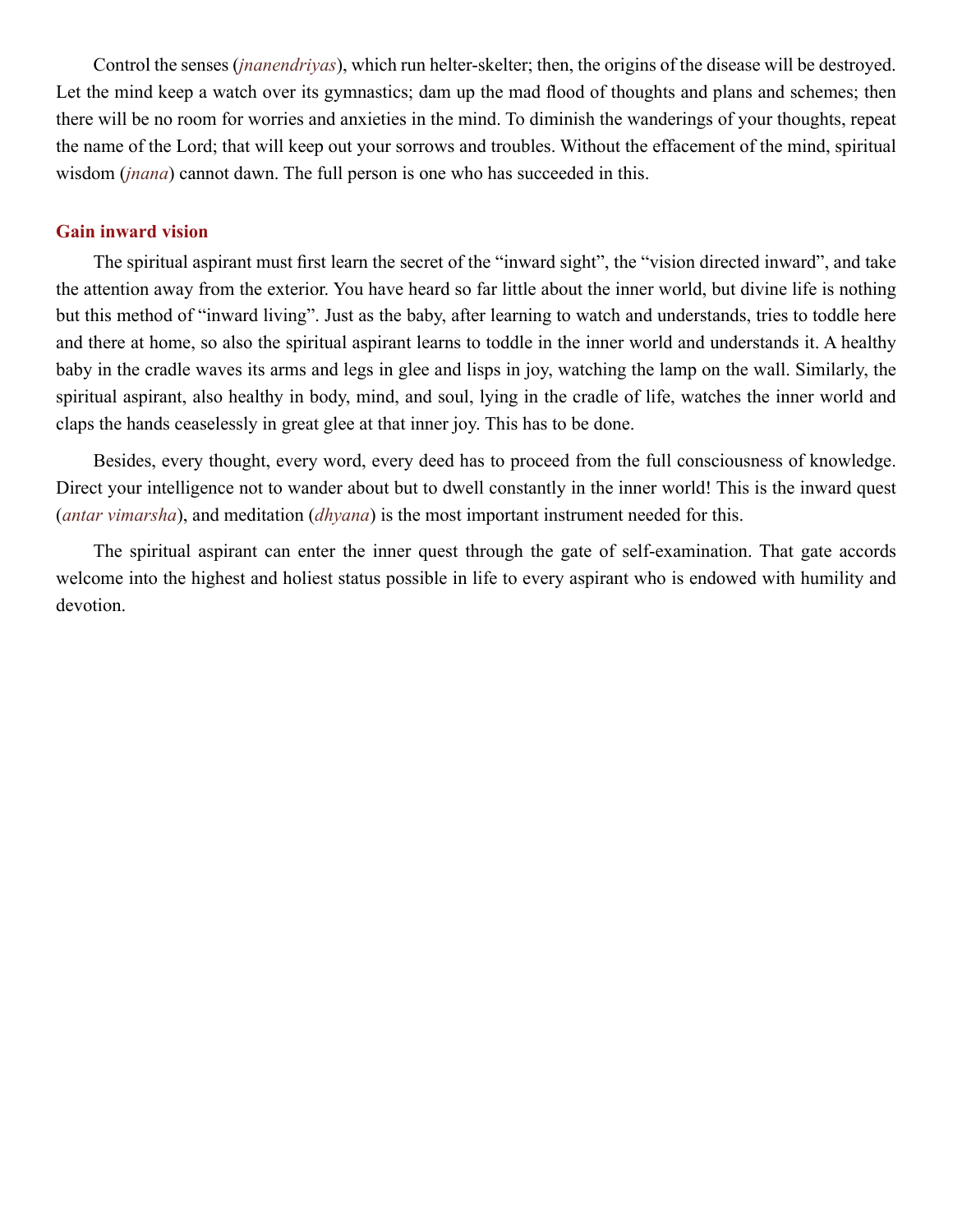## **Chapter IV. Promote the Welfare of All Beings**

<span id="page-17-0"></span>The meditator (*[dhyani](#page-53-4)*) considers the realisation of *[Atmic](#page-52-1)* bliss as important, but the promotion of the welfare **L** of the world is also an equally important aim. For carrying out that aim, one must bring certain physical, verbal, and mental tendencies under control. These are usually known as the tenfold sins: the three physical, the four verbal, and the three mental. The physical tendencies are: injury to life, adulterous desire, and theft. The verbal sins are: false alarms, cruel speech, jealous talk, and lies. The mental attitudes are: greed, envy, and denial of God.

#### **Eschew the tenfold "sins"**

The person intent on following the path of meditation must take every care that these ten enemies do not even approach. They have to be eschewed completely. The person needs tendencies that will help progress and not those that drag back. One must speak and act only good (*subha*), for good alone is auspicious (*[mangala](#page-56-7)*) and the auspicious alone is [Siva](#page-59-8). This is what the scriptures (*[sastras](#page-59-9)*) also say. The good is the auspicious. The auspicious is the spiritually helpful. The good is the instrument for merging in [Siva](#page-59-8).

Through the good, the meditator can achieve this world and the other; the meditator can promote their own welfare as well as the welfare of others. Welfare is the fruit of knowledge; illfare is the fruit of ignorance. Through welfare alone can peace, joy, and progress be attained. One's very basic duty is the welfare of all beings! Promoting it and contributing to it is the right task. Living out one's span of life in discharging this task is the ordained path.

#### **Be unaffected by illusion**

The intellect (*[buddhi](#page-53-2)*) in us is the witness of all things in this objective world. These worldly things limit and colour the intellect; they affect it and mould it into consciousness (*[chaithanya](#page-53-5)*). Illusion (*[maya](#page-56-8)*) is only the intellect as affected by everything, as warped and twisted by the impressions of everything. Therefore, the spiritual consciousness that is unaffected by illusion —i.e. upon which the world has failed to produce any impression— is the Lord (*[Iswara](#page-54-8)*).

Therefore, the person who is striving to reach the stage of the Lord must be unaffected by illusion, unimpressed by the world! How can one remain so unaffected? Through analysis, ratiocination, fearless inquiry, and pure reason. To acquire this analytical reason (*viveka*), sharing in the task of promoting the welfare of every being in nature is essential.

#### **First, good qualities; later, the absence of qualities**

The passing show, this world (*[jagath](#page-54-9)*), is based on illusions (*[maya](#page-56-8)*). That is why it is branded "false". But do not conclude that mere recognition of the falsity of the world or an awareness that one has certain shortcomings will lead one on the higher path and take one to the highest truth. Without a good character full of sterling qualities, one can never achieve progress in the spiritual field. Progress depends on the worth and quality of the individual, just as the harvest depends on the fertility of the field. Upon such a worthy piece of land, sow the seeds of sterling qualities and irrigate with the waters of reason and analysis; the plentiful harvest will be ready in due time! On lands where the seedlings of good qualities are not planted and tended, useless weeds multiply; and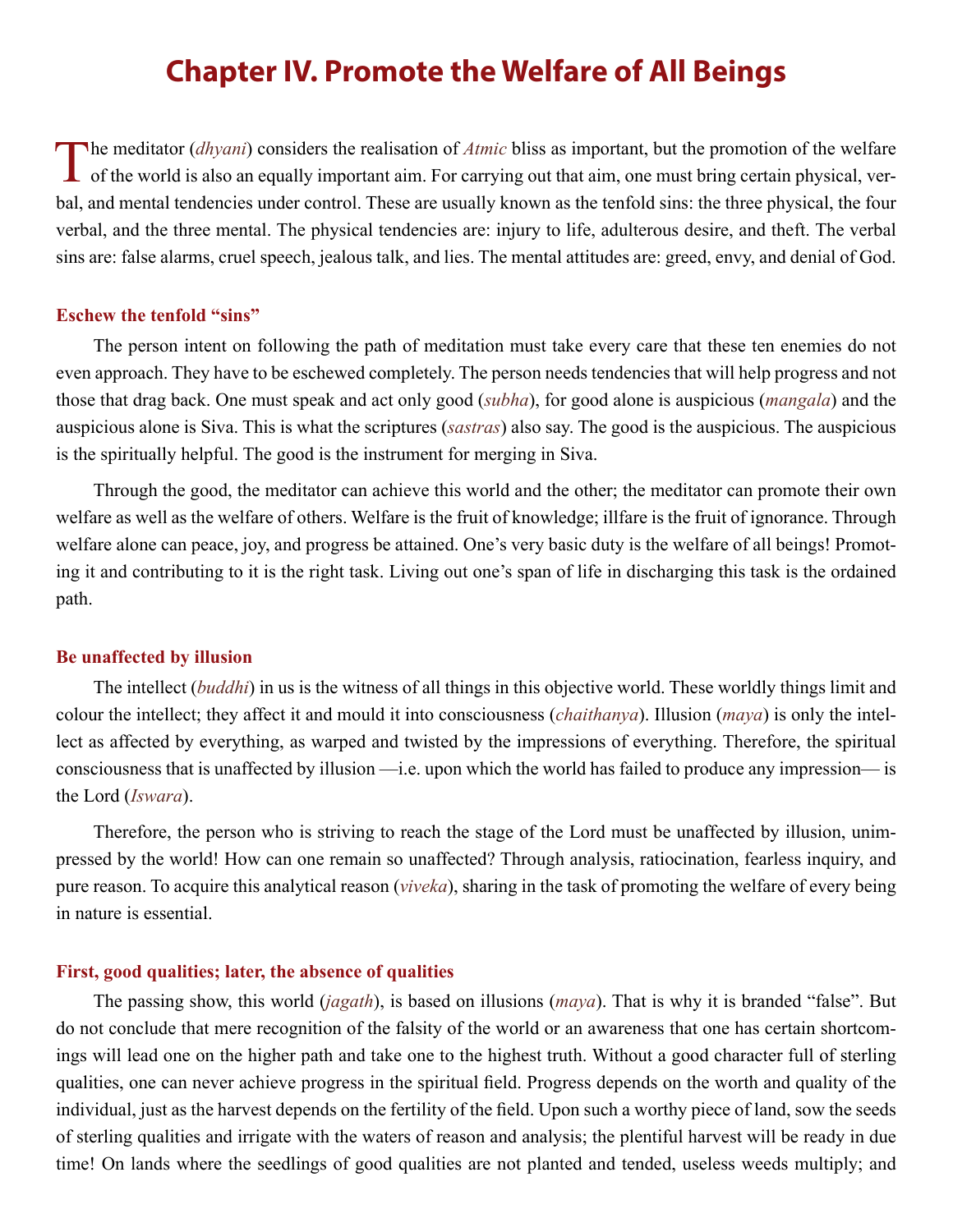<span id="page-18-0"></span>where orderly gardens could have been formed, thorny bushes create a jungle of impenetrable confusion.

Even if a person, through perversity or blind conceit, has thus far not cultivated good qualities, the person can at least make a try or make efforts to secure them! If this is not done, the excellence of life cannot be tasted and life is a waste; its worth is nil. The mind, by sheer force of these opposing forces, gets lost in false values and is unable to develop along the right lines. Such a mind, turned away from good, might cause indescribable evil. All progress won by the spiritual aspirant might be destroyed by such a mind in an unguarded moment, like a spark falling on a keg of gun powder because of a moment's negligence!

Some try to be devoid of qualities, but they achieve only living death. Their pale faces reveal only lack of zest and interest. This is the result of unreasoned haste in spiritual discipline. Though becoming quality-less is ultimately needed, there should be no hurry to reach the goal. Even though a person may have the ardour, it very often leads to dilemmas, which many solve by means of suicide! First, one must accumulate wealth of character. Many stalwart aspirants have lost their way and not regained it in spite of years of effort because they evinced no interest in earning this qualification! Others have slipped into the morass through which they were wading!

You can see that the path of "achieving the absence of qualities" is strewn with dangers. One cannot exist without activity, so one must of necessity act through "good" qualities. One must put down all desires and become free. The mind filled with good qualities will help in this process, for it will bear other's prosperity gladly. It will give up doing injury; it will seek opportunities to help, heal, and foster. It will not only suffer; it will also pardon. It will not incline toward the false; it will be on the alert to speak the truth. It will remain unruffled by lust, greed, anger, and conceit; it will be free from delusion. It will always seek the welfare of the world. From such a mind will flow an uninterrupted stream of love.

#### **The placid, calm, unruffled character wins out**

When this mind matures and attains fruition, it easily becomes free of all qualities: placid, calm, and pure. It easily merges in the one *[Atma](#page-51-3)* without a second.

Each person has the unique chance to taste the inner peace that such a mind can grant, but, unfortunately, most are strangers to the unshakable joy and equanimity that is their birthright. Meditation is the only island of refuge in the ocean of life for all beings tossed on the waves of desire, doubt, dread, and despair. This *[Vedantic](#page-61-2)* truth must be present in the mind even while the world of objects (*vishaya*) is being attended to!

Consider the condition of this world hundreds of thousands of years ago. At that time, this globe was the scene of only two things. On one side was the fiery lava, which poured forth from the volcanoes and crevices that scarred the surface of the earth. The flood of destruction descended on all sides and spread fear and death in the regions around, as if the end of everything had come. On another side, the scarcely noticeable molecules of living matter, the microscopic amoeba, floated on the waters or clung to the crevices among the rocks, keeping the spark of life safe and well protected.

Upon which of these two —one boisterous and bright, the other quiet and secluded— would you have built your trust? At that time, surely no one would have believed that the future was with the amoeba or the animalcule! Who could have foreseen that these minute specks of life could hold out against the gigantic onslaught of molten lava and earth-shaking upheaval? Nevertheless, that speck of life-consciousness (*[chaithanya](#page-53-5)*) won through. Unheralded by fire and dust, by swooping gale or swallowing floods, the amoeba, in the process of time and by the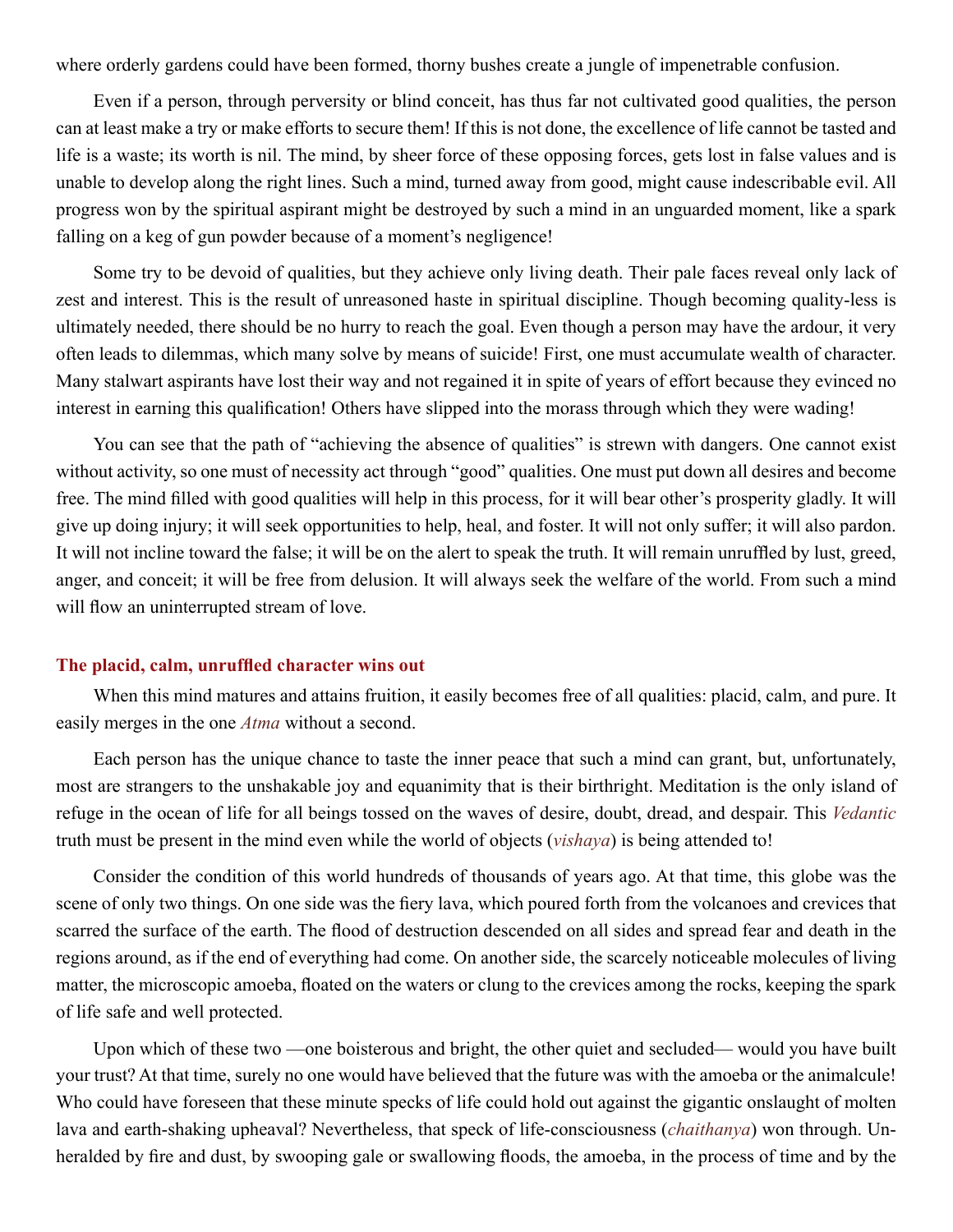<span id="page-19-0"></span>sheer force of the life-principle it embodied, blossomed into goodness and strength of character, into art and music, into song and dance, into scholarship and spiritual discipline and martyrdom, into sainthood and even *[Avatars](#page-52-3)* of Godhead! In all these, the history of the world is found summarised.

In the confusion of overpowering events, we see people sometimes placing faith in loud and noisy men who are enslaved by their own passions. But this is a passing phase; it will not last. When things are placid, calm, and unruffled, people can merge themselves in the atmosphere of delusionless consciousness, which is the highest they can reach. The peace (*[santhi](#page-58-1)*) they taste there is subtler than the subtlest. They must ascend to it through effort guided by reason, through meditation. When the enjoyment is full and complete, it is no other than the divine status, the coveted goal of life. People do not generally strive for it, because they know nothing of its supreme attraction. Meditation gives them the first inkling of that bliss.

#### **Meditation is the basis of spiritual experience**

Therefore, everyone must now strengthen the mind and make it be aware of the happy moment of bliss. Otherwise, there is a likelihood of the mind discarding all effort to reach what is now dismissed as "empty" and "useless". But once the mind is convinced that the moment of attunement with divine consciousness (*[chaithanya](#page-53-5)*) is a moment of complete power, suffused with divine power (*[sakthi](#page-58-3)*), then the effort will not be slackened; the spiritual aspirant can reach the *[Atmic](#page-52-1)* realisation without further interruption.

With this as the ideal, carry on meditation and mental repetition of the divine name from now on. The step immediately after meditation (*[dhyana](#page-53-1)*) is total absorption (*[samadhi](#page-58-8)*). Meditation is the seventh of the eight-fold *yoga*. Do not give up this royal road that leads you on to that sacred goal. Meditation is the very basis of all spiritual practice (*[sadhana](#page-58-2)*).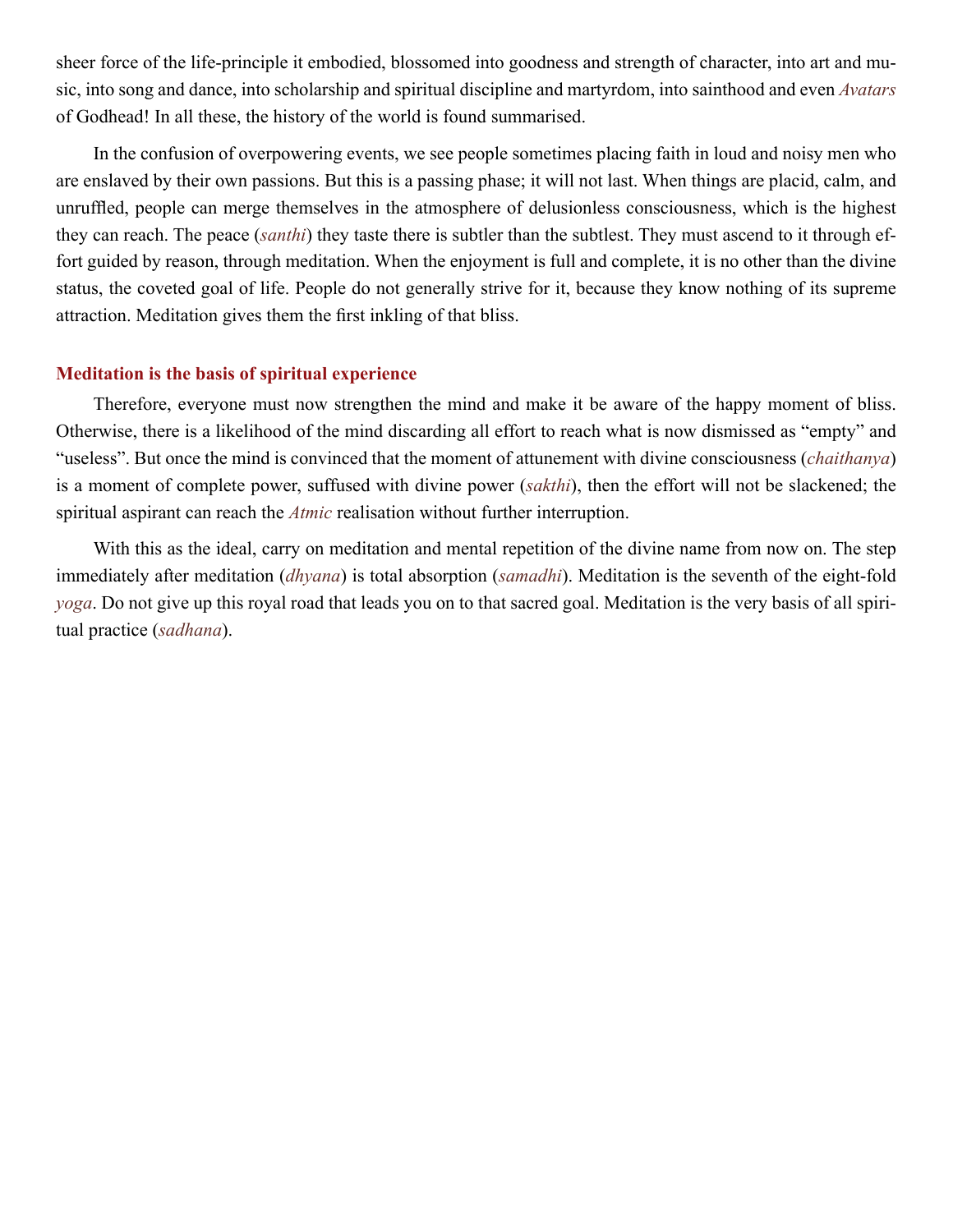## **Chapter V. Cultivate the Blissful Atmic Experience**

<span id="page-20-0"></span>People are engaged in various forms of cultivation, but the most important of these is cultivation of spiritual experiences. All cultivation is based on spiritual cultivation. It is the king of cultures. The king makes law but he is above and beyond them. So too, all rules and laws, all distinctions of right and wrong, of sin and virtue, of joy and sorrow affect only the individual soul (*[jivi](#page-54-5)*) that attaches importance to the inexperienced mind (*[manas](#page-56-4)*) and intellect (*[buddhi](#page-53-2)*) and not to the *[Atma](#page-51-3)*. So, cultivation of the *[Atmic](#page-52-1)* experience, which is pure, convincing, and self-transcending, is essential for all. It is also easy, for the *[Atma](#page-51-3)* is as the mother of all, and hearkening to the *[Atma](#page-51-3)* is like the child hearkening to the mother. Everyone is competent to have that experience; in fact, it is everyone's right to have it. That is why the *[Atmic](#page-52-1)* discipline is being treated by me as so important.

#### **The primary qualifications**

The *[Atma](#page-51-3)* is also known as [Brahman](#page-52-4), so learning the *[Atmic](#page-52-1)* knowledge or [Brahman](#page-52-4) knowledge (*[Atma vidya](#page-52-5)*) is to be considered as the objective by every student.

Such students have to earn some primary qualifications. Then only do they deserve the status of studentship. These qualifications are: discrimination (*viveka*), renunciation (*vairagya*), and the six qualities that constitute a good character. Aspirants who have these qualifications can hope to attain the *[Atma](#page-51-3)* with confidence and without much difficulty.

#### **Lead a dharmic life**

The highest *[Atma](#page-51-3)* (*[Paramatma](#page-57-1)*) has six chief characteristics: complete wisdom (*[jnana](#page-54-7)*), complete renunciation (*vairagya*), divine beauty, the fullest splendour of power (*[iswarya](#page-54-10)*), undiminished fame, and inexhaustible fortune. His nature is full existence (*[sat](#page-59-10)*), full knowledge (*[chit](#page-53-6)*), and full bliss (*[ananda](#page-51-6)*). These are also related to people through the *[Atma](#page-51-3)* in them. So all humanity has a right to realise and enjoy these characteristics and this nature. That is its ordained duty. The travail of the world today is due to people not performing this ordained duty.

In daily life, the common person acts quite contrary to the dictates of the *[dharma](#page-53-0)* of the householder (*[grihastha](#page-54-11)*). People do not follow the path laid down by the scriptures (*[sastras](#page-59-9)*) and by the law texts of [Manu](#page-56-9)  (*[Manusmrithi](#page-56-10)*). They do not have an iota of truthfulness in them. Truth is the most holy virtue. So, leading a primitive type of life, people lose courage at the slightest upset and give up the adventure of life. People develop a kind of pseudo-renunciation. If only they would enter upon the householder's life with the attitude of performing their duty, they would not need to run away from it and seek caves and forests for escape. Each can realise the Lord in their assignment of duty, in their *[dharmic](#page-53-7)* life.

The contemplation of the Lord must proceed in union with the *[dharmic](#page-53-7)* life. This type of life has no need for status, scholarship, or vanity. The latter only lead people astray. It is only through this life that the mind and the intellect can be controlled, the knowledge (*vidya*) of *[Atma](#page-51-3)* cultivated, and the will sublimated.

A good character is essential for the realisation of the *[Atma](#page-51-3)*. In other words, all evil propensities have to be uprooted. Just as the army becomes dispirited and surrenders when the commander falls, so the army of evil qualities will surrender its arms as soon as egotism (*[ahamkara](#page-51-8)*) is destroyed. The evil qualities are all natives of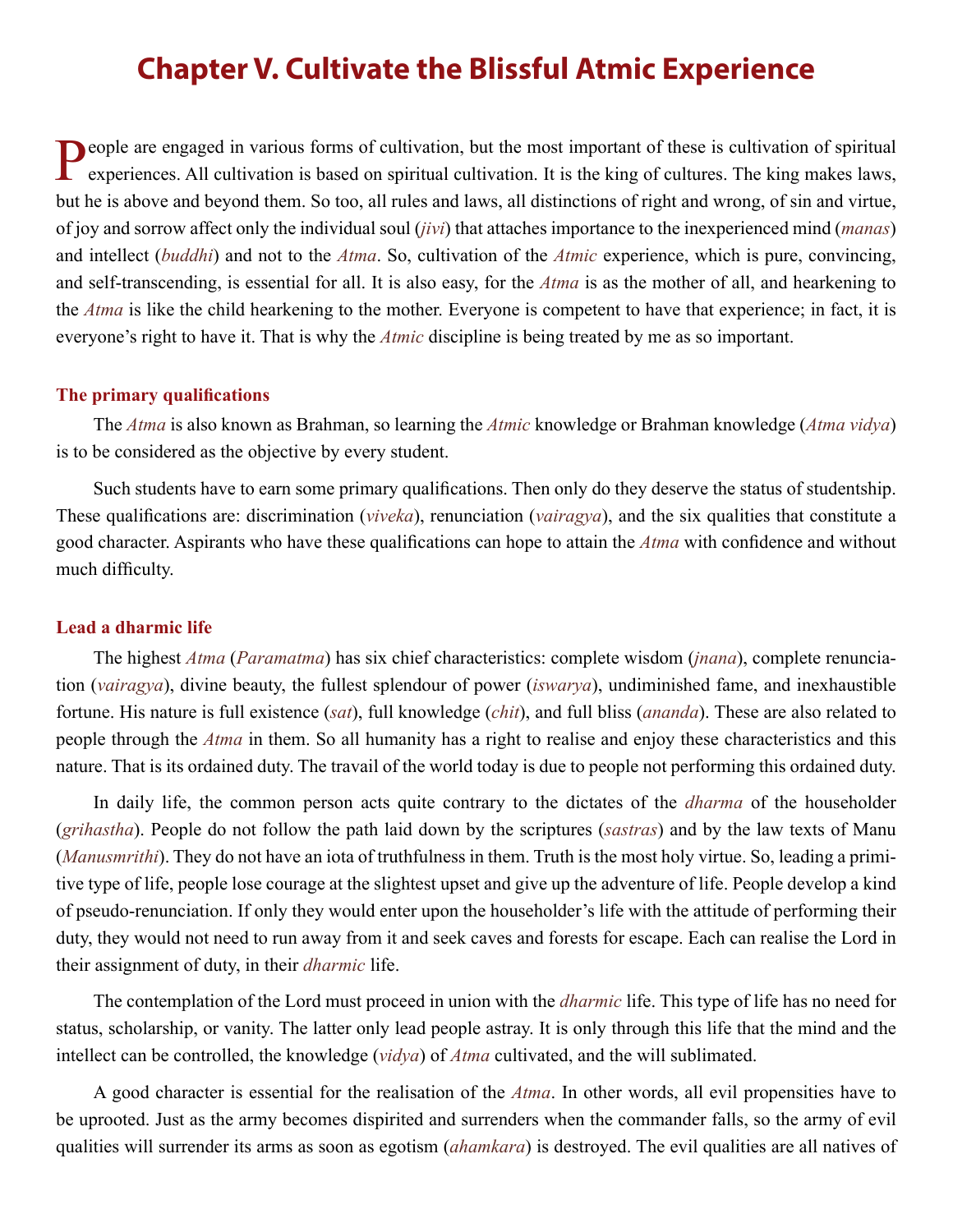<span id="page-21-0"></span>the realm of anger, so if that region is devastated, the soldiers can never again raise their heads. It is enough to accomplish this alone, for what can commander Egotism achieve without a single soldier to march under his orders? So, all efforts must be directed to destroy the realm of anger so that no commander can venture to let loose the hounds of war. Let each spiritual aspirant preserve the region of his mind in peace, by putting a stop to the rise of this commander and these soldiers. Let each spiritual aspirant bask forever under the smile of the ruler, the *[Atma](#page-51-3)*.

#### **The eight gates**

The destruction of the modifications and agitations of the mind is the prerequisite for getting an audience with that ruler. His reception hall has eight gates through which one has to pass for the audience: control of the inner senses, control of the outer senses, sitting posture, breath control, mind control, concentration, meditation, and super-consciousness (*yama*, *[niyama](#page-56-11)*, *[asana](#page-51-4)*, *[pranayama](#page-57-7)*, *[prathyahara](#page-57-8)*, *[dharana](#page-53-8)*, *[dhyana](#page-53-1)*, and *[samadhi](#page-58-8)*).

Of these eight gates, meditation is the seventh and super-consciousnes is the eighth. Meditation is the royal road to super-consciousness.

After the mind has been brought under control by these eight disciplines, the will can easily be developed. The will is the nature of the Lord; it is also referred to as the Lord's ordinance. The Lord, by mere willing, can do anything immediately and easily. But one cannot realise this will as soon as it is entertained. The power of the will is the deciding factor. The will is generally not so overpoweringly strong; when one achieves that power, one gets something equal to the power of the Lord. That is the meaning of merger (*[laya](#page-55-4)*). Such merger is made possible through meditation (*[dhyana](#page-53-1)*).

#### **Wish versus will**

Some people use "wish" and "will" as if there was no difference between the two. This is very wrong. The wish is related to the tendencies (*vasanas*) embedded in the mind (*[manas](#page-56-4)*). The will is related to the fundamental character of *[Atma](#page-51-3)*. Wish means the craving to get something; will is the determination to acquire it.

Both wish and will are based on the moral culture of the individual. Once the *[Atma](#page-51-3)* is cultivated, they can be sublimated accordingly. But if they are cultivated without the *[Atmic](#page-52-1)* point of view, the faults and failings of the mind will get mixed up with what is wished for and willed for.

#### **Take it step by step**

The lower step can be seen from the higher step, not the higher step from the lower. So, one should strive to go step by step, higher and higher —in other words, from the culture of the *[Atma](#page-51-3)* to the culture of the will and thence to the culture of the moral conduct. Then, the enjoyment of the bliss of the *[Atma](#page-51-3)* becomes quite easy and natural.

When the baby is unable to walk, the mother encourages it to toddle a few steps at a time at home before it is allowed to go on the road. Instead, if it is put on the high road first, how can it learn? Besides, what of the dangers of the road? So also, first the internal factors have to be strengthened, and then external factors, like moral conduct, become easy. Morals without the basis of internal uplift will not be deep-seated. So the cultivation of the attitude of the *[Atma](#page-51-3)* is primary.

The aim of spiritual practice is to remove the motive, the wish, the attachment, the yearning for the fruit. Un-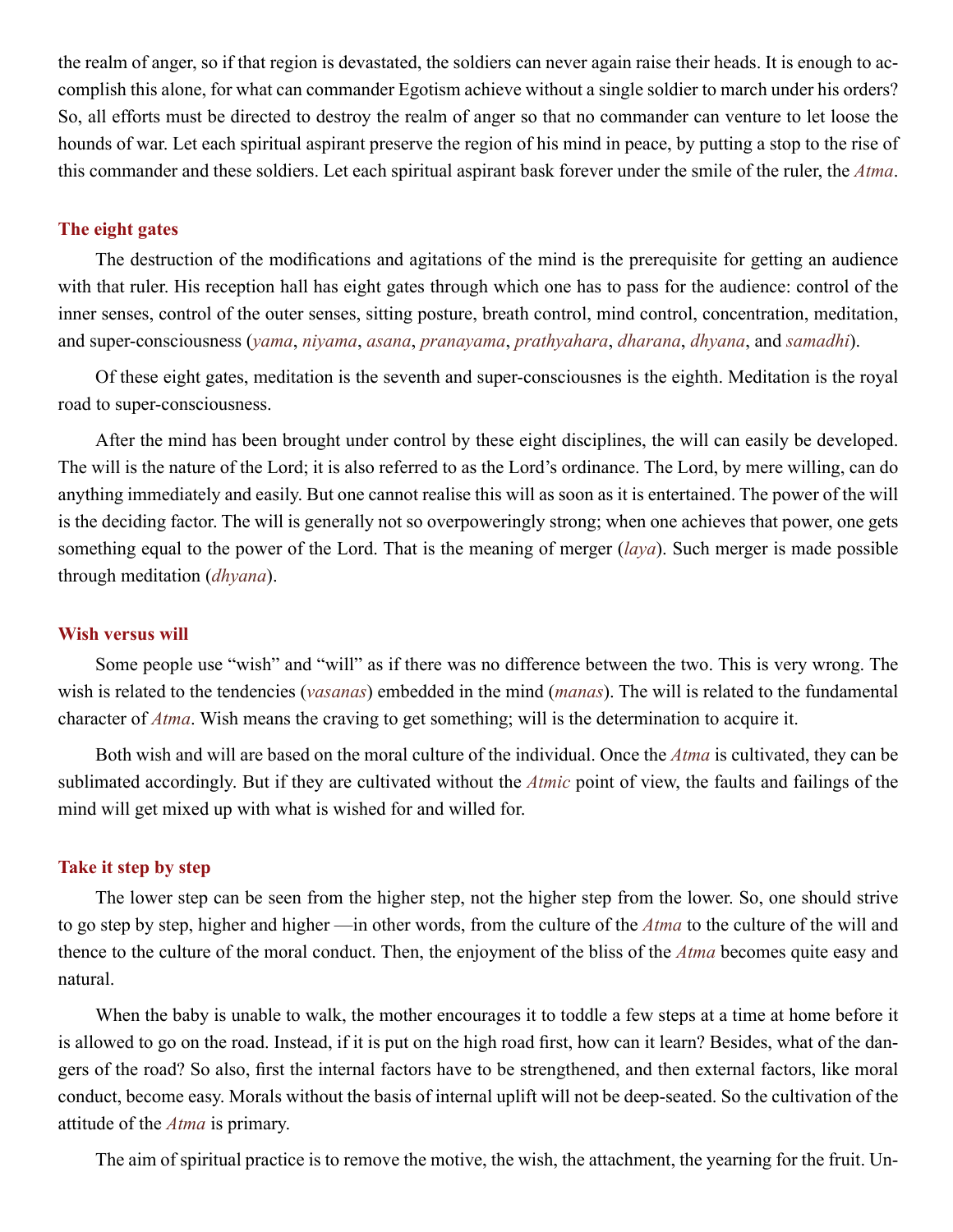<span id="page-22-0"></span>derstanding this clearly, the spiritual aspirant must not give way to any dispiritedness, despondency, or feeling of failure or doubt. The aspirant must be patient and bear things with fortitude. Therefore, the aspirant must develop within themself enthusiasm, faith, activity, and joy. Keeping the great big result of effort constantly in view, the aspirant must boldly discard all difficulties and temptations. Since the latter are but short-lived and weak, with a little patience, they can be overcome with ease. If the aspirant is not vigilant and patient, all already-achieved success will melt away in an unguarded moment.

Spiritual aspirants, *yogis*, and renunciants (*[sanyasins](#page-58-9)*) have to climb a ladder, the steps of which are: argumentation, no argumentation, analysis, non-analysis, agreement, etc. (*[sa-vitharka](#page-59-11)*, *[nir-vitharka](#page-56-12)*, *[sa-vichara](#page-59-12)*, *[nir](#page-56-13)[vichara](#page-56-13)*, *[samatha](#page-58-10)*, etc.)

#### **No past or future**

The knowledge of the world is not real knowledge. It is relative knowledge, the knowledge of the non-real. The knowledge of the eternal Absolute is the real knowledge. It is acquired by meditation. The fire of meditation and *yoga* will reduce the sapless activities of the mind (*[manas](#page-56-4)*) to ashes. Immediately thereafter, the knowledge (*[jnana](#page-54-7)*) of the Real will flash; it will shine with undiminished effulgence; its light will never go out. For those established in this real knowledge, there is no past and future; all ages are in the present, in the actual moment of experience.

#### **Clean and feed the mind**

Just as soap is necessary to make this external body clean, repetition of the divine name, meditation, and remembrance (*[smarana](#page-59-13)*) are needed to clean the interior mind. Just as food and drink are needed to keep the body strong, contemplation of the Lord and meditation on the *[Atma](#page-51-3)* are needed to strengthen the mind. Without this food and drink, the mind will just totter this way and that. As long as the waves are agitating the top, the bottom cannot be seen. When the waves of desire agitate the waters of the mind, how can one see the base, the *[Atma](#page-51-3)*? The tottering causes the waves and is caused by want of food and drink.

So, clean the mind with contemplation of the Lord. Feed it with meditation on the *[Atma](#page-51-3)*. Only meditation and spiritual practice (*[sadhana](#page-58-2)*) can clean the depths of the mind and give it strength. Without purity and strength, the *[Atma](#page-51-3)* recedes into the distance and peace flees.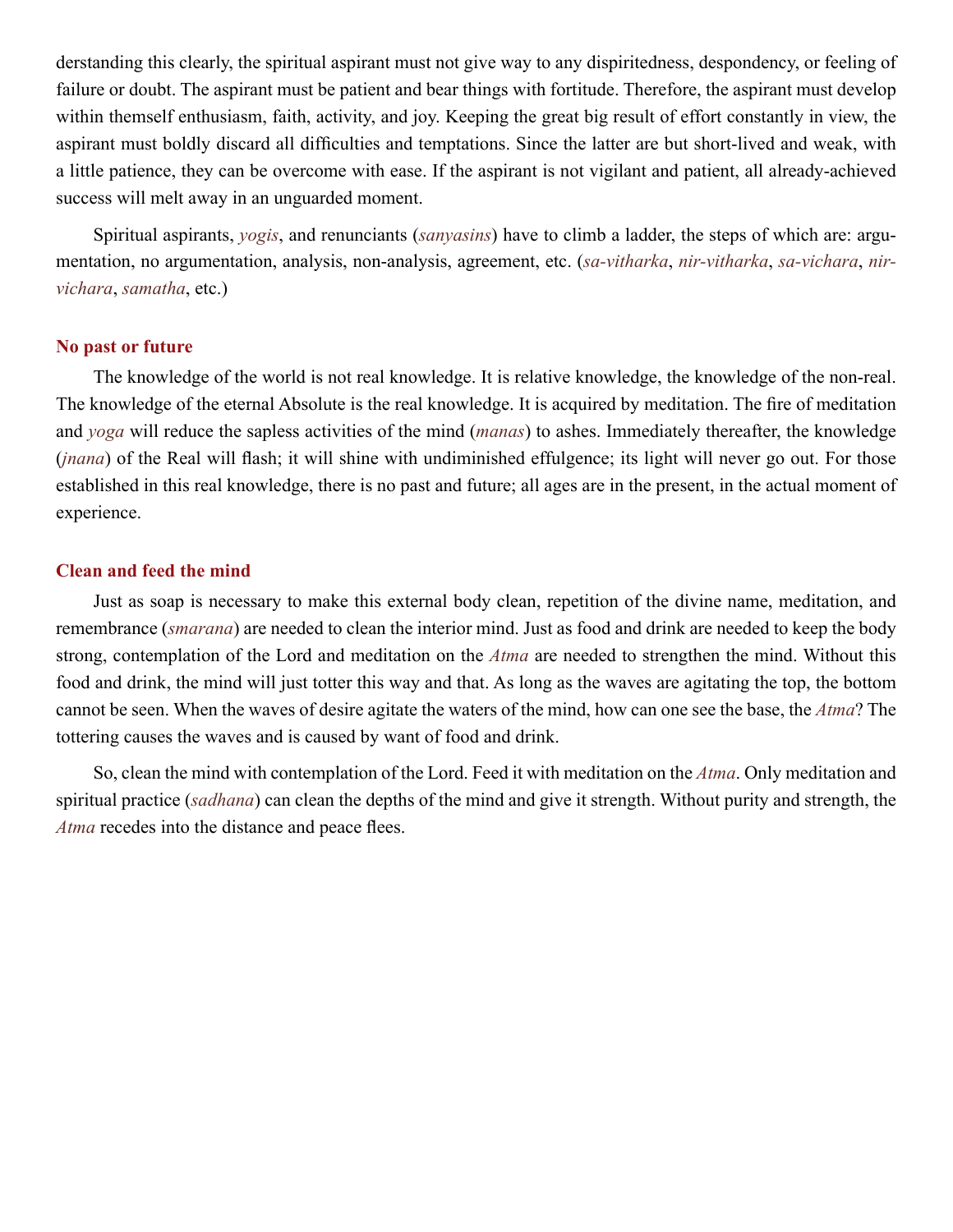## <span id="page-23-0"></span>**Chapter VI. Meditation Reveals the Eternal and the Non-Eternal**

The seen is transitory; this is seen through meditation. When people wander helter-skelter in a strange land, **L** not knowing the road, and when someone comes to direct them along the right path, it is not right to laugh at and dishonour them —it brings about only ruin and confusion! But today, it has become the habit of people to curdle the love (*[prema](#page-57-0)*), these embodiments of love, into poison through ignorance of the role of helpfulness that these guides have come to play.

Note this! Love and destruction arise from the same native spot. The same sea that yielded gems, the moon, nectar, and the goddess of wealth also brought forth the world-destroying *[halahala](#page-54-12)* poison. Under these conditions, one must, like Sri [Narayana](#page-56-14), accept the good and the auspicious; otherwise, one cannot have nectar and [Lakshmi.](#page-55-5) The heroic and the adventurous, like [Siva](#page-59-8), can have the poison as their need.

#### **The Lord's grace is needed to cross the sea**

This sea of life (*[samsara](#page-58-11)*), turbulent with the waves of joy and misery, can be crossed only by those who have an unflinching desire for the essence of bliss; the rest will be submerged.

The capacity to overcome the qualities (*[gunas](#page-54-13)*) of nature (*[prakriti](#page-57-2)*) is not inherent in everyone; it comes to one with the grace of the Lord. And that grace is to be won by repetition of the divine name and meditation. This must first be clearly understood: it is impossible for everyone to control the tendencies of nature; the power is possessed only by those who have nature in their grip and whose commands nature obeys.

Nature (*[prakriti](#page-57-2)*) is the basis of everything in the universe. It is the basis of creation and existence. All this is nature: men and women, beasts and birds, trees and plants. In fact, all that can be seen is inseparable from nature. In this endless creation, the active element is the Lord (*[Purusha](#page-57-9)*). This truth has to be experienced, so that it will not slip away from consciousness, and the discipline needed for this is also repetition of the divine name and meditation. This nature is like an ocean; even if it is agitated a little, millions of living beings will be destroyed. When the sea becomes slightly ruffled, ships turn into hollow reeds. You can never cross this sea by your own effort, alone. The Lord's grace is essential. So pray for that raft, and when you secure it, you can reach the shore in a trice.

#### **Why worry over short-lived attachments?**

Everything in this world is ephemeral, transitory; it is here today but may not be here tomorrow. So, if you want to crave something with a full heart, seek the Lord, who has no decline. Instead, if you crave progeny, wealth, and all comforts, you will suffer untold misery when you are called upon to leave everything and depart. At that moment, you would lament, "oh, did I love so deep that I may weep so loud?" In this transitory life, joy and pain are also perforce transitory. So, it is indeed humiliating to get immersed in the search for the evanescent and to forget the Supreme and the Everlasting. Ignoring God (*[Madhava](#page-55-6)*), who is free from illusion (*[maya](#page-56-8)*), and spending time in things immersed in illusion is fruitless; sorrow alone is the final gain. Nothing here is fit to be worshipped as eternal. Whomever you love, that love has to come to an end.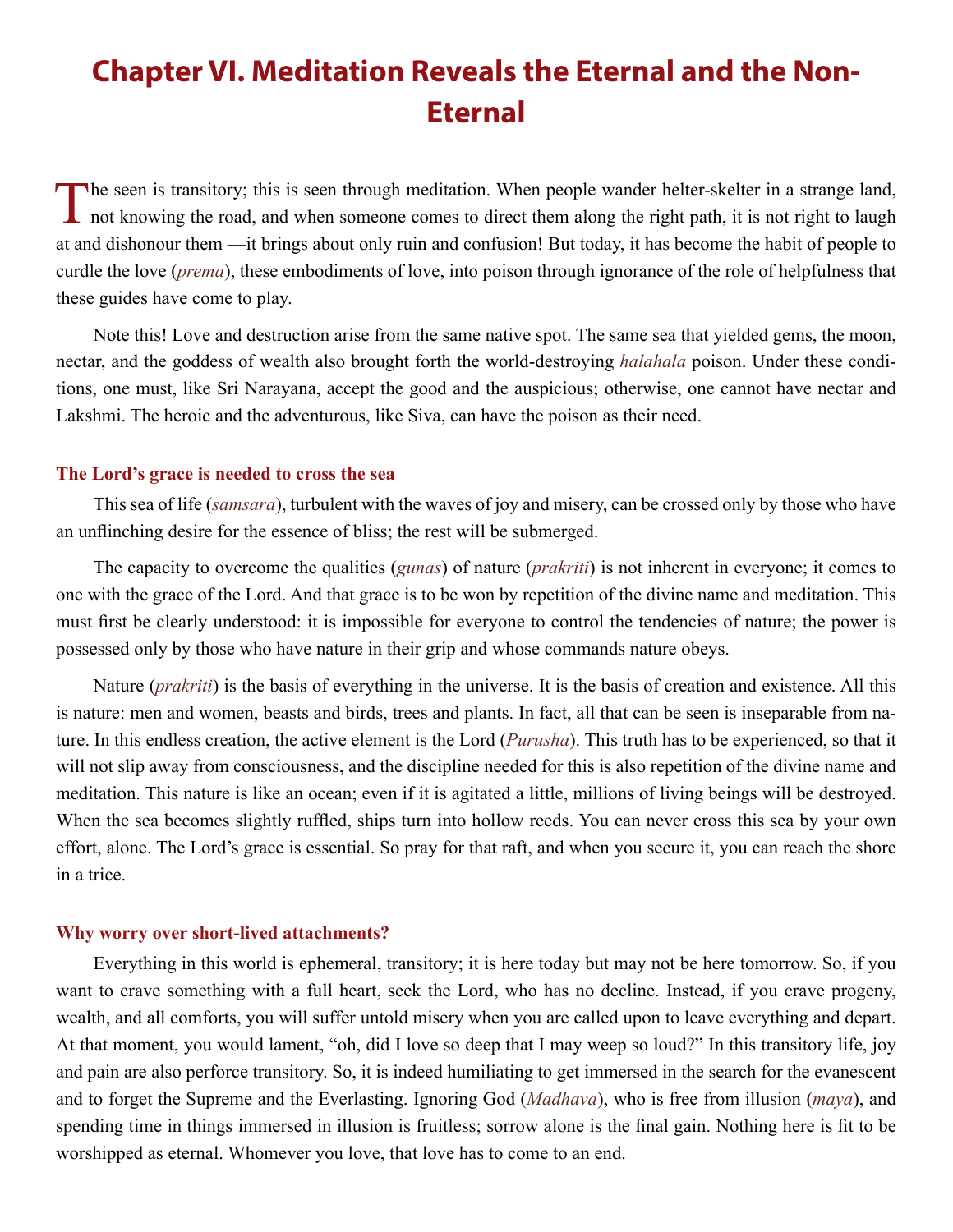<span id="page-24-0"></span>The self-same Lord gives and takes! He gives and takes as and when He wishes. Everything is His, so how foolish it is to lament when things belonging to Him are taken back by Him! Therefore, the wise person doesn't pine over anyone or feel undue attachment to anything. Let all the pining and all the attachment be for the Lord; He alone is eternal, the source of all joy. For the rest, love a thing as a thing, not more. Love a person as a person, not more. If you love them more, it is a sign that you have been deceived about their real nature. You can behave only for a short time as if the house you have rented is your own! For as soon as the period is over, it passes on to another.

If you think on these lines, you will know that spouse, children, possessions, and relatives are not yours for long, but only for a short time. So why waste away, worrying over these impermanent things? A millionaire can eat only one bellyful, not more. You have to come to this world like the traveller taking refuge at nightfall in a caravanserai; he departs when dawn breaks! You go toward your goal, from caravanserai to caravanserai, stage by stage. It is good to take life in this light.

Animals with many legs creep along the ground. People have only two legs, so they can move freely about. The larger the number of legs, the greater the bondage, the tighter the restriction. When one marries, one has four legs, one has become a quadruped. Later, when one gets sons, daughters, in-laws, and grandchildren, one is transformed into a regular centipede, capable of moving only by crawling along the ground! One cannot stand erect; one loses freedom of movement; one has to creep slowly along the mire of material objects; one has no time or inclination to secure the Lord's grace.

The attachments of the world are short-lived. People have been born many times before and have lived out their lives, loving and getting immersed in love and attaching themselves to others. But does anyone now have a trace of all that? Does anyone know where all that has gone? Does anyone worry about those they loved then? Does anyone remember them at least now and then? No. The same type of love and attachment were there then also, but with the passage of time, it has been forgotten.

So too, when one departs from this world, the love one had for others and the joy, pain, and happiness one had through that love will be forgotten. Like the playgrounds of children, the senses of action of man will also change, from here to there and from there to somewhere else! Fixing their minds on the insecure changing love, how tragic it is that people forget the cultivation of the disciplines that will give them the permanent bliss of the Lord!

Everywhere, people are plunged in worry, all twenty-four hours a day. Is it right to increase their burden? Who can be so cruel as to torture instead of lessening the suffering of a dying person? Already, the sea is rough; dare we blow a typhoon over it? Therefore learn to spread a smile on the faces of the desperate. Keep smiling yourself and make others smile. Why make a sad world sadder by your desperate counsel, your lamentation, and your suffering? Adopt repetition of the name and meditation to assuage your own grief, to overcome your own sorrow, and to plunge in the cool waves of the sea of the grace of the Lord.

Why should travellers wrangle through the night over useless things, instead of getting ready to leave the caravanserai at dawn and starting out on the next stage of their pilgrimage? By wrangling, they lose sleep and deprive themselves of rest; they will not have the energy to continue the journey. So do not worry too much about things of the world. Worry ends in meaningless hurry and waste of time. That time is better used in meditating on God.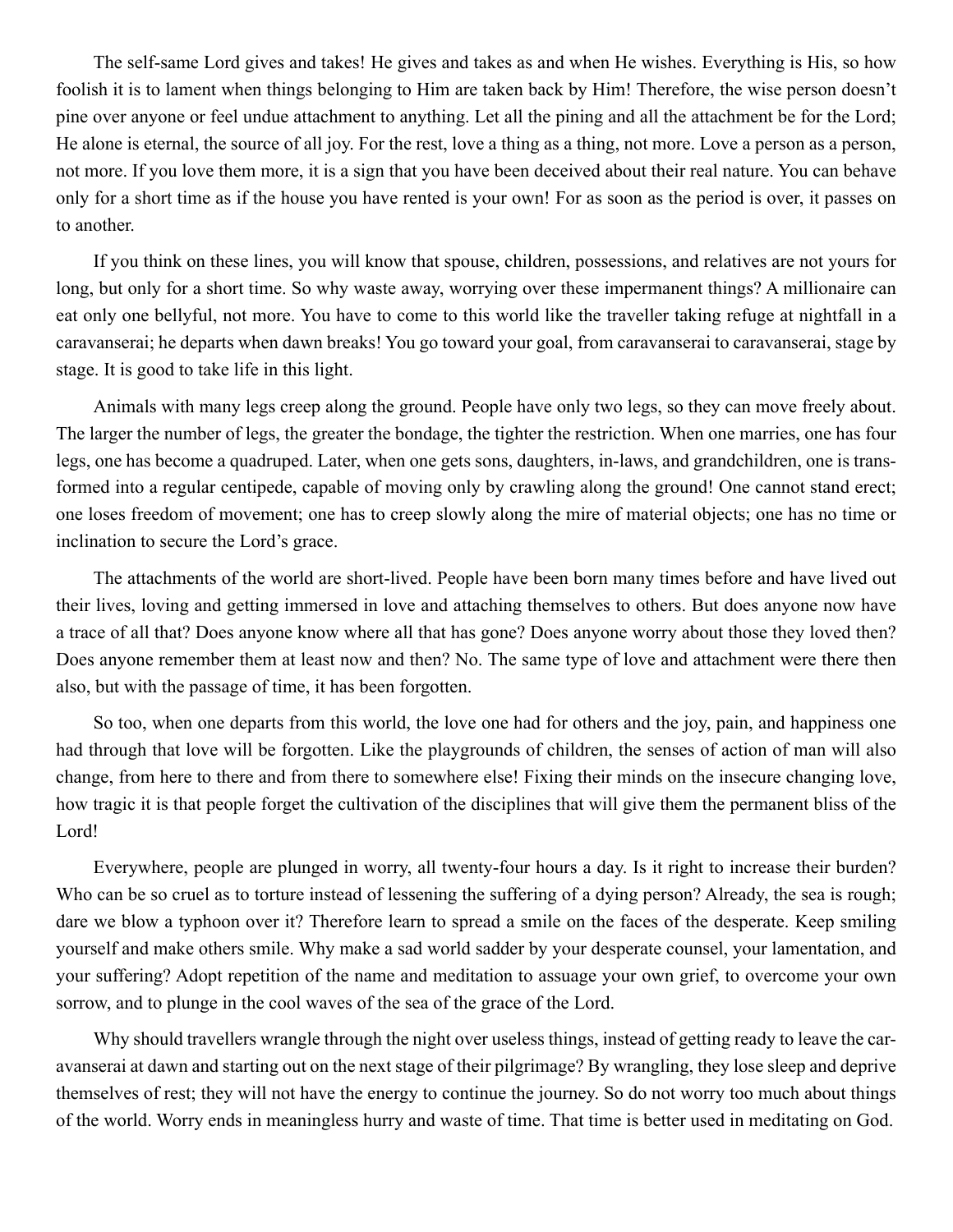#### <span id="page-25-0"></span>**We are actors in the Lord's play**

All living beings are actors on this stage. They take their exit when the curtain is rung down or when their part is over. On that stage, one may play the part of a thief, another may be cast as a king, a third may be a clown, and another a beggar. For all these characters in the play, there is ONE who gives the cue!

Here, some points have to be understood clearly. The prompter will not come upon the stage and give the cue, in full view of all. If He does so, the drama will lose interest. Therefore, standing behind a screen at the back of the stage, He gives the cue to all the actors, regardless of their role — be it dialogue, speech, or song just when each is in most need of help. In the same way, the Lord is behind the screen on the stage of creation (*[prakriti](#page-57-2)*), giving the cue to all the actors for their various parts.

So, each actor must be conscious of His presence behind the screen of illusion (*[maya](#page-56-8)*); each must be anxious to catch the faintest suggestion He might give, keeping a corner of the eye always on Him and having the ear pitched to catch His voice. Instead of this, if a person forgets the plot and the story (that is to say, the work for which one has come and the duties that appertain thereto), neglects to watch the presence behind the screen, and simply stands dumb on the stage, the audience will laugh at their folly and charge the person with spoiling the show.

For these reasons, every actor who has to play the role of a person on the world stage must first learn the lines well and then, remembering the Lord behind the screen, await His orders. The attention must be on both: the lines one learned for the role and the stage manager's directions. Meditation alone gives one this concentration and this awareness.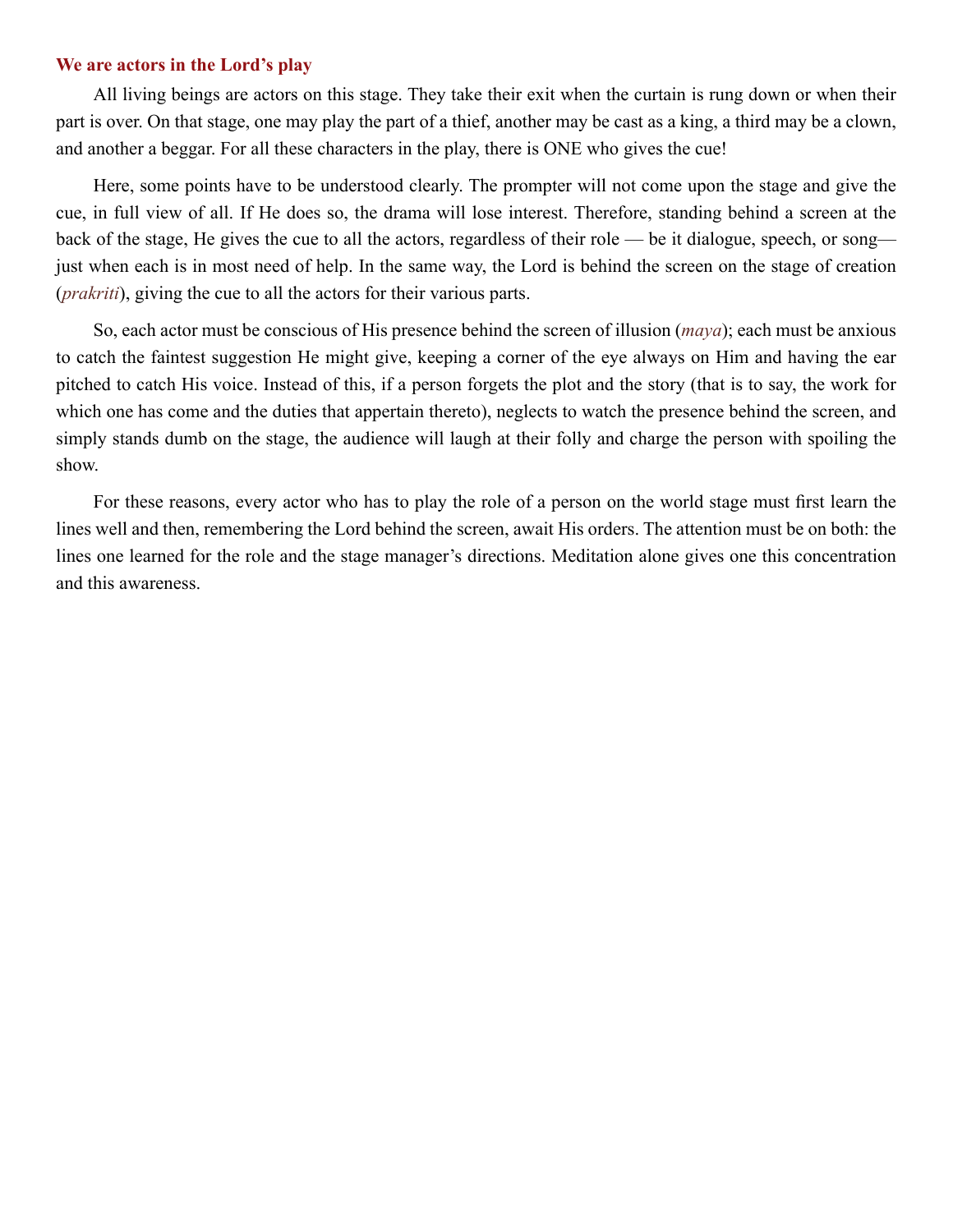## **Chapter VII. Remember God and Meditate**

<span id="page-26-0"></span> $\sum$  hatever the tangle in which people are caught, if they get immersed in the Lord's name, it will make them free. Moreover, by this means, they can realise without fail the name and form through which they constantly remember the Lord. There is no iota of doubt in this.

#### **All religions remember the Lord's name**

The spiritual disciplines of *yoga*, breath control (*[pranayama](#page-57-7)*), and penance (*tapas*) are beset with pitfalls at every step, and they are also full of dangers. But in the spiritual practices of repetition of the name (*[japa](#page-54-3)*), meditation (*[dhyana](#page-53-1)*), and remembrance of the name (*[namasmarana](#page-56-15)*) there is no likelihood of a fall or of any other danger. In the former type of spiritual disciplines, the practices differ according to the caste or religion. In the practice of the name (*[nama-sadhana](#page-56-16)*), there is not even a trace of such distinction. Hindus, Muslims, and Christians may differ on many points, but they are all one in the glorification of the name of the Godhead. All of them take the name of the one Lord, though the language through which the name is expressed is different. Each one recites, repeats, and remembers the name as formed on his own tongue. Each one turns with his fingers the rosary appropriate to their religion. But for everyone there is nothing so fruitful, so universal, or so holy among spiritual disciplines as these: repetition of the divine name, meditation, and remembrance of the Lord's name.

#### **Crave the Lord's name rather than the form**

The Lord and His name are both one, but the sweetness of the name is seldom found in the form. When the name of the flower, rose, is remembered, its fragrance, tender petals, and deep colour spring to memory; its thorns and the trouble one has undergone to get the flower are all forgotten. Instead, if its origin and previous story are considered, and if the plant, leaves, and branches are taken into account, the flower —the most important, most beautiful, and most attractive part— is likely to be forgotten and only "the plant" is discussed.

See this from another angle. As soon as the name *mango* is mentioned, one is reminded of an incomparable sweetness. Instead, if an actual mango is held in the hand, the doubt first arises in the mind whether it is sweet or sour; then one is engaged in distinguishing the skin, fibre, juice, nut, rind, seed, etc. When the name alone is repeated, these things do not come to mind. Only the sweetness is brought to memory.

Such is the difference between the Lord and the Lord's name! The pure essence of sweetness is in the name. In the case of the form, there is the chance of dread mixed with respect —sometimes, even attributes causing fear show themselves.

Here is another reason why the name of the Lord is to be craved more than the form. Riches are needed to secure any article in the world. With riches, articles are acquired, so it follows that the riches are superior to the articles obtained by means of them, right? With riches, one can get any article, any time. So too, it is by means of the riches of the name that the article, "the form (*[rupa](#page-58-12)*) of the Lord" is to be earned. If the riches called name (*[nama](#page-56-17)*) are steadily accumulated, the Lord can be realised through the path of meditation, easily and without difficulty.

Another special thing about repetition of the name (*[nama-smarana](#page-56-15)*) is this: It is possible to acquire various occult powers (*[siddhis](#page-59-14)*) through *yoga* and penance (*tapas*). And there is every likelihood of the Lord being for-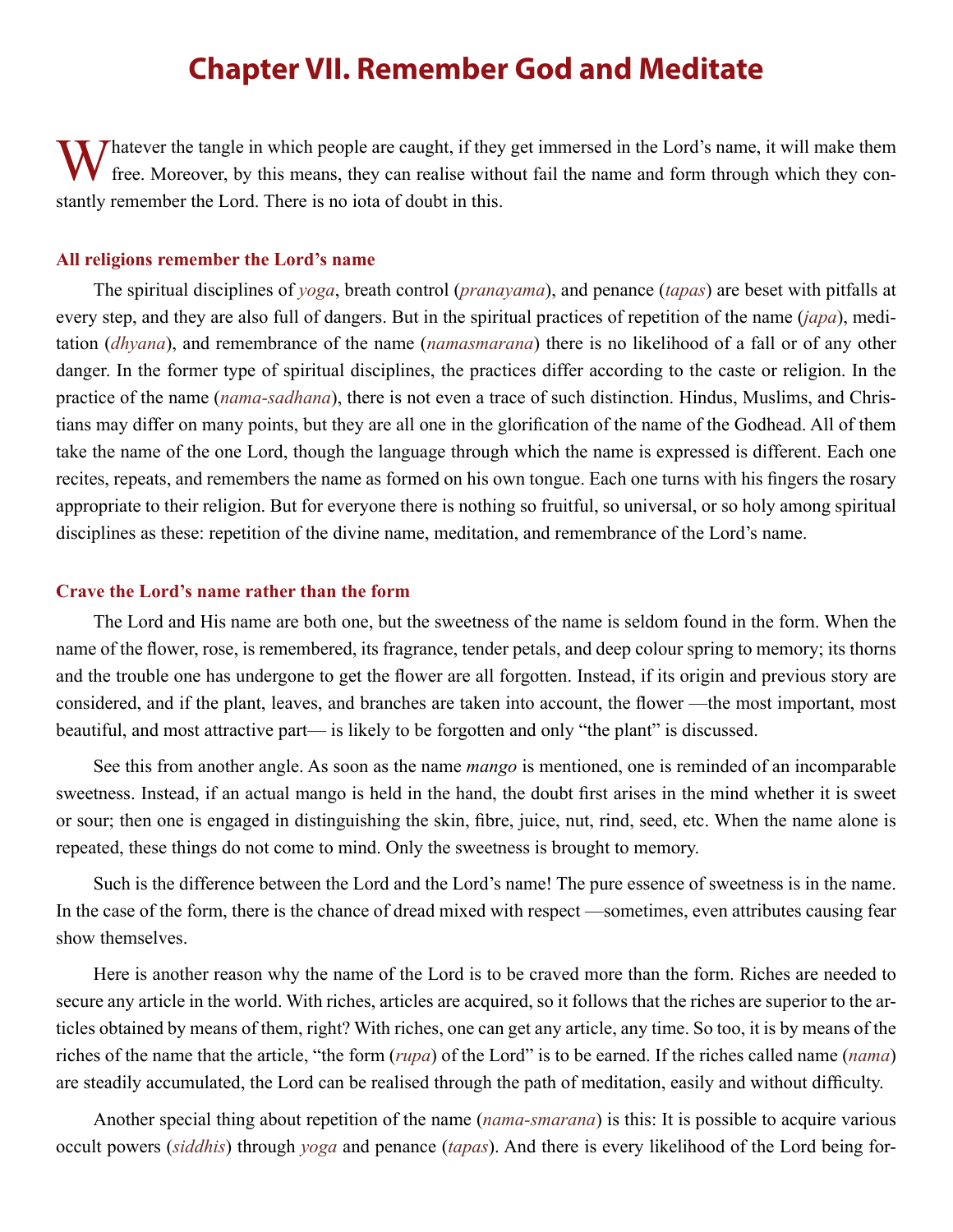gotten when these powers come. Blinded by this pride, a person might even let go the basic victory won by their spiritual practices. This is not the case with remembrance of the name, repetition of the name, and meditation; no such dangers beset these paths. These three paths make love (*[prema](#page-57-0)*) grow in people more and more. Through love, peace (*[santhi](#page-58-1)*) is achieved. Once peace of mind is achieved, all other conditions are automatically attained. Through *yoga* and penance, extraordinary power; through remembrance of the name, repetition of the name, and meditation, extraordinary love —this is the difference between the two.

#### **Do not discuss the path with everyone**

However, be careful not to discuss these paths with all and sundry, because each one's path appears the best. If the people consulted are treading another path, they will decry your practice of repetition of the name and meditation and treat them with scant respect. They will look down upon them, as if they were very elementary and as if you were but a beginner in school. As a result, you will start doubting the efficacy of your chosen path! You will get concern where before you had joy, disgust where before you had love.

Therefore, reflect within yourself which among these is sweeter. Or, you can approach those who have tasted the nectar of that name and ask for details of their experiences. Do not argue about these things with everyone you meet. The time spent in these haphazard disputations is best used for the cultivation of joy through the repeated bringing of the name (*[nama](#page-56-17)*) to memory and meditation on the form (*[rupa](#page-58-12)*) of the Lord.

Mere weighing of the pros and cons, like which is greater among the two, will end only with the quick loss of all the success gained after great efforts through spiritual discipline. Until you become an expert, bring the name constantly to memory and repeat it firm and unruffled, either alone or in the company of devotees. Then, nothing can waver you.

Look at the fish! In early stages, it breeds its newly hatched young ones in a quiet shallow spot. Then, it pushes them into the wide open sea, rough and rude with its monstrous denizens! They can then survive there, courageously, and grow without fear. If the young ones were bred in the open sea from the earliest stage, they would certainly be swallowed up even by minor fishes! So, remembrance of the name (*[namasmarana](#page-56-15)*), repetition of the name (*[japa](#page-54-3)*), and meditation (*[dhyana](#page-53-1)*) have to be practised with a great deal of care, according to a planned routine, and without any discussion with others.

#### **Repeating the name is safest and easiest**

Nowadays, many aspirants are discarding the name and taking up *yoga* and breath control (*[pranayama](#page-57-7)*). These are fraught with many dangers. To follow them correctly is difficult. Even if correctly followed, preserving and protecting the fruits achieved is even more difficult.

If people grope in the water while spreading the net on the bank, can they find fish in the net? To give up repetition of the name and faith in that path and to sit in *yoga* and penance is as foolish as hoping to catch fish by this means. If the name is taken as the refuge and support, He can be realised tomorrow —if not today. If the name of a thing is known, the thing itself can be easily acquired. But if the name is not known, even if the thing is right in front, it cannot be recognised.

So repeat the name without intermission or faltering. By means of the name, love (*[prema](#page-57-0)*) is developed; through love, meditation of the Lord can be practised. If love is deeply rooted in you, God, who is composed of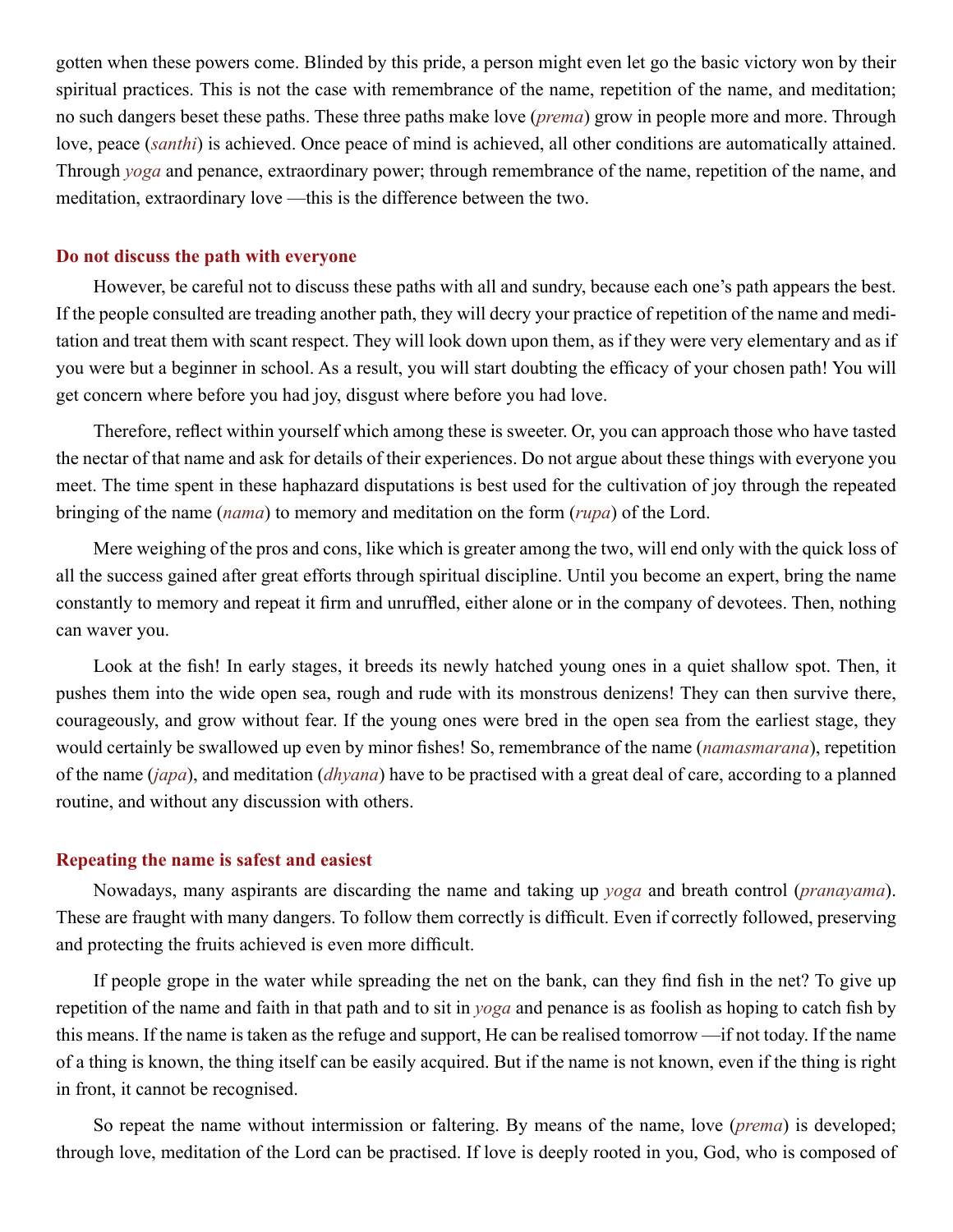<span id="page-28-0"></span>love, becomes your own. However many the paths for the realisation of the Lord, none is as easy as this.

Note this. When a peculiar disease is prevalent in a country, the drug that can cure it is also found in that very country, more so than anywhere else. Though available after vigorous search in other lands, it will not be so good or plentiful. Similarly, this specific drug is available now, in the present age (the *[Kali-yuga](#page-55-7)*)! In this age (*yuga*), the ghastly evils of injustice, immorality, and falsehood infect the world. That is why the scriptures (*[sastras](#page-59-9)*) have been proclaiming again and again, with greater and greater emphasis, that in this *[Kali](#page-55-7)* age there is no means of salvation other than the name! Of the four ages, the *[Kali-yuga](#page-55-7)* is the best on account of this. Remembrance of the name, repetition of the name, and meditation strain out the evil in mankind. Human nature is guarded and protected by these three. Hence, the fruits of meditation are greater than those secured with great difficulty through *yoga*, sacrifice (*yajna*), or breath control (*[pranayama](#page-57-7)*).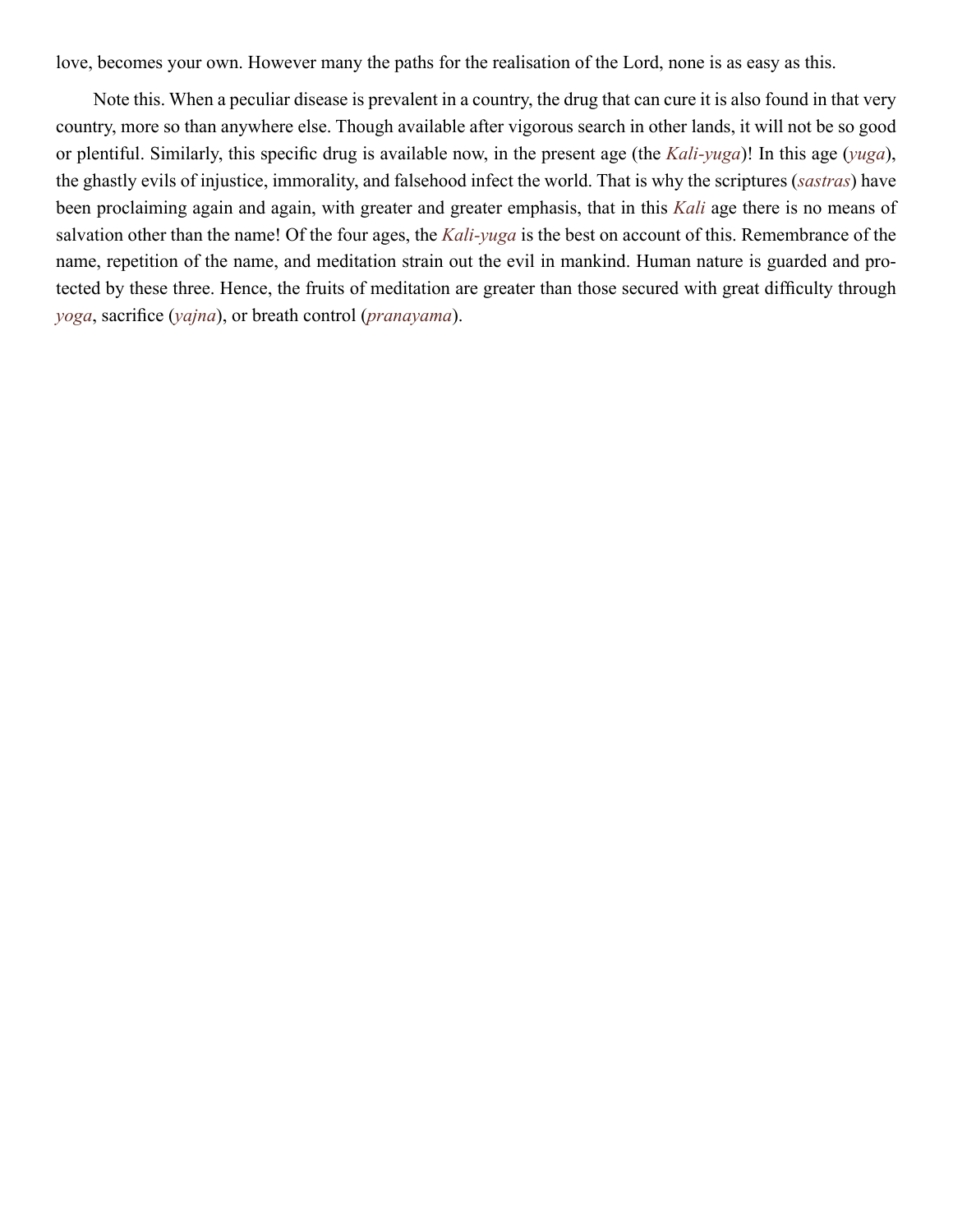## <span id="page-29-0"></span>**Chapter VIII. One-pointed Attention is Essential for Meditation**

It is not correct to say that the qualities and attainments needed for temporal progress and spiritual progress are different from each other. The spiritual is only the purification of the temporal. Success or failure in b **L** are different from each other. The spiritual is only the purification of the temporal. Success or failure in both depends on one-pointedness (*[ekagratha](#page-53-3)*). For every item of work, one-pointedness is very important. This too is but spiritual discipline.

#### **Avoid no-pointedness and many-pointedness**

There are two paths along which this spiritual discipline may proceed: no-pointedness and many-pointedness. No-pointedness is the stage of sleep; it is also called the quality of ignorance (*thamoguna*). Many-pointedness is the result of the restless quality (*[rajoguna](#page-58-13)*), turning the vision of the opened eye on creation and its sights. Avoiding both of these, without falling into these two extremes, if the eye is neither closed as in sleep nor opened wide as in the fully awakened stage, but half-opened and directed to the point of the nose, the pure quality (*[sathwa](#page-59-15)[guna](#page-59-15)*) will become one's nature, and concentration of the mind can also be easily acquired.

Of course, this does not mean that mere fixing the sight on the tip of the nose is enough. Fix it there in the beginning and then turn the vision to the name and form you have in mind; that is meditation (*[dhyana](#page-53-1)*).

When you are engaged in repetition of the name and meditation, other thoughts might enter you at first, but you shouldn't worry about this. There is no great danger on account of them. When you begin remembering the name of God (*[nama-smarana](#page-56-15)*), sit down with enthusiasm. If you enter upon any task with firm determination, no impurity can affect you. Your only concern is to see that you are fully pure when you start the repetition of the name, etc. Do not worry about formalities for this. Select the name that you like and the form of that name. That name is itself the mantra. That mantra is ever pure, ever active, everything.

#### **Stick to one name and form**

But do not change the name and form to suit the fancy and have one thing one day and another the next. Whatever the name and form that first gave you contentment, hold fast to them without swerving. They will get implanted in the heart, without fail. Afterward, everything will happen through His grace. If workers are ordered to dig the earth, their work is simply to go on digging. The gardener alone knows how much of the earth is to be put under which plant and how the earth is to be so put. So too, the order is to "Constantly dwell on the Lord's name"! Provided you continue to do that work, He Himself will direct where and how that has to be utilised.

#### **Stick to the task of taming the mind**

The value of name and form consists in the training that they give to the mind (*[manas](#page-56-4)*). What need is there to train a horse that has already been trained? It is the untrained horse that is "broken" through many devices. Similarly, it is to tame the unruly mind that we have prayer, devotional singing, repetition of the name, and remembrance of the name. In the initial stages, the horse runs in many directions, but the trainer does not worry. He should hold fast to the reins. The mind, too, naturally runs in different directions when you begin remembrance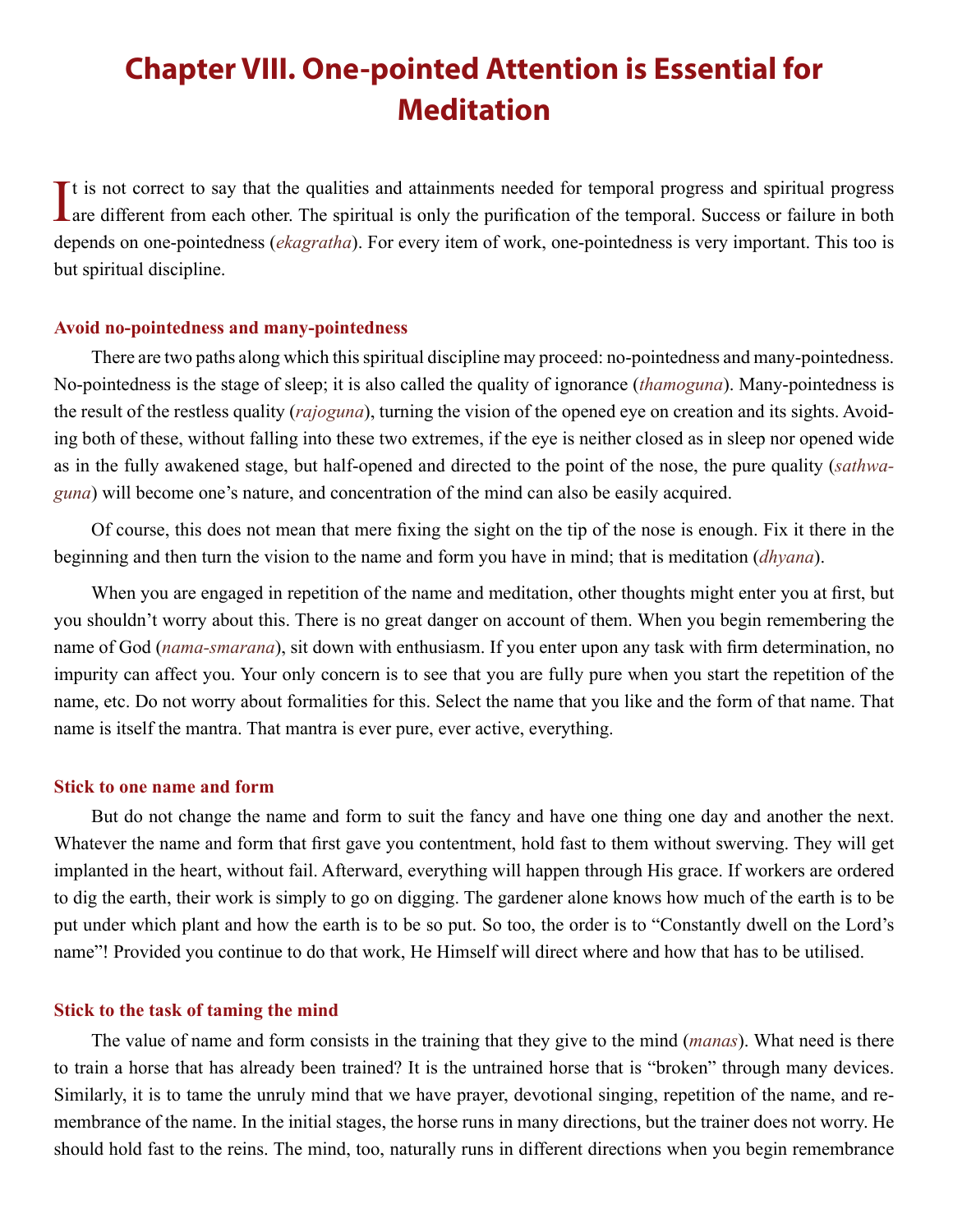<span id="page-30-0"></span>and repetition of the name, but you must not yield to despair, anxiety, or indecision. Hold fast to the reins, the name (*[nama](#page-56-17)*)! Within a short time, your speech and thoughts will come under your own grip. Only, do not allow anything to come near you that might make you forget the name of the Lord. You will realise the profit of that name in due course.

Do not crave the fruit the moment the sapling is planted! Do not pluck and chew the leaves and the twigs in the hope of inferring therefrom the taste of the fruit! Doing that does not help you enjoy the sweetness of the fruit; besides, the plant itself will not survive.

Similarly, your task is simply to cultivate the sapling called *name of God* (*[nama](#page-56-17)*). While doing so, do not doubt and examine whether it has the glory ascribed to it. Without fail, that sapling will grow into a tree and give you the fruit you hope to eat. You can achieve it. The name is capable of yielding that fruit. So the purpose of onepointed attention (*[ekagratha](#page-53-3)*) is to make you stick to the name, without altering it, and to keep its form always in sight. The net of "remembrance of the Lord's name (*[nama-smarana](#page-56-15)*)" should have no torn holes; that is to say, it must take place always, with no intermission. If there is any gap, the fruit that falls into the net might escape through it! Perform meditation until your mind comes firmly under your control. That is the primary task.

Let the mind run wherever it likes; just be careful not to follow it, seeking to discover where it is going! It will then wander about for some time as the fancy takes it; soon, getting tired and exhausted, it will come back to you in the end! It is like a little child that knows nothing. Since the mother is following it and calling it back, it gets courage and confidence to run forward in any direction, but if the mother does not run behind the child and instead retraces her steps quietly, the child too, of its own accord, will run back to the mother!

Do not care for the vagaries of the mind. Carry on remembrance and meditation of the name and form that you like best, in the manner you are accustomed to. In this way, you will acquire one-pointedness (*[ekagratha](#page-53-3)*); you will realise your heart's desire.

#### **Everything is pure, everything is God**

Do not entertain in your mind the idea of purity or impurity while doing this spiritual practice or meditation. There is nothing impure in the world. When the Lord is immanent everywhere and in everything, how can anything be impure? Even if something appears to the ulterior eyes as impure, the moment it contacts the name of the Lord, it becomes purified.

Note this point! If someone discovers a treasure while answering the call of nature, will they hesitate to take it because he is impure at the time? Purity and impurity are the result of the mental reactions of the particular moment. When one is giving money to someone, one talks of the auspicious time and the purity of the hour. But when one gets a chance to take money, every moment is auspicious! The mind is the reason for both attitudes.

Similarly, no thought of purity or impurity will bother you if you have full faith in the love of the name of the Lord. On the other hand, if you feel some compulsion and some discontent, all kinds of possible and impossible obstacles will present themselves. Therefore, give up all such feelings and strengthen the faith in the unshakable holiness of the name and its appropriate form. Firmly believe that everything is made holy by His name.

#### **Do not reject Him, cultivate love for Him**

Cultivate love (*[prema](#page-57-0)*) for the Lord. It has infinite potentiality. An iron chain can be broken with ease, but not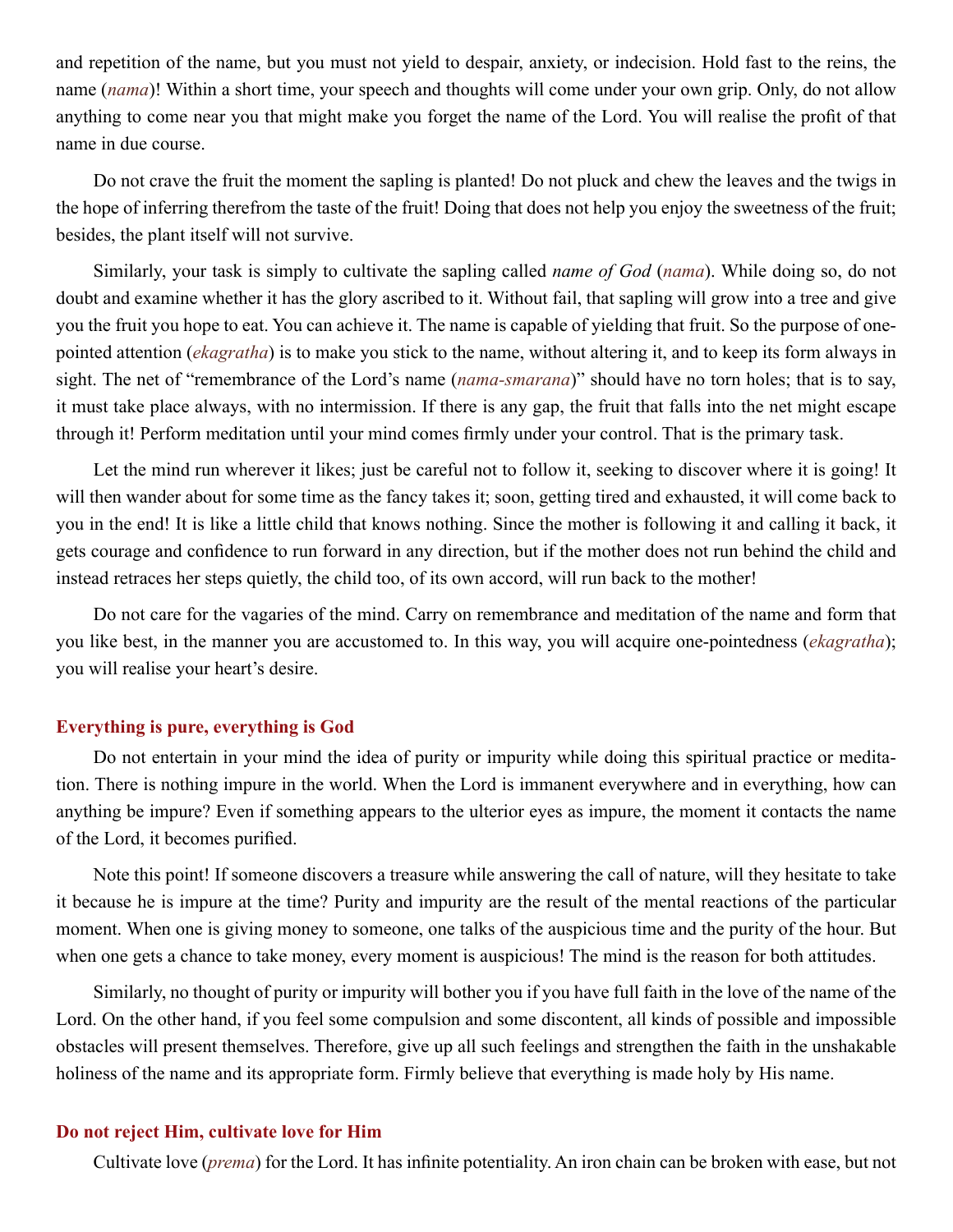the chain of love that binds you to the Lord. The cruelest of animals is also overpowered by love. This is the illusion (*[maya](#page-56-8)*) of the Lord! If only the floodwaters of this love were directed not to the lakes and shoals on the sides of the river but to the ocean of the Lord's grace, what a holy task it would be! Then the individual (*[jivi](#page-54-5)*) would realise the purpose of life. This is the highest liberation (*[moksha](#page-56-0)*). To direct that love on to the name and the form of the Lord without interruption —that is real meditation.

Do not mistake this temporary abode as your eternal dwelling place. Do not lose heart at evanescent troubles and short-lived tragedies. Immerse yourselves in the effort to attain the eternal Lord. Everything in this world is subject to decay —if not today, at least tomorrow it is bound to disintegrate, right?

It is not right to reject the Lord, who is eternally related to you, and to be misled by this world with which one is related for just two days! As already written,

## The relatives come up to the outer gate, or maybe up to the burial ground, but your real relative is the Lord, beware!

The Lord will never give you up. Considering the number of births you have had, you have had countless mothers, fathers, wives, husbands, sons, daughters, friends, and enemies. Do they subsist today? Do they remember the relationship? You are no one to them, and they are nobodies to you. But you and they have the Lord in common as the unchanging relative. He subsists throughout all the births; He is eternal. He watches over you from birth to birth. What greater tragedy can there be than forgetting such a Lord?

With the senses weakened and powerless and refusing to function, with the parents, wife, children, and relations all crowding on one side and the messengers of death compelling you to pack up for the journey without delay on the other —who knows when this call will come and how? Before that moment comes, be ready with the thought of God.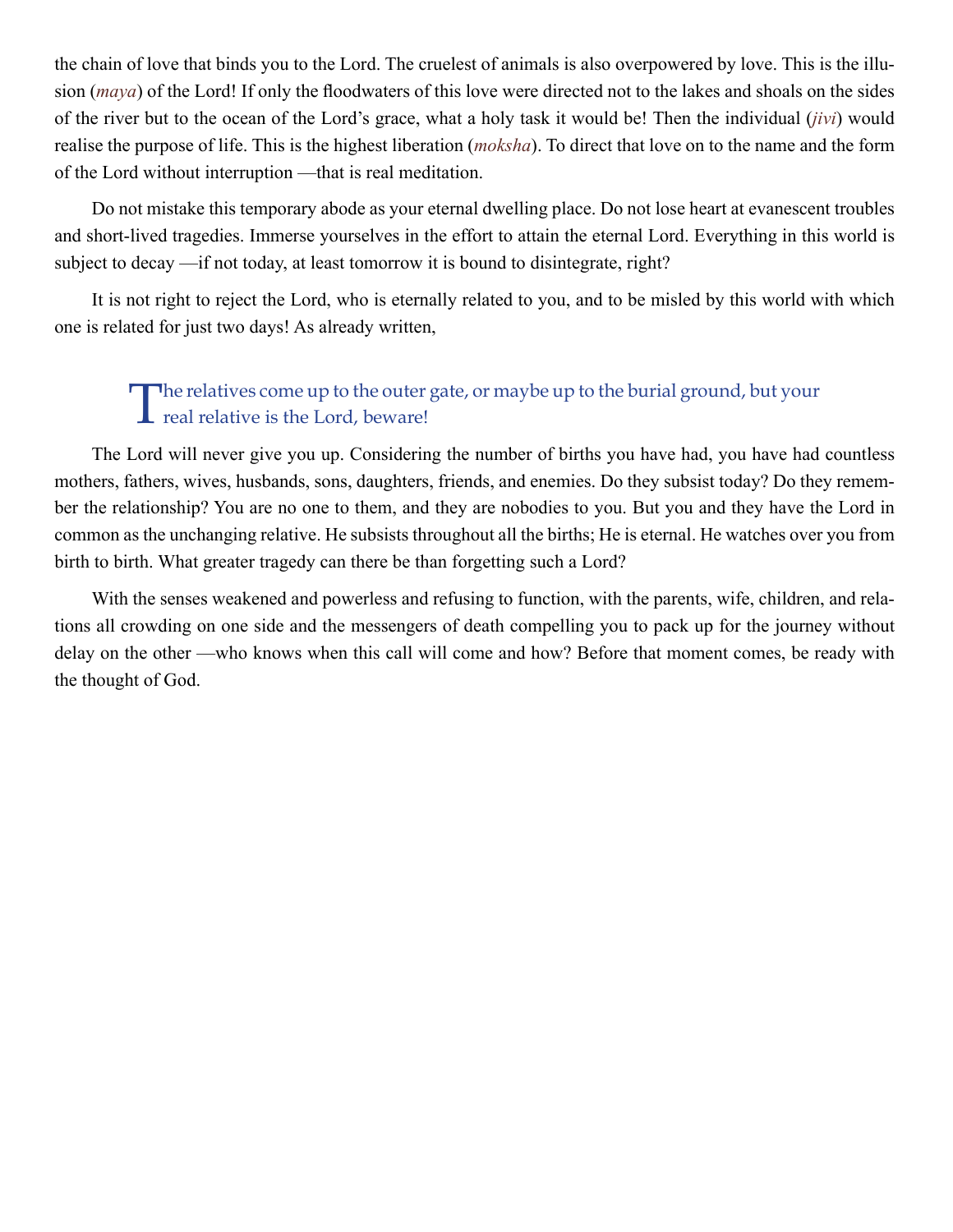## **Chapter IX. Spiritual Development**

<span id="page-32-0"></span>There are three stages of spiritual development: first, the hazy uncertain stage; then, the active stage of striving;<br>and last, the highest stage. These are the stages of passivity (thamas), activity ([rajas](#page-57-10)), and purity (s When growing out of the first stage into the second, it is unnatural for a person not to improve step by step.

#### **Three stages of growth**

The period from childhood to adolescence need not be seriously taken into account. One need not worry much about it. With the dawn of adolescence, one enters upon the first hazy uncertain stage and engages in many fruitless activities. Later, one attains ripeness and strength. This is the stage between the uncertain and the certain. It is when one has reached this intermediate stage that one must yearn for the fulfilment that is possible in the final stage.

In the rules for penance (*tapas*), this law is also observed. At first, ritual worship (*[puja](#page-57-6)*) is associated with divine energy (*[sakthi](#page-58-3)*), and the subsequent stage of worship is connected with [Siva.](#page-59-8) That is to say, the period when one is under the care of the mother is over and the period of paternal care —the protection of the Renovator and Guardian of the universe, [Siva—](#page-59-8) is reached. When the stage of paternal care is come, one should not soil the body and mind, as during the period of maternal care.

In the intermediate stage (that is to say at that particular age), one will have certain natural propensities and tendencies that are not desirable and have to be eschewed. These are: conceit, mischievousness, obstinacy, inquisitiveness, lust, greed, shame, fear, vengefulness, disgust, etc. As long as one has these, one cannot surrender oneself to [Siva.](#page-59-8) These tendencies have to be uprooted completely, or at least there should be a systematic endeavour to get rid of them. Such aspirants will have to be swimming against the current (*Vyathireka pravaaha gathi*). Proceeding against the current is the means to reach the Source; floating with the current means getting farther and farther from It and losing sight of the Goal.

Of course, swimming up the river is a bit hard, but every stroke takes you nearer to and not farther from the goal. To overcome the strain, one must have the raft called meditation. Through meditation, the weakness of the physical frame can be overcome, the wayward speed of the mind can be controlled, and progress toward the seat of grace is made easy; one can attain the primordial divine Force (*[adi-murthi](#page-51-9)*). Instead, if one cares more for the ease of the journey and floats along the current, one would be travelling away from grace, turning their back on it. The primordial divine Force will gradually become distant and disappear. People who float along with the current will get lost in increasing misery. And for what profit?

The evil tendencies mentioned above are the causes for this tragedy. If only they had been overcome, the divine Source could have been certainly reached. Without striving for that, all activities will end in failure. Moreover, the world loves only good people, people endowed with good qualities; it keeps bad people at a distance. Exterior charm attracts the animal; internal charm, resulting from character, pleases the Lord. Do not be tempted by the low tastes of the world and the cheap regard that people bestow. Strive for the holy grace and love of the Lord. The affection that people shower is inconstant, for it depends on their likes and dislikes. But the love that the Lord bears to you depends on your good qualities alone. It can also give you permanent joy. Those who are enamoured of the external will tumble into disappointment and sorrow every now and then.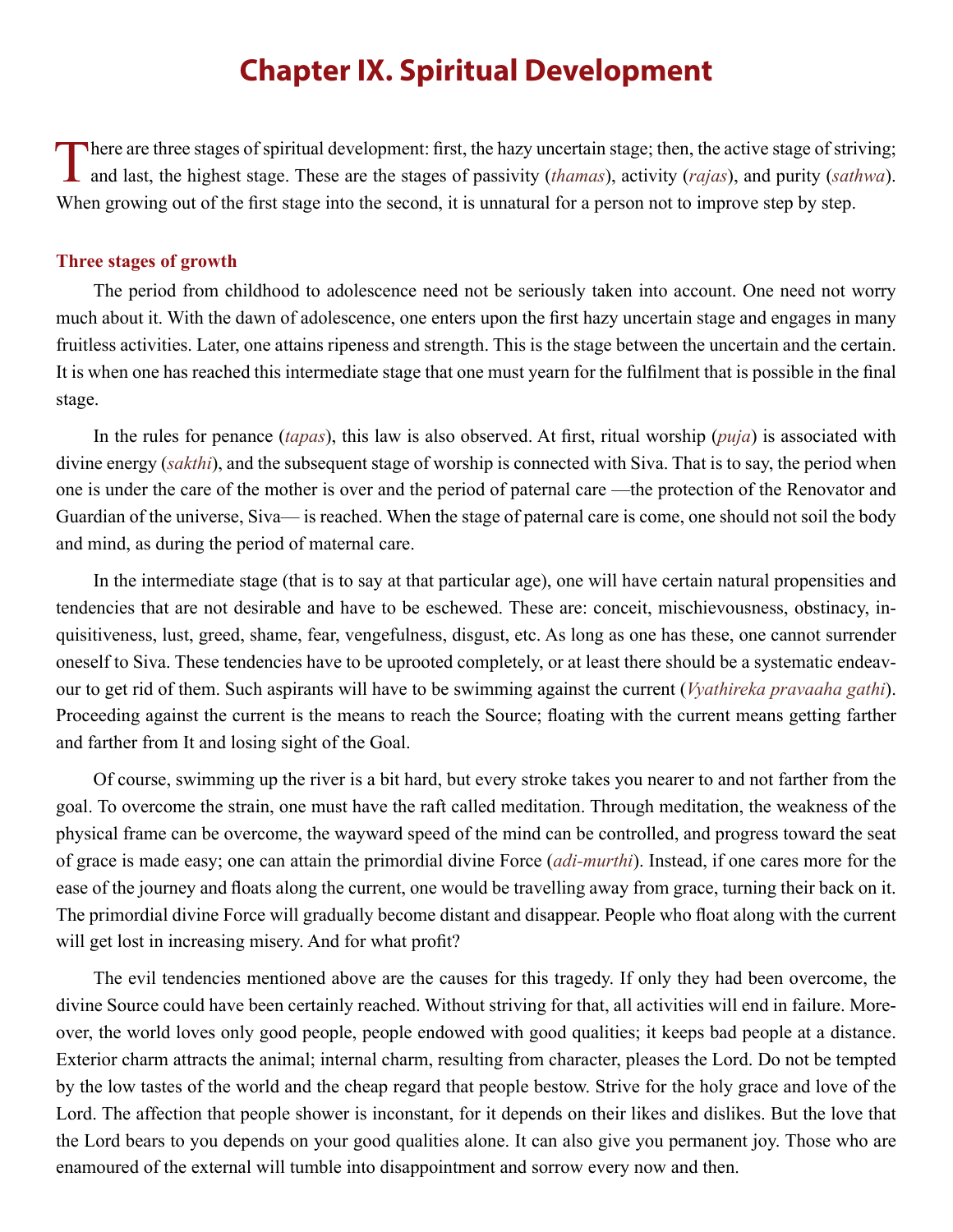<span id="page-33-0"></span>Beauty consists in character, not in anything else. There is nothing more charming than that.

#### **Discuss the good in others, not the bad**

The good should never even discuss the evil that others do, for that will contaminate them. The stories of [Druva](#page-53-9) and [Prahlada](#page-57-11) will, if listened to, grant merit and show the path, and the stories of [Savithri](#page-59-17) and [Anasuya](#page-51-10) will destroy the roots of evil and strengthen character. How does this happen? What is the explanation? They are all holy, and their careers are blameless; therefore, to discuss them and their lives is worthwhile and beneficial. That is the explanation.

Some critics of "good people" justify their own carpings by saying that they are trying to correct the good people still further and make them even better! No, they are really provoking the good people to evil and drawing that evil upon themselves. They are themselves becoming evil people.

Never think about the badness or evil of others. If you can manage it, always keep trying to turn them to good ways and giving them good advice. One should cultivate peace of mind, the charitableness and eagerness to promote the welfare of all that is necessary for the attitude. These can come only through repetition of the divine name and meditation. The wealth derived from repetition of the Lord's name and meditation is good qualities (*[sadguna](#page-58-14)*). Good qualities clean the exterior and also purify and ennoble the inner tendencies.

Waves originate in the upper layers of the sea. They are caused by the wind, so the wind can be said to have that power. So too, the mind of the intelligent person is full of thoughts and opinions. When the proper atmosphere is present, these spring up and roll in from all directions.

#### **The Lord assumes the yearned-for form**

In the same manner, the Lord is manifest in the picture or image that one worships, but is this due to any special excellence of the picture or image? No. The picture, the photo, the image —these are and remain as picture, photo, and image. The fact is that on account of the intensity of the devotion of the devotee, the Lord cannot desist from manifesting Himself for them. For that reason, He assumes —in stone, wood, or paper —the form that the devotee contemplates and meditates upon and worships. He materialised from a pillar for [Prahlada'](#page-57-11)s sake! For [Vamana,](#page-60-0) He became visible in a stone! For [Markandeya](#page-56-18), He issued from a [linga](#page-55-8) (egg-shaped stone)! In order to fulfil the yearning of the devotee, [Hari](#page-54-14), the Immanent Basic Being of the Universe, will come in any form, in anything, at any place.

#### **Seek company of the good; avoid company of the bad**

But you have to pray to the Lord with one-pointed concentration. This type of single-mindedness comes only out of the pure quality (*[sathwa-guna](#page-59-15)*), and that again is the product of meditation. Therefore, you must cultivate good qualities, and in order to develop these, you should desire the company of the good (*[sath-sang](#page-59-18)*). Your real companions, from whom you derive the maximum good, are those who talk and discourse about the Lord, about truth, about the service (*[seva](#page-59-19)*) of others, and about love that considers all as equal. Association with such people is certainly association with virtuous people, for these are the real virtuous people.

Those who never speak of the Lord, or those who are not even aware of Him; who are busy multiplying and strengthening the bonds of worldly existence (*[samsara](#page-58-11)*); who preach and practise falsehood, injustice, and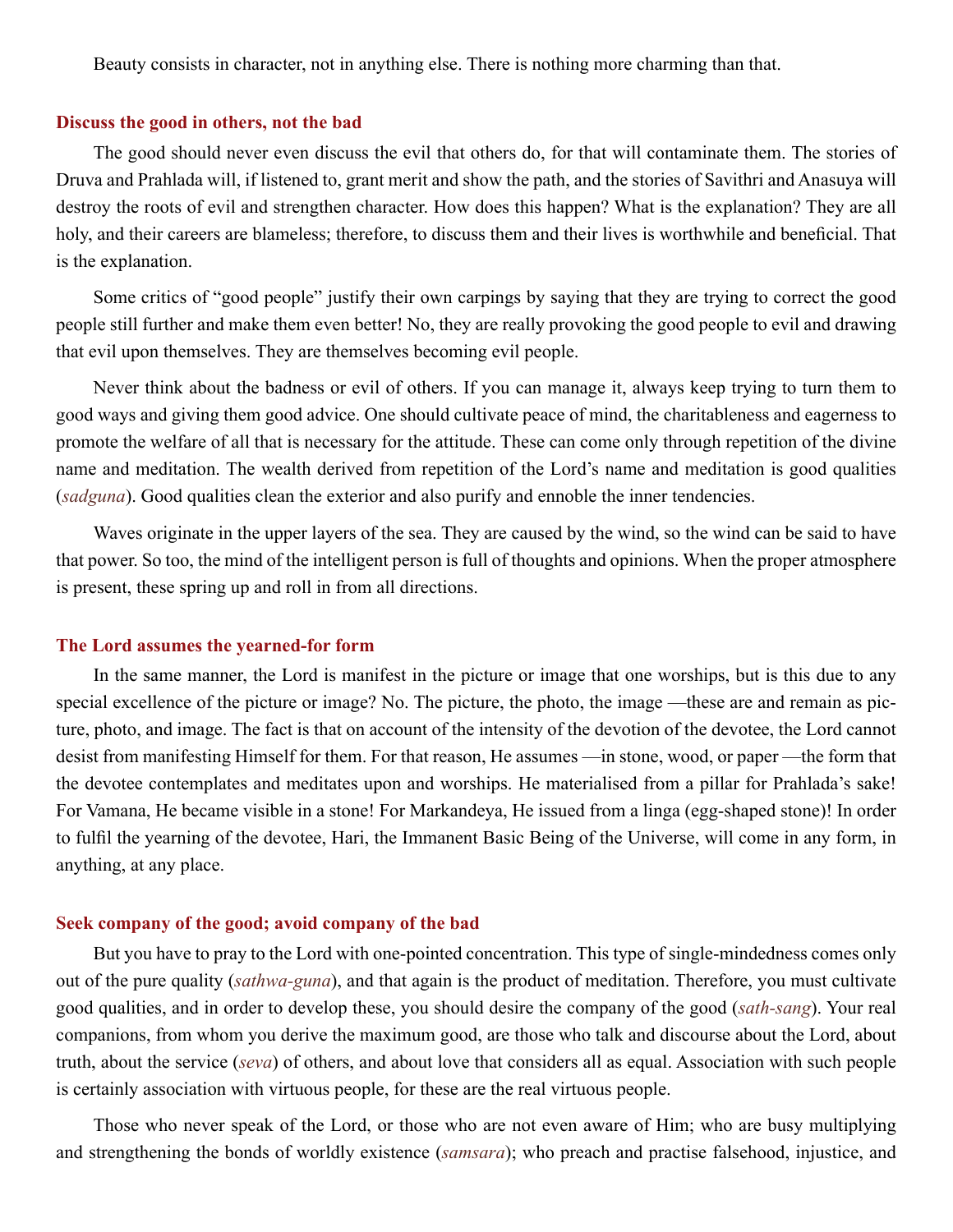oppression, and who advise you to stray from the path of *[dharma](#page-53-0)* —treat those not as your friends but as people to be avoided at all cost. Theirs is the company of wicked people. Associating with such leads to committing wrongs against your will, uttering words that should not be uttered, doing deeds that should not be done, and, consequently, treading the downward road to ruin.

People who fear neither sin nor God are capable of venturing into any wickedness; this is no cause for surprise. So, seek the company of those possessed of these two fears; this is the true good company. The company of people who have not even an iota of these two is evil and should be dreaded. The aspirant must always yearn for good company (*[sath-sang](#page-59-18)*). In that company, there is no chance for the growth of greed or for will power (*[ic](#page-54-15)[chasakthi](#page-54-15)*) to attain anything. Whether easily available or not, seek and join only good company. Seek and realise permanent satisfaction and contentment. Do not distract yourself by pursuing temporary satisfaction.

It is profitless for a true aspirant to associate with men who spend their time in worldly affairs. If you don't secure friends of the type I mentioned, be solitary, without associates; you do not lose anything thereby. Never even think of the company of the wicked. Do not get entangled in their wiles. If possible, when you get the chance, advise them about the right, but do not yield to their words. In fact, do not even entertain the desire to be in the place where they are present. If you cultivate these characteristics, then both repetition of the divine name and meditation will become easy for you and will yield quick results.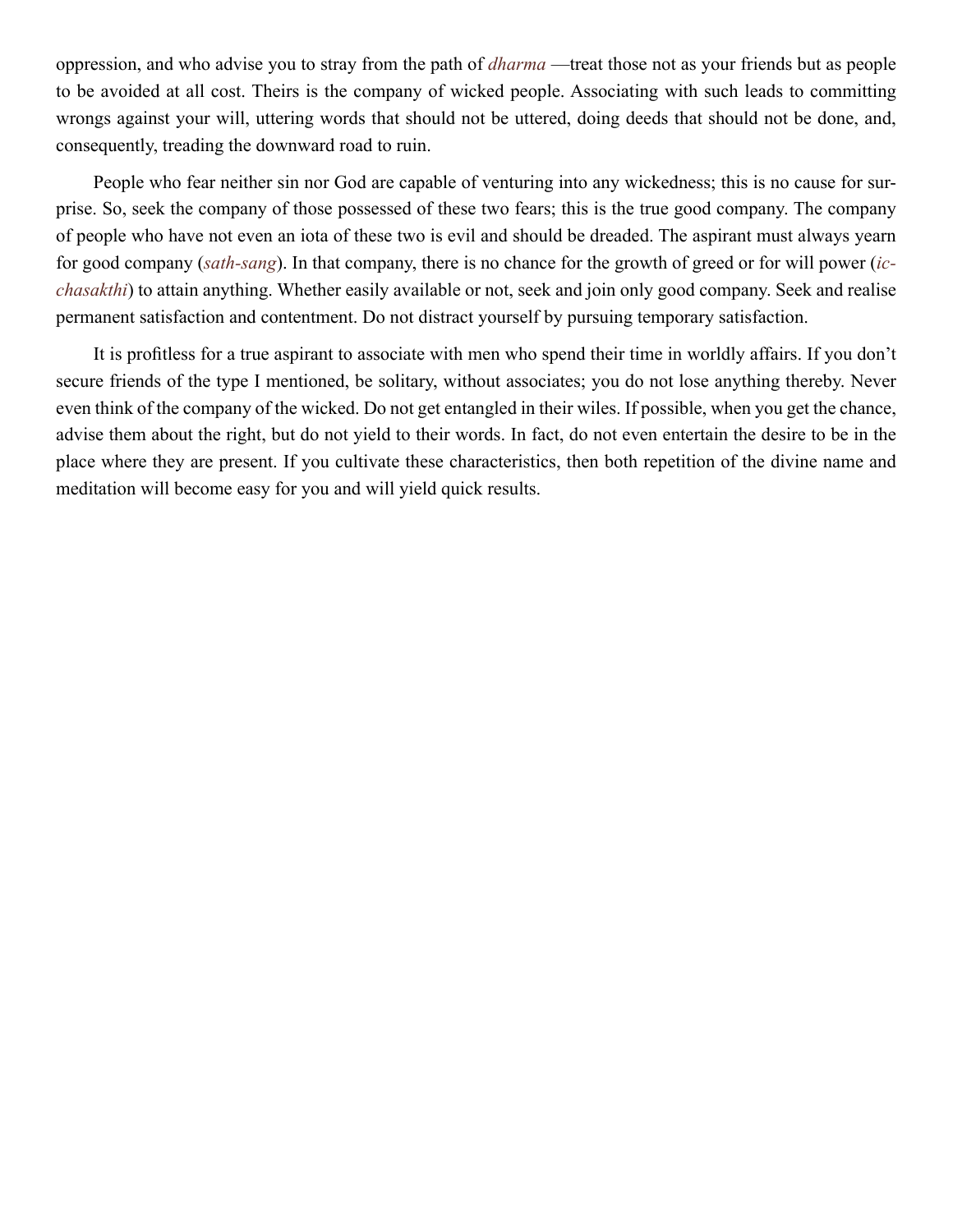## **Chapter X. Innocence, Purity, and Humility**

<span id="page-35-0"></span>The realised souls ([jivan-mukthas](#page-54-6)) are like lighthouses that point out the way to ships caught in blinding dark-<br>ness in mid-ocean. The spiritual lighthouses show the way to those who struggle helplessly in the thick night of ignorance.

All are born out of the womb of the one Lord. Just as many varieties of fish and crabs and aquatic creatures move about inside a big tank, multitudes of human beings move about in the sea called the Lord. This is indeed a very awesome scene. Some are undeveloped, some underdeveloped; they swim around, greedy and selfish. In the midst of this crowd of ignorant beings are a few highly developed souls, the wise (*[jnanis](#page-55-2)*) and *yogis*. Since they are mixed up with the ignorant crowd, it becomes difficult to distinguish the wise from the others. A microscope is necessary to identify the red corpuscles in the blood; similarly, a special microscope is needed to find the wise. That microscope is no other than meditation.

This creation, and the wonder with which it is filled, is really a source of amazement. But considering present conditions, there are very few who watch for light and are guided by light. So, instead of following this person and that, and taking devious roads and getting lost, it is best to place full faith in the Lord Himself and rely on Him as the only mother, father, guru, and guide. Then you will never lose the right path. He will never direct you to the wrong path. To have that firm faith and that experience, one must take to meditation; that is the one and only means. It is enough if the name and form of the Lord is meditated upon with love (*[prema](#page-57-0)*) and faith, and you can choose the name and the form that you like most.

#### **Be ever joyful and sweet**

For this spiritual discipline, you must cultivate the quality of always being joyful, with a smile on your face; this will give you good distinction. People will also like you more. So, the Lord will also have joy upon seeing you. Therefore, observe meditation with innocence, purity, and humility.

Then, without fail, you can attain whatever you strive for. Do not lose your temper in any situation; do not lose courage in any contingency. Respect everyone, whatever their status. Then the quality of universal love (*[prema](#page-57-0)*) will develop in you. As a result, meditation will progress without disturbance.

For the cure of illness without resort to drugs, meditation is the only remedy. Even the capacity to discriminate and analyse will increase, and by means of that, illness, however serious, can be overcome.

In every word uttered, there are two kinds of senses: the obvious and the innate, the native and the qualitative. The *[Upanishads](#page-60-1)* take up the second kind and elaborate, clarify, and make the [Brahman](#page-52-4) known. One important thing to be remembered is that it is possible and desirable to utilise the full power of words through softness and sweetness. If one is anxious to see God in every object, the sweetness of the word will be of immense help. Sir, Master, Lord: in these words lie the secret of much affection and regard. Through these and such words, how happy you can make others, and how light your minds will become by the practice of softness of expression! When meditation is carried on in that happy atmosphere, how quickly concentration can be attained!

Instead, if in conversation you use words that blame others and despise them, in turn you become the target of blame, and your mind gets agitated by the effect of both; then the object of meditation is not realised because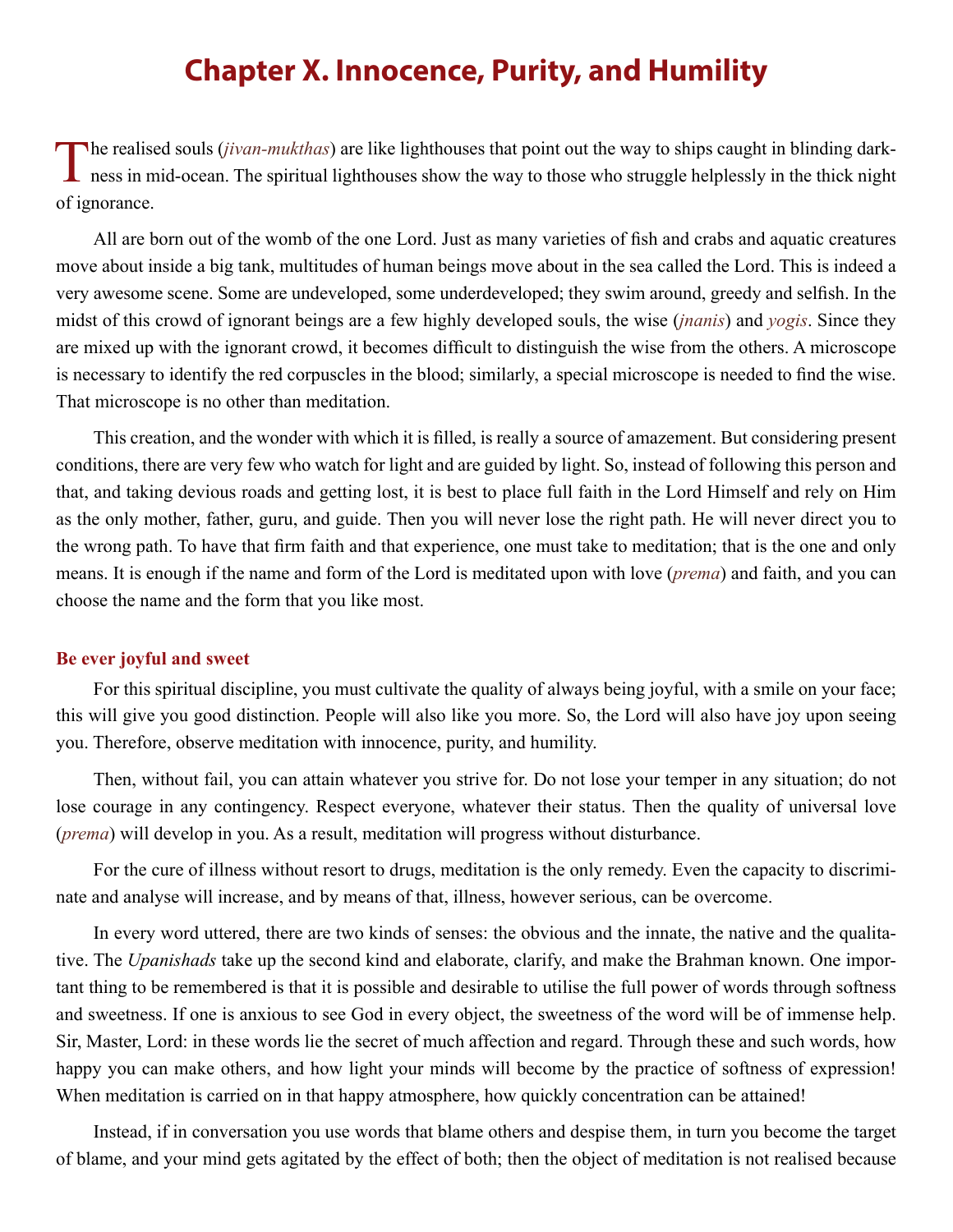<span id="page-36-0"></span>the atmosphere turns impure. Therefore, if you really wish to be happy through meditation, as a preliminary to the process, you must be engaged either in joyful conversation or in happy thoughts or memories. Sweet and soft conversation helps meditation a great deal.

You must cultivate such a character, for character outlasts the body. Virtues are your strength and glory. Character is power. So train the mind and use it to attain the visualisation of the Lord (*[sakshatkara](#page-58-15)*); hold fast to that goal.

#### **Have contentment and desire only the Lord**

You must have contentment, whatever the gain or loss or state. This is essential. Contentment grants and increases happiness. For the contented mind, life is an endless festival, but the mind worried by desire will have no rest. With desire troubling you, concentration is impossible. Desire is the fire in your frame; it reduces you to ashes. Contentment is the effective drug to destroy it. Just as a bath in the cool waters of a stream refreshes a traveller who is exhausted and perspiring in the burning heat of day, the one suffering from the scorching fire of greed will be refreshed by the pellucid waters of contentment.

One should have desire only for the path of realisation. One should not dedicate one's life for the mean desires of the world. Dedicate all to the Lord; that is genuine contentment. That is the result of the acquisition of peace of mind (*[santhi](#page-58-1)*), joy (*[santhosha](#page-58-16)*), and discrimination (*vicharana*). Direct visualization of the Lord (*[sakshatkara](#page-58-15)*) is also possible then.

To acquire these, remembrance of the Lord's name (*[smarana](#page-59-13)*) and meditation (*[dhyana](#page-53-1)*) are the only means. Only they can give you that power. Nowhere else can you get them, nowhere else will you get them.

More than all, if you possess contentment (*[santhosha](#page-58-16)*), the other two will be added to you. Nothing is more profitable than contentment. It is a treasure richer than the three worlds. The contented person can experience indescribable divine glory. Such a person is more joyful than the owner of the wish-bestowing cow, [Kamadhenu](#page-55-9), and the wish-bestowing tree, [Kalpataru](#page-55-10). Such a person can immerse themself within themself and discover bliss therein. Do not strive for physical joy, discarding the more permanent joy of inner calm and contentment.

Do not get attached to this evanescent body; instead, utilise it as an implement. Consider yourself as separate from this destructible body, which was created out of the conjunction of the five elements. Know yourself as the indestructible *[Atma](#page-51-3)*. Just as the house in which you dwell is separate from you, so the body, which surrounds you for a little time, is separate. The body is the root cause of all this grief, all this calamity, and all this slavery. Understand this well: make the body obey your will, and never bow down to it and follow its whims. Be prepared to cast it away; resolve to control it and keep it under strict control. You have to deal carefully with the body; you have to train it with great attention.

Though all that was said above related to the *[Atma](#page-51-3)*, some activities have to be undertaken by everyone. How should the body be used as an implement, as a boat for example, to cross the stream of life? Until the other bank is reached, or in other words, until the ultimate truth is attained, you must take care to see that it is not damaged or broken or leaky. Do not let the boat fall to pieces; be on the lookout for signs of this. That is to say: take moderate food of pure (*[sathwic](#page-59-5)*) quality at the correct time, and continue disciplined physical activities for the body.

Such activity directed to the spiritual becomes the discipline needed for real spiritual practice. This is what is referred to as meditation, remembrance of the name, ritual worship (*[puja](#page-57-6)*), and devotional singing. When the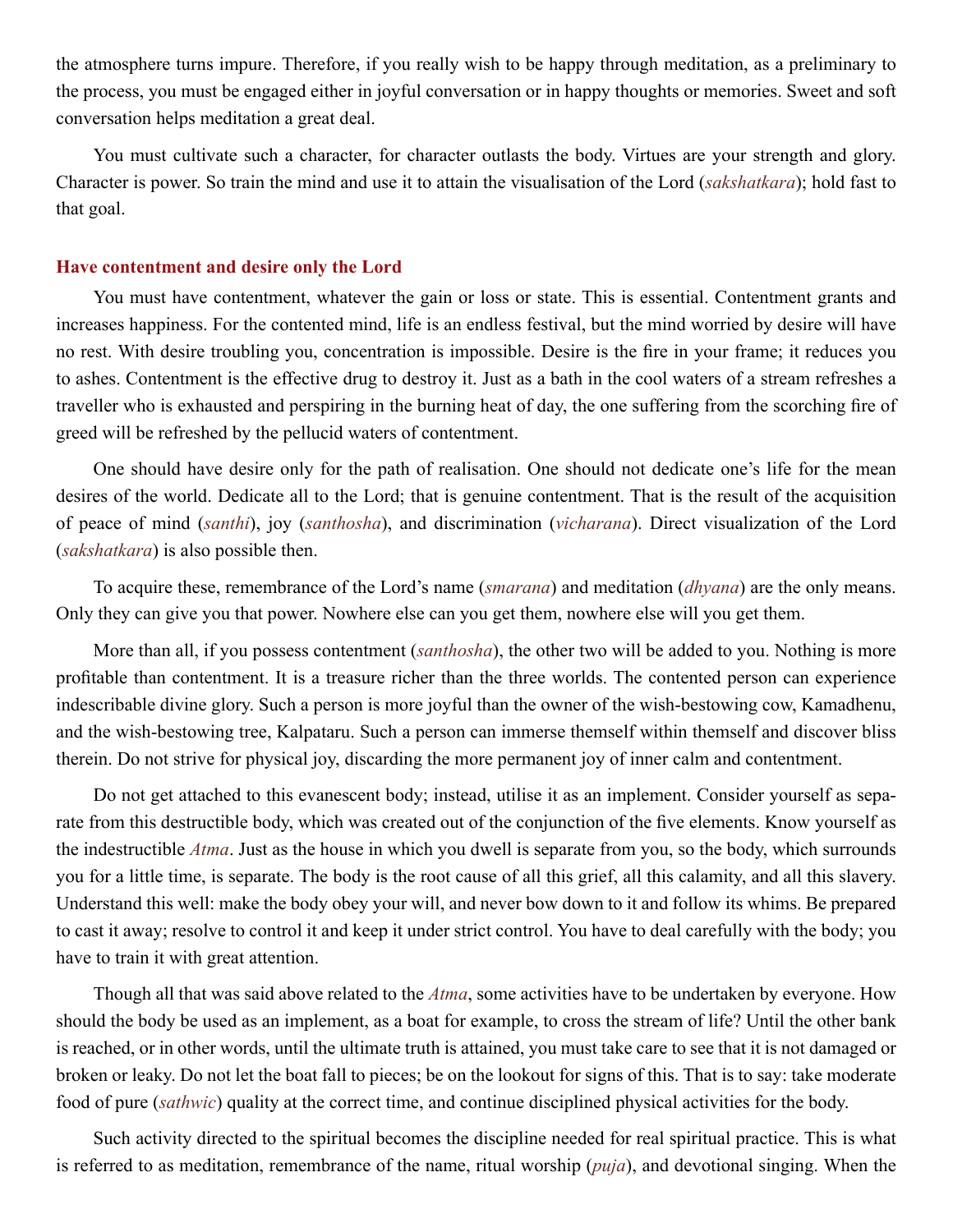discipline is practised, as well as later, you must be joyful and not gloomy. This should not be forgotten; never get tired or timid. However, if you get tired, then you can eat a few ground nut kernels or almond seeds soaked well in water at the end of the day's meditation. These will cool the body and endow it with strength.

In summary, everyone must develop the virtue of contentment through the practice of meditation (*[dhyana](#page-53-1) [sadhana](#page-58-2)*). Contentment is a pure (*[sathwic](#page-59-5)*) quality; it will not transform you into an idler —no, not at all. Instead, it will permit the mind to travel toward the Lord, and it will grant peace. It will also hinder unessential activities that have profit for oneself as the aim. The contented person will be fully pure (*[sathwic](#page-59-5)*) and will lead an inner life, in communion with the *[Atma](#page-51-3)*. That person can do any work without rest and without complaint. The waves of the mind, which sway in many directions, get a single aim.

The sages (*[rishis](#page-58-6)*), religious mendicants (*[bikshus](#page-52-6)*), and *yogis* of the past realised the goal of life by means of the peace that came to them through contentment. Contentment gives all spiritual aspirants the enthusiasm and vigour necessary for treading the path that leads to realisation of God (*[sakshatkara](#page-58-15)*). Contented, the aspirant can ignore the dangers and difficulties of the path. The aspirant treats all the impermanent things of this life as poison and discards them as trash. Discrimination, renunciation, and the spirit of inquiry develop through contentment. The story of [Meera](#page-56-19) is an example of this. Understand well the stories of [Radha,](#page-57-12) [Jayadeva](#page-54-16), and [Gauranga,](#page-54-17) for they will teach you the truth.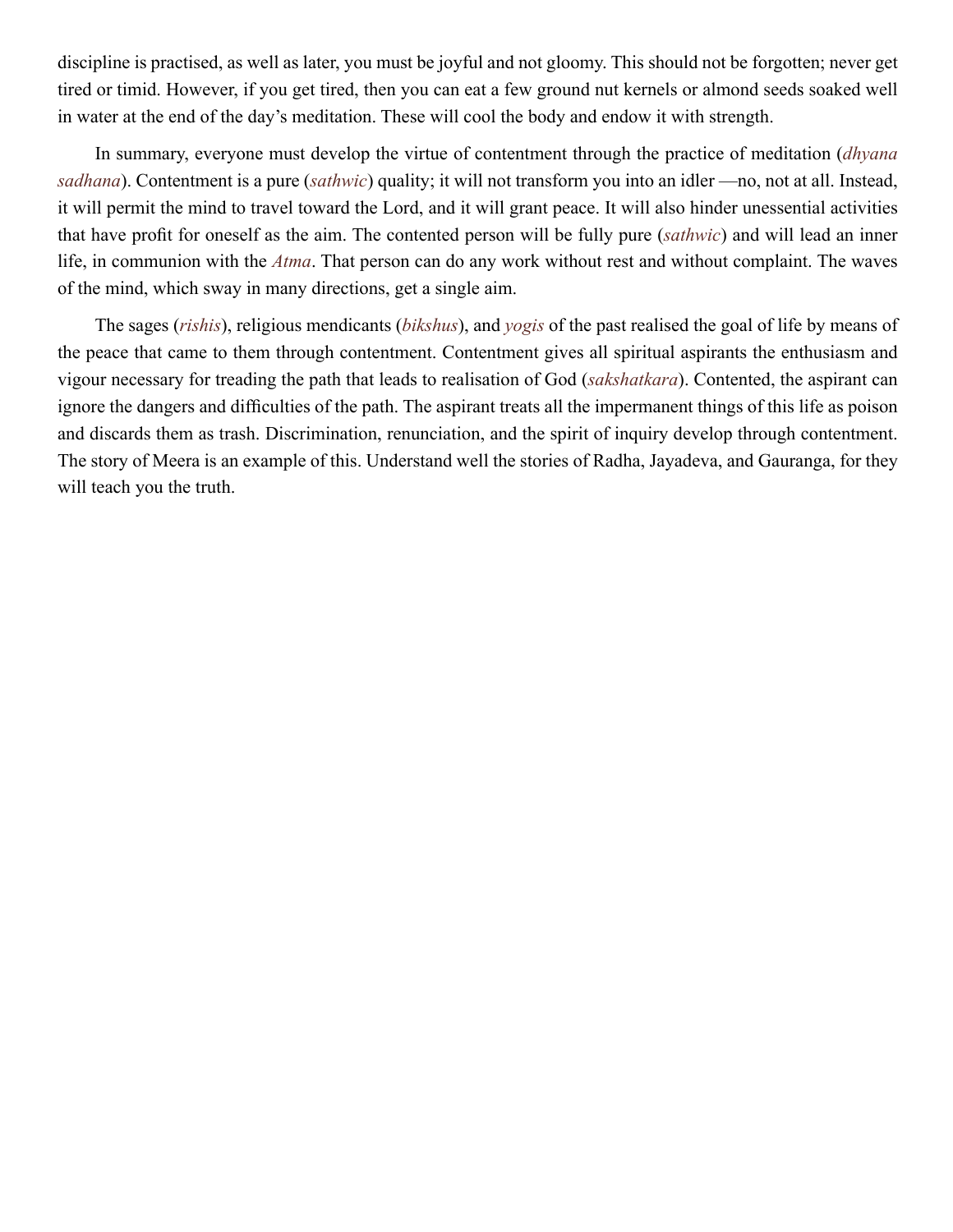## <span id="page-38-0"></span>**Chapter XI. Liberation: the Goal of Meditation**

#### **The beneficent and maleficent impulses**

The fulfilment of life consists in the realisation of the *[Atma](#page-51-3)* (*[Atma](#page-51-3)[-sakshatkara](#page-58-15)*). To get this realisation, one should be entirely free from impulses (*vasanas*). Liberation (*[moksha](#page-56-0)*) is, in the true sense of the term, liberation from the bondage of these impulses. These tendencies are of two types: beneficent and maleficent. The beneficent tendencies are saturated with holiness; the maleficent ones feed the mind and make it more and more uncontrollable and unsteady; they spread and strengthen the desire for objective pleasure.

If the beneficent impulses (*subha vasanas*) are encouraged and cultivated, they will not go on multiplying and binding the mind indefinitely; they become fried seeds, which will not sprout. If you stick to the beneficent impulses, you can easily acquire knowledge of [Brahman](#page-52-4) (*[Brahma-jnana](#page-52-7)*). These impulses are characterised by such activities as association with great souls (*[mahatmas](#page-56-6)*), reverence for the great, conversation with them, following their advice, charity, fortitude, love, patience, truth, courage, continence, etc. These are the pure impulses.

The impure tendencies lead one to such vices as craving to see things that cater to the lower desires (like cinema pictures); eating dishes that are full of passion (*[rajas](#page-57-10)*), like fish and flesh; drinking intoxicants that ruin one's personality by developing anger, delusion, greed, conceit, deceit, hatred, envy, etc.

Such impure tendencies are of three types: Worldly impulses, scholarly or intellectual impulses, and physical or bodily impulses. The physical impulses make men desire a beautiful physique, a strong sturdy build, a glossy skin that will never be disfigured by wrinkles, and round hard muscles. The scholarly impulses prompt one to crave being known as an unrivaled expert and to crave the defeat of every competitor in the field. And lastly, the worldly impulses make one crave glory, power, personal authority, and pomp. All such desires can be grouped under this head. They are all impulses. They bind you to the wheel of birth and death (*[samsara](#page-58-11)*) and tie you down to this Earth.

#### **Destroy ignorance**

The giant tree called mind has two seeds, impulse (*vasana*) and breath (*[prana](#page-57-3)*). The seed becomes the tree, the tree yields the seed. The breath moves because of the impulses; the impulses operate because of the breath. If one of these is destroyed, so is the other. So, if the mind has to be free from their influence, ignorance (*[a-jnana](#page-51-11)*) has to be transformed first.

Ignorance does not exist alone; it has an offspring: selfishness (*[ahamkara](#page-51-8)*). That demon (*[asura](#page-51-12)*) has two children, attachment or attraction (*[raga](#page-57-13)*) and impulse (*vasana*); that is to say passion and craving. Passion and craving are closely interrelated. As the passion, so the desire. They are sisters.

Through attachment, one gets the feelings of my and mine, the feelings provoke desire, and desires breed worry. Therefore, to remove ego (*[ahamkara](#page-51-8)*), attachment and impulse have to be annihilated. That means ignorance has to go, for by that means alone can ego be killed.

How to destroy ignorance and develop wisdom (*sujnana*)? That is the question! The answer is through meditation. The conquest of ignorance, ego, attachment, and impulse brings about liberation (*[moksha](#page-56-0)*) for the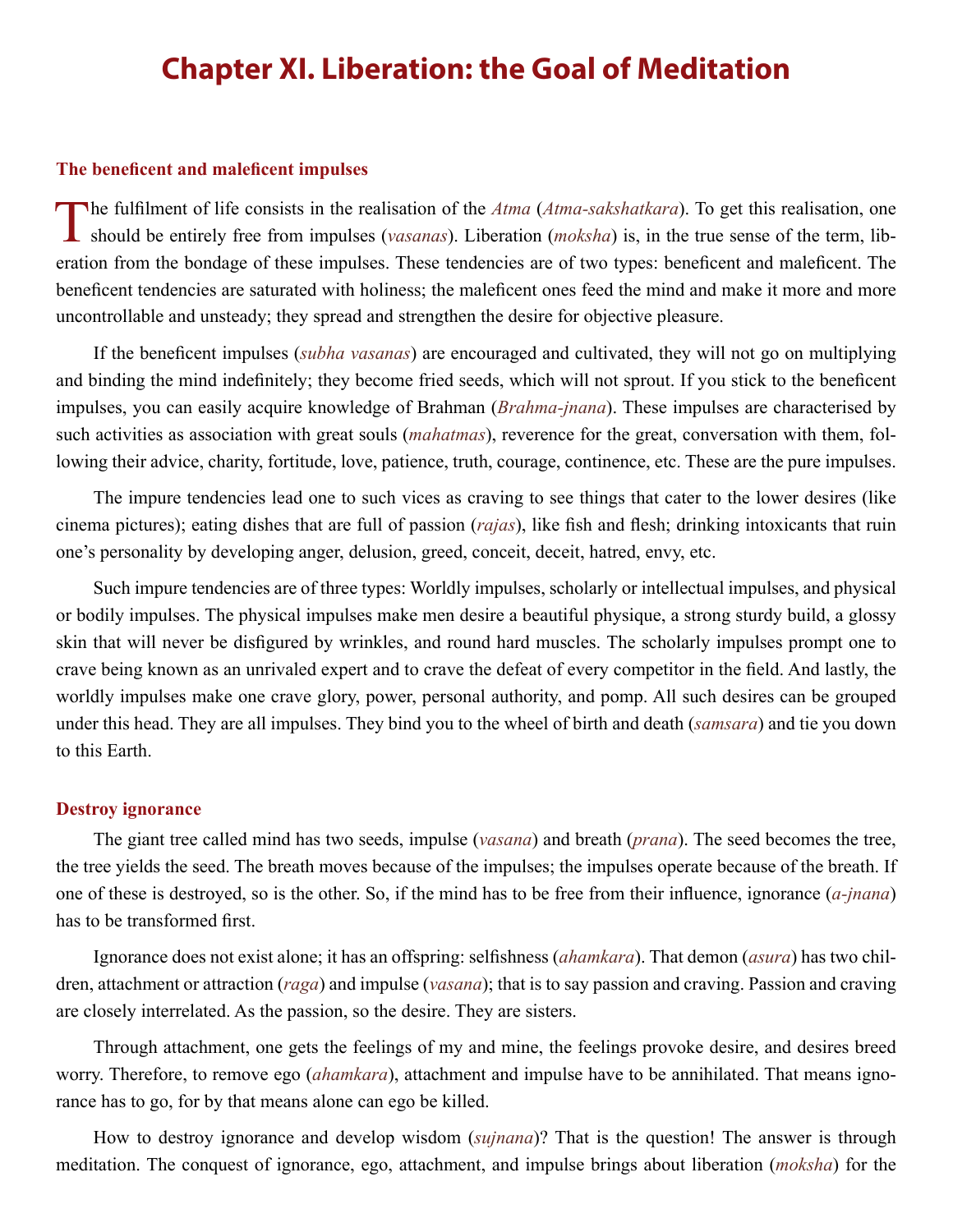#### <span id="page-39-0"></span>**Uproot the impulses that make up the mind, and the mind is no more**

The one who is a slave to impulses and tendencies (*vasanas*) is devoid of wisdom (*[jnana](#page-54-7)*). That one is, in truth, a weakling! But let me assure you that there is no cause for alarm. As soon as impulses are uprooted, that person can earn back the divine nature that was lost by neglect.

The impulses invade the realm of the heart; they cause endless trouble. They remind you of pleasures, agitating the memory of past experiences, and you start craving them again. The cravings make the senses and their leader, the mind (*[manas](#page-56-4)*), engage in brisk activities; there is no escape for you from this. So you attempt to collect and enjoy the things that you crave. All this takes place in the twinkling of an eye, so to say.

The impulses operate so subtly and so powerfully. Just as the seed contains within itself the trunk, branches, twigs, leaves, flowers, and fruits, so too, all this lies dormant in the impulse. The impulses are the cause of all the objective unhappiness. If they are absent, the mind is pellucid and pure. If they are present, all purity is ruined; they are obstacles in the path of truth, of *[Atma](#page-51-3)*, and of immortality. A mind free from impulse is transmuted and is no longer mind.

Nature (*[prakriti](#page-57-2)*) is the world of impulses (*vasanas*). The mind is attracted toward nature and the external objects of the world by means of this tendency for attachment and starts contemplating on the objects and dwelling on their qualities because of these impulses. Without impulses, the mind will not be affected at all by the objective world. The mind is like a piece of cloth; it takes on any colour with which it is dyed. Pure (*[sathwic](#page-59-5)*) impulses make it white, restless (*[rajasic](#page-57-5)*) ones change it into red, while ignorant (*thamasic*) ones give it a black colour. The mind is shaped by the type of impulses with which it is filled. One has to undertake meditation and concentration (*[dharana](#page-53-8)*) in order to destroy these impulses. The mind is but a bundle of impulses.

#### **Success in meditation from uprooting impulses**

Some aspirants say to themselves that in spite of many years of steady practice, they have yet to acquire success in meditation and concentration. The reason is easy to point out: they have not been able to uproot the impulses (*vasanas*)! Therefore, such practitioners must strive to conquer their innate tendencies. They must fortify themselves with greater faith, and act.

The aspirant who is disturbed now and then by impure impulses must overcome them by will power and spiritual exercises. The liberated soul (*[jivan-muktha](#page-54-6)*) has burned out impulses, but the householder (*[grihastha](#page-54-11)*) is cultivating them. There is no profit in simply controlling them; a cobra becomes harmless only when its fangs are plucked out; similarly, their roots must be burned. Then only can the aspirant attain the [Brahman.](#page-52-4)

Of course, even pure desires are a bond. But they are not hindrances, however many they may be. A thorn is removed by another and both are thrown out afterward, right? So also, when impure impulses are overcome through the influence of pure impulses, one has to outgrow both. This means that even the purest of impulses, the craving for liberation (*[moksha](#page-56-0)*), has to disappear in time. Only then can you become That. A shackle is a shackle, whether it be of iron or gold. One has to be free from both. That is to say, one should attain a stage when neither good nor bad will attract or repel.

Anyone aiming at the realisation of God should practise the diminishing of impulses, the curbing of the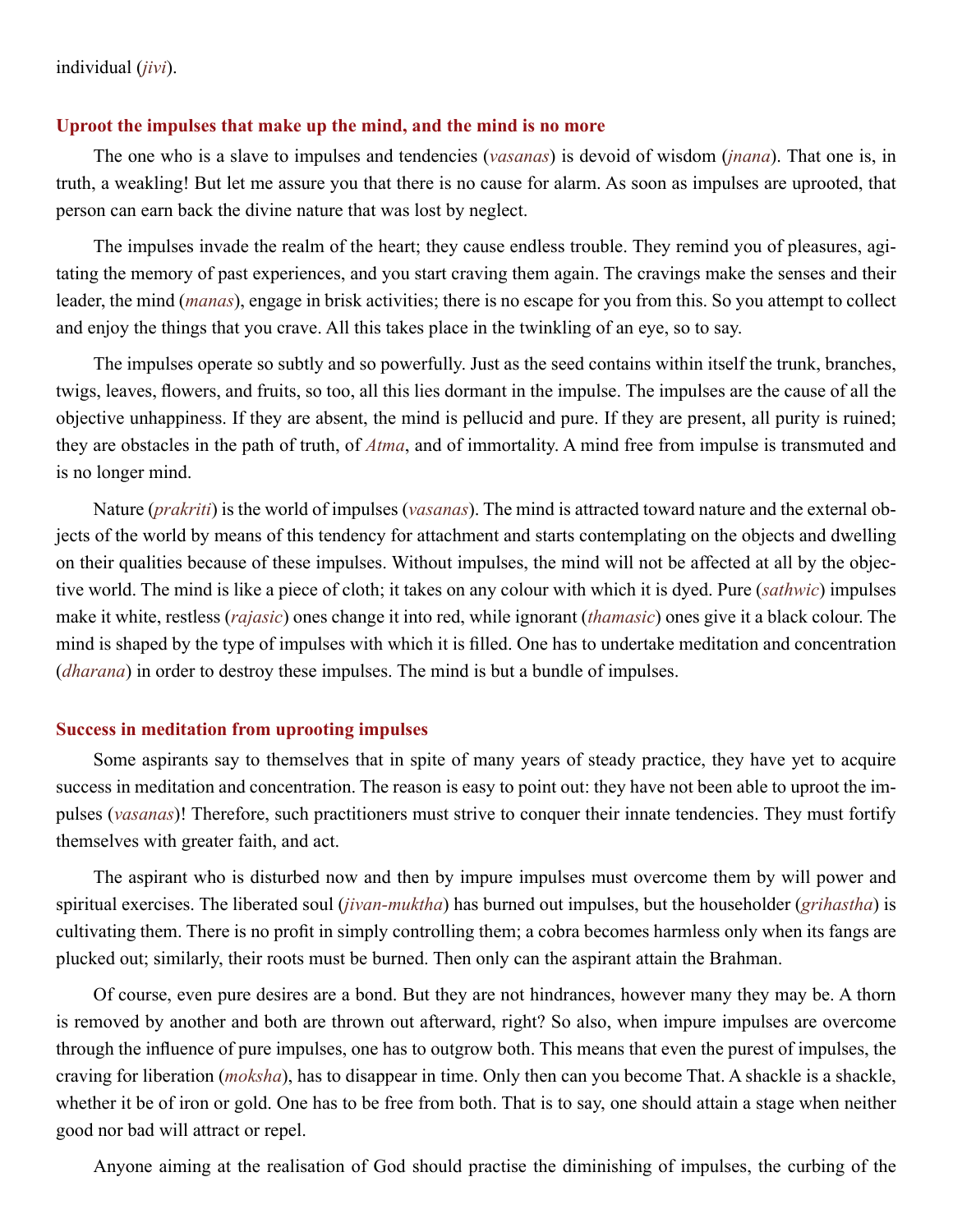mind, and the understanding of the fundamental principle. One of these is not enough for liberation (*[moksha](#page-56-0)*). In the liberated soul (*[jivanmuktha](#page-54-6)*), impulses persist, but only as fried seeds. They will not cause further births.

#### **The Atma is free of everything**

See, the subtle body is the seat of ignorance (*[a-jnani](#page-51-13)*). It is saturated with impulses and traditions and experiences. The *[Atma](#page-51-3)* is free from all these. It is ever pure. It belongs to neither sex and has no mind, no senses, no form. Not only that; It has no breath (*[prana](#page-57-3)*), even! It cannot be said to be alive or dead. How can contemplation on such an *[Atma](#page-51-3)* be anything other than pure? How can light and darkness coexist? How can purity and impurity coexist?

Of all the workshops in the world, the workshop of the body is the most wonderful, because it is the tabernacle of the Lord. In such a factory, the impulses are sublimated into vows, the impurities are weeded out, beneficent desires are shaped, and good imaginings are brought about. The main aim is the uprooting of impulse, though this is a difficult task.

Mountains can be swept away sooner than these deep-rooted impulses (*vasanas*). But with will power and zest, supported by faith, they can be overcome in a short time. Just do not give up your determination and faith, whatever the loss, hardship, or obstacle. Remember, the impulses overpower you and keep you down as their slave. Opium and brandy enslave you and hold you in their full grip only for some time, but impulses grip you for a whole lifetime! The entire meaning and purpose of meditation is to attain freedom from these mighty and manifold impulses.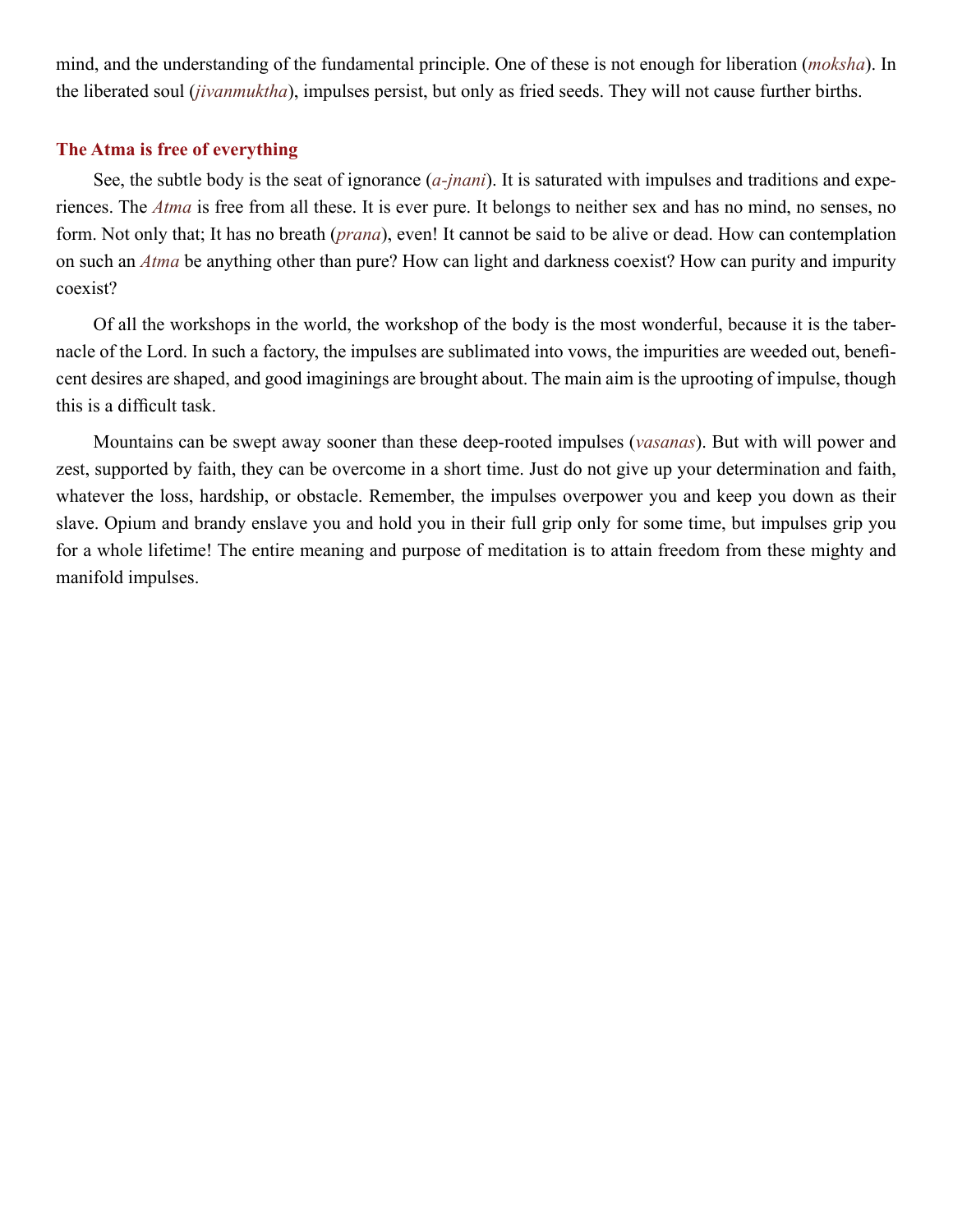## **Chapter XII. Do not Be a Slave to Impulses**

<span id="page-41-0"></span>Those guided by impulses and instincts wander about the world like drunkards, devoid of discrimination be-**L** tween right and wrong, true and false. The overpowering influence of these animal impulses makes them forget the dire consequences of yielding to them. They have no shame or fear; instead, they simply revel in the search for worldly pleasures, in the accumulation of comforts, and in the sheer enjoyment of luxuries. For those plunged in these impulses, the intellect is a useless, functionless possession. By constant pursuit of sensory pleasures, the impulses become hardened, and they strike deeper and stronger roots.

That is why the advice has been given in the *[Gita](#page-54-2)* to give up the fruit of one's actions. The impulses become stronger because the fruits are always kept in mind whenever actions are performed. This makes people proud and conceited, and they try to thrust their pride in the faces of others. The impulses enslave them, and under their influence they stoop even to the lowest type of wrongdoing in order to get rich and earn the money needed to satisfy them. They start worshipping mammon as their God. Of course, riches are essential, but surplus riches —riches that give worry, anxiety, and pain— are not desirable at all. One should not seek to acquire riches to that extent.

Besides, people strive to earn the praise of others and avoid being blamed by others. This too is to be classed as an impure impulse.

#### **Seeking praise and blaming others are impulses**

The world is a nest of crows; some caw in praise, some caw in derision. But you should be above the reach of praise and blame. Make light of praise; treat it as something spat out by others. Then only can you be free and enjoy real happiness. About blame: See how the world has not allowed even [Rama](#page-58-17), [Krishna,](#page-55-11) [Vishnu](#page-61-3), [Siva](#page-59-8), and (Sai) Baba to escape from its tendency to blame! People talk ill even of the gods, imputing to those perfect beings evil motives and actions!

From foul-minded people such as these, can any consideration be expected toward mere "man"? Any excuse is enough for them. The white hates the black; the black hates the white. The Shaivite scandalises the Vaishnavite, and the Vaishnavite spreads stories about the Shaivite. Everyone loves their own religion, their own native place, and themself; one loves one's own methods of worship and forms and ceremonies. This love takes the form of praise of one's own creed and blame of the other's faith. Though all this is related to one's relationship with God, such impulses are and must be classed under impure (*[malina](#page-56-20)*) impulses.

Such mean attitudes, saturated with ignorance, have to be removed by repetition of the name and meditation that fill the heart with broad and universal *[Atmic](#page-52-1)* wisdom. Then the limited impulses will be transformed and transmuted into holy impulses and will vanish.

It is indeed a wonder why people fail to put forth all effort to remove the impure impulses, for by following their path they get only pain, sorrow, and agony! The deluding effect of these instincts and impulses makes them believe and feel that they are on the correct path toward the goal of happiness. That is why they are reluctant to give them up, that explains why they hold on to them so fast. If they read some good books about the supreme *[Atma](#page-51-3)*, the brain could be brightened. They could at least grasp the essence of the scriptures (*[sastras](#page-59-9)*).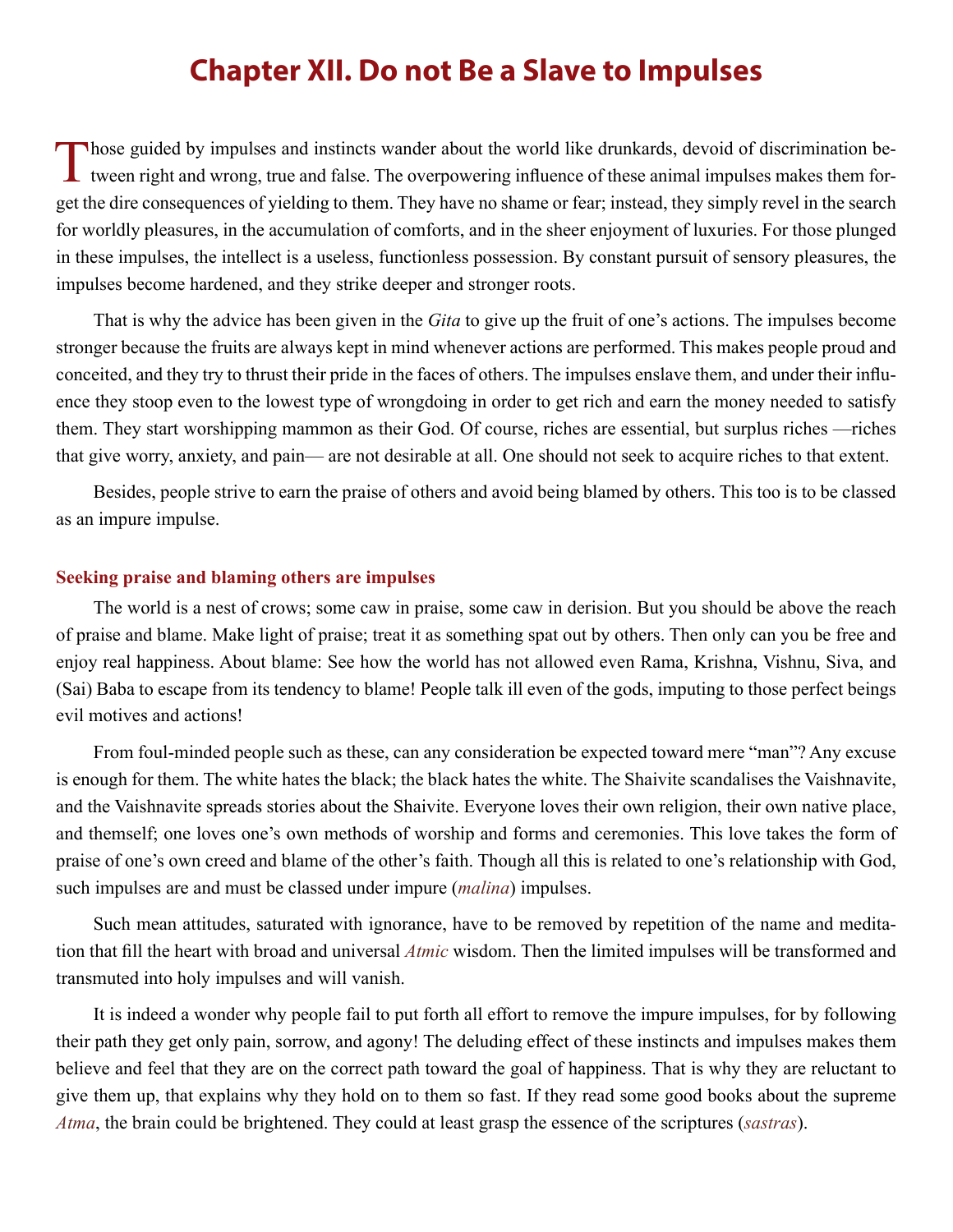#### <span id="page-42-0"></span>**Mere reading without practice is impure**

The number of scriptures are countless. Time is too short to study all of them, and the obstacles in the path of understanding them are also too many. Of what use is it to pore over silly books or jaw-breaking scriptures or to learn about modes of devotion that are not put into action? It is all wasteful effort. Spending all the time in study, apart from practice, also deserves to be condemned as an impure impulse (*[malina](#page-56-20) vasana*).

Listen! [Bharadwaja](#page-52-8) studied the *[Vedas](#page-61-1)* for three successive lives. When born a fourth time, he started reading again! So [Indra](#page-54-18) came to him and taught him the supreme knowledge of [Brahman](#page-52-4) (*[Brahma-vidya](#page-52-9)*) and confided to him the secret of liberation. Then [Bharadwaja](#page-52-8) put an end to his reading and study and entered upon hard, concentrated meditation. He realised the *[Atma](#page-51-3)*.

Study is a purposeless exercise if the essence is not imbibed and practised. The greed to read about all kinds of subjects and topics is itself not a very healthy impulse.

Once upon a time, [Durvasa,](#page-53-10) the saint, reached the presence of [Siva](#page-59-8) with a cart load of religious books. [Nara](#page-56-21)[da](#page-56-21) then compared him to the proverbial donkey, for too much attachment to books is itself an undesirable habit:

Though one carries the burden of a multitude of books concerning all branches of knowledge, and though one might have read all of them, the teaching contained in them cannot be grasped at all without actual practical experience. Mere pride in learning is itself an impure impulse, the impulse of greed.

When [Durvasa](#page-53-10) heard such words of advice, he was enlightened; he immediately threw all the bundles into the sea and plunged into deep meditation. See how the sages feel that meditation is all-important for attaining full knowledge!

It is impossible to know the truth of the *[Atma](#page-51-3)* through the study of manifold scriptures (*[sastras](#page-59-9)*), by the acquisition of scholarship, by the sharpening of the intellect, or by the pursuit of dialectical discussions. It cannot be realised by these means. [Swethakethu,](#page-60-2) the son of [Uddalaka,](#page-60-3) was a great pundit. One day, the father asked the son, ["Swethakethu](#page-60-2), have you understood that scripture whose understanding allowed all scriptures to be understood?" The son replied that he didn't know of such a scripture and had not learned it. Then [Uddalaka](#page-60-3) taught him the unequalled scripture of knowledge of [Brahman](#page-52-4) (*[Brahma-vidya](#page-52-9)*), which grants one the knowledge of the truth of the *[Atma](#page-51-3)*.

#### **Master the wayward mind through meditation**

Hence, one should first grasp clearly the habits and mannerisms of one's mind and its tendencies and attitudes. Then only can one control it, gain mastery over it, and purify and develop memory, will, and imagination.

Waywardness is the natural characteristic of the mind. It is like the wind. That is why [Arjuna](#page-51-14) described it to [Krishna](#page-55-11) thus:

Oh Krishna, the mind is very wayward. It moves very fast. It is very powerful. It is very difficult to bring it under control. *Chanchalam hi manah Krishna Pramaathi balavath dhridham*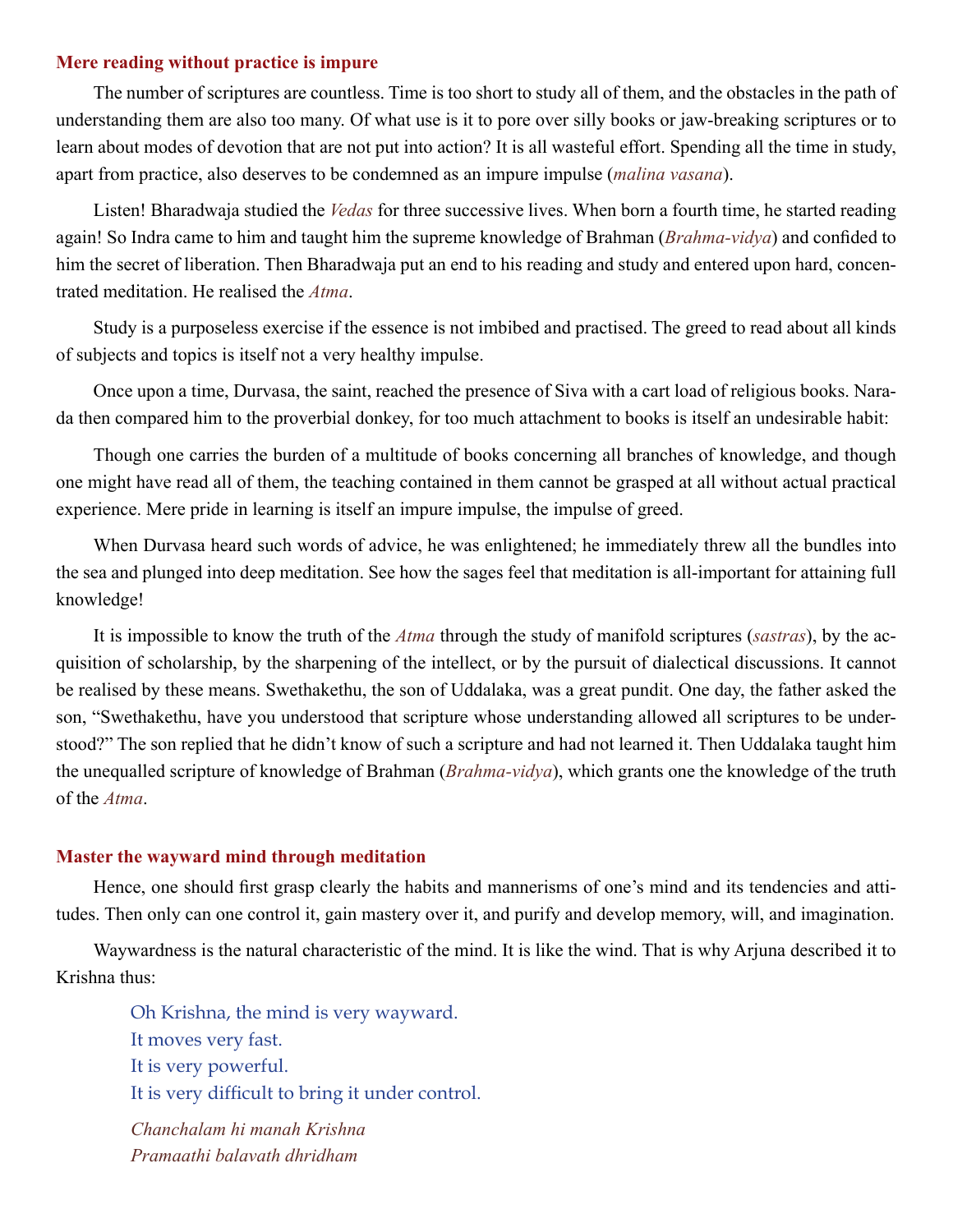#### *Thasyaaham nigraham manye Vaayoriva sudhushkaram.*

<span id="page-43-0"></span>[Krishna](#page-55-11) replied, "[Arjuna](#page-51-14), no doubt what you said is correct. But by uninterrupted attention and discipline, and by the practice of renunciation, it is possible to control it. Hence, practise meditation as a first step."

Impulses and desires have to be suppressed in order to get mastery over the mind. Desires excite the mind and make it rush toward the senses, as a dog runs behind its master. The individual (*[jiva](#page-54-4)*), poor thing, falls into the meshes of illusion (*[maya](#page-56-8)*) produced by the illusion-creating senses and the pleasure-pursuing mind! To escape all this agony, one should have recourse to meditation, freed from the clutches of desires and slavery to the senses. Do repetition of the name and meditation. Then you can also cultivate and develop your will, memory, and imagination along proper lines. Without meditation, it is not possible to control and master the mind. All other methods are as useless as the attempt to bind a wild elephant in rut by means of a thin and tiny thread! Meditation is essential to immerse the mind in the *[Atma](#page-51-3)*.

#### **Do not lose heart, but keep up the practice**

Therefore, first free yourself from the bondage of desire. Some students and householders reserve a few wants and desires for their private satisfaction while giving up the rest. Even householders who are engaged in concentration (*[dharana](#page-53-8)*) and the like find it difficult to give up certain desires. They retain them for their secret satisfaction. So, their energies get spent and they achieve little progress in the spiritual discipline in which they are engaged. These aspirants slide down the ladder they climbed so laboriously. To gain control over such unsteadiness, meditation is of great help. It is not enough if one sense is conquered; all should be mastered, from all sides. Of course, this is a very hard task; you might feel like giving up the entire struggle. But never lose heart. Be patient and persevering, and final success will be yours. Only, you should not, like some spiritual aspirants, stray from the path of discipline as soon as you feel you are not succeeding as much as you hoped. That is not the road to victory. Persevere, be patient, and earn victory in the end.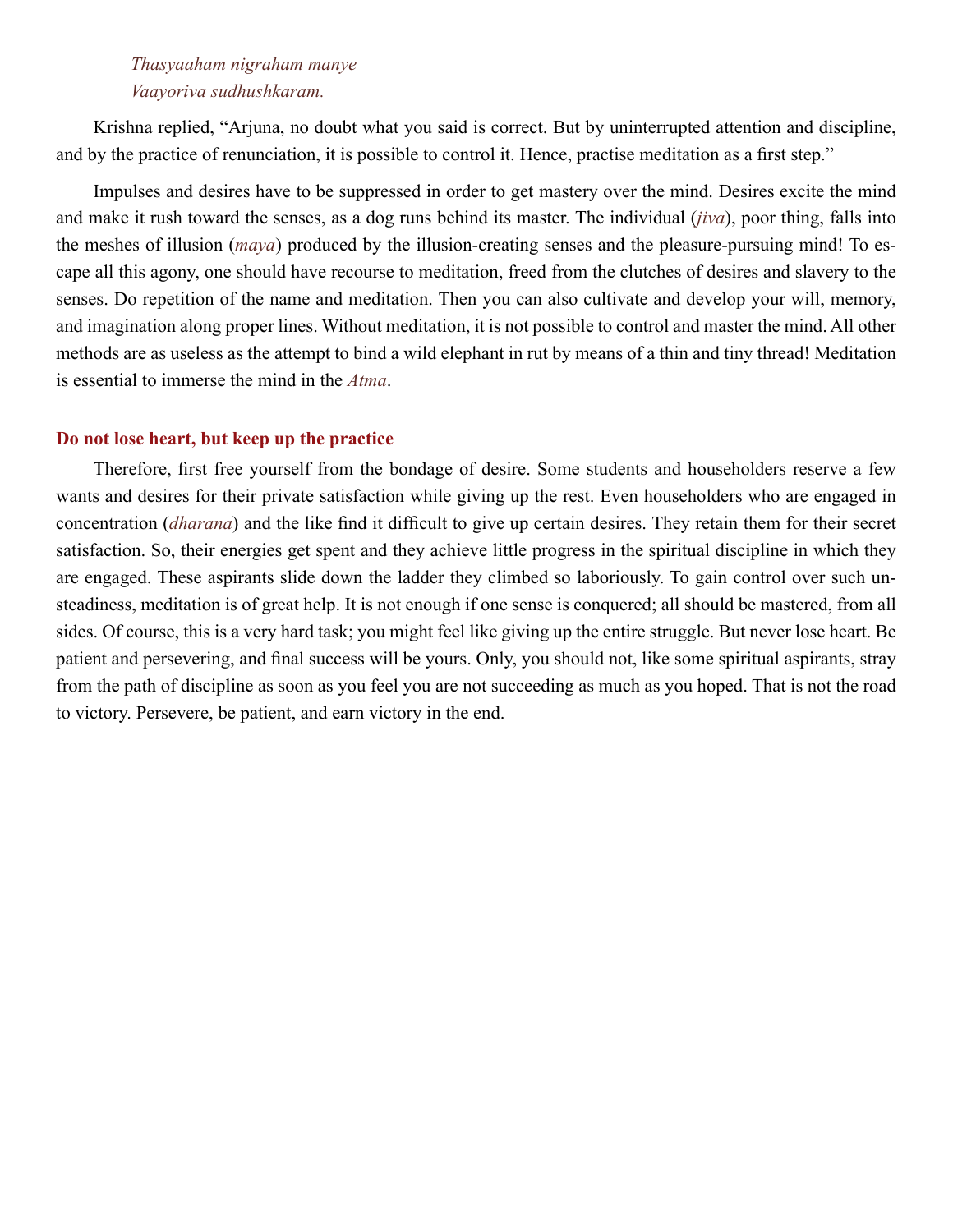## **Chapter XIII. Developing One-pointedness**

<span id="page-44-0"></span>The wayward mind wanders hither and thither, but it is possible to fasten it on one fixed point by means of steady discipline and persistent training in spiritual discipline. This condition is called one-pointedness ([eka](#page-53-3)*[gratha](#page-53-3)*). It is also referred to as single-mindedness (*[dharana](#page-53-8)*). The uninterrupted flow of oil from one vessel to another is a fine symbol of the mental process called single-mindedness.

For novices in spiritual practice, concentration appears to be very difficult to attain because, after some progress is won, they do not usually keep up the practice. Instead, they give it up; even though they do not have peace of mind on days when they desist from spiritual practice.

Concentration endows one with divine joy, wisdom beyond measure, inner vision, insight into the deeper truths, clearer understanding, and unison with the Godhead. This science of spiritual discipline (*[sadhana](#page-58-2)*) is more wonderful than the three worlds!

#### **Monkey meditation: harmful to spiritual progress**

The mind plans and executes innumerable deeds and roams over vast expanses, all in the twinkling of an eye! It operates with unimaginable speed. It conceives an object and dallies with it a little, but it soon discards it for another more attractive object toward which it flees and about which it begins to worry!

The spiritual aspirant has to be ever watchful of this tendency of the mind. When the mind flits from object to object, it must be brought back to the right path and the right object. That is the correct spiritual practice, the path of concentration and meditation. If, however, the aspirant does not struggle to achieve this one-pointedness but leaves the mind to itself, following its vagaries from this to that and that to this, the process deserves to be called monkey-meditation (*[markata](#page-56-22) [dhyana](#page-53-1)*) —a type of meditation that is indeed very harmful to spiritual progress.

#### **Force the mind to be one-pointed**

In short, the chief purpose of concentration and meditation is to minimise the travels of the mind and force it to stay in one place. Holding it on that fixed stage, one should continue the spiritual practice for a long time. Then there is no limit to the peace and joy that one can have. For example, when you meditate on a table, your thoughts dwell on the wood, the size and measurements, the style, the mode of manufacture, etc. No other thought pertaining to anything else should be allowed. If the thought hovers round a cot, the idea of a table becomes hazy, and the cot is also imagined incompletely. Both get confused. The state of mind must be single-pointed. So too, when the Lord's form is meditated upon, the mind must dwell upon the form of each part and its beauty and splendour, and these ideas must be coordinated and combined into the complete picture.

That is the modus operandi of meditation. Persistent performance of this meditation will result in the emergence of a particular form. Contemplating on that form, looking at it and seeing it for days and days, finally a stage will be reached when the form will disappear and you will forget yourself. That is the super-conscious (*[samadhi](#page-58-8)*) stage. In that stage, if one feeling or ideation alone persists, it is called the superconscious state with ideation (*[savikalpa-samadhi](#page-59-20)*). If no feeling or thought persists, it becomes what [Patanjali](#page-57-14), in the text on *[raja-yoga](#page-58-18)*  (*Rajayoga-sastra*), designated as the end of ideation (*[bhava-nasana](#page-52-10)*).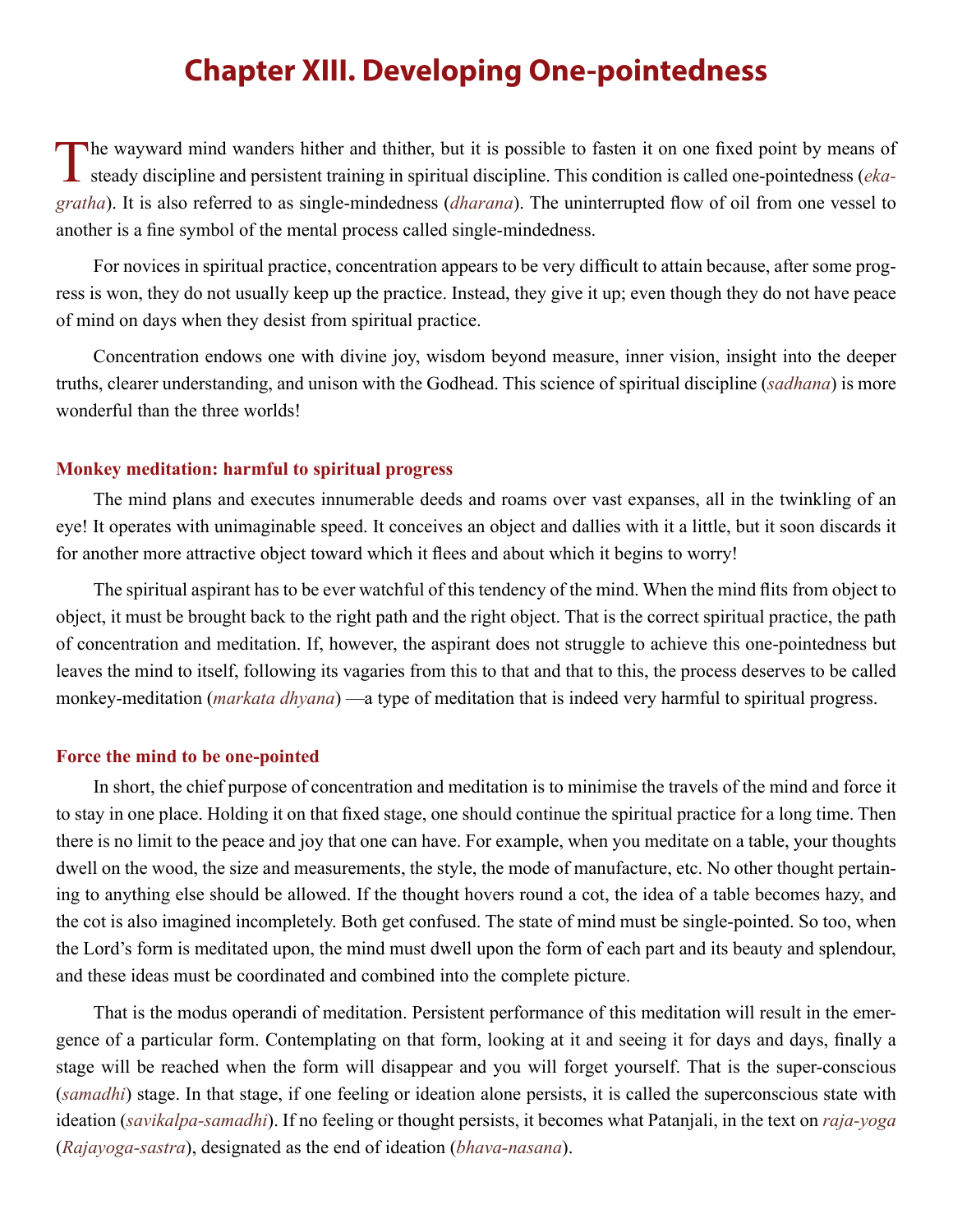<span id="page-45-0"></span>While doing meditation, the mind should not be allowed to wander away from the target. Whenever it flies off at a tangent, it must be led back to the form meditated upon. Finally, if you so desire, all things can be subsumed in that form itself. Nevertheless, only one form has to be meditated upon in the beginning. You should not change daily from one to another. Again, during the spiritual practice, you should not indulge in thoughts about things you do not like, that cause pain, or that shake your faith. If any such peep in, learn gradually to welcome them as beneficial and seek to grasp the good in them, instead of the bad.

#### **The inert mind reflects the intelligence**

Of course, the mind is inert (*[jada](#page-54-19)*). Just as when water, inert matter, begins to shine when it is placed in the sun, the inert mind borrows effulgence from the *[Atma](#page-51-3)* and appears as if it has consciousness (*[chaithanya](#page-53-5)*). The intellect (*[buddhi](#page-53-2)*) gets reflected in the mind, so it looks as if the mind is also intelligent, that is all. Its real nature is ignorance. The mind is not self-effulgent, like the *[Atma](#page-51-3)*. The mind's splendour is as the luminousness of insects in the rainy season. The *[Atma](#page-51-3)*, however, is the sun of suns, the effulgence of effulgences, the Supreme Light (*[Param](#page-57-15)[jyothi](#page-57-15)*), the self-effulgent (*swayam-jyothi*).

#### **Control the senses as well as the mind**

The senses can do nothing by themselves. They are not independent. If the mind is brought under control, the senses can also be controlled. Some people undergo mere asceticism of the senses in order to control the mind! They are ignorant of the real discipline that is necessary. The real discipline is the destruction of desire.

However vigilant warders may be, a clever robber can still steal in a hundred amazing ways. So too, however skillfully you may try to control the senses, the mind will drag them to its side and execute its desires through them. Note how the sage [Viswamitra,](#page-61-4) in spite of his austerities, fell before the wiles of the celestial nymphs (*[apsaras](#page-51-15)*) sent by [Indra](#page-54-18) to tempt him.

If only the outer door is closed and the inner door is left unbolted, calamity is certain. But if both the exterior and the interior doors are safely bolted, you can sleep peacefully, for no thief, however clever, will find it easy to enter and do harm. Therefore, the aspirant should establish mastery over the external senses. Then, the mind, immersed in the continuous succession of subject-object (*vishaya*) relationship, has to be controlled by means of peace (*[santhi](#page-58-1)*) and renunciation (*vairagya*). When that is done, one can experience real spiritual bliss (*[ananda](#page-51-6)*) and visualise the *[Atma](#page-51-3)*, in its real form. That is why [Krishna](#page-55-11) once told [Arjuna](#page-51-14), "Those who aspire to have mastery over the senses must have full faith in Me."

The senses are always extrovert in nature; they are greedy for external contacts. Therefore, they drag the ignorant perpetually toward external objects. So the spiritual aspirant, endowed with discrimination and renunciation, must place obstacles in their outward path and suppress their outbursts, just as the charioteer, wielding the whip and the reins, does to the raging steeds. Uncontrolled senses cause great harm. People in their grip cannot engage themselves in meditation, even for a single second.

#### **Cultivate good habits before concentration**

Form (*[rupa](#page-58-12)*) is fundamental for concentration and meditation. Even in the absence of the form in front of you, you should have the capacity to visualise it. This is not so difficult for those whose concentration is correct. But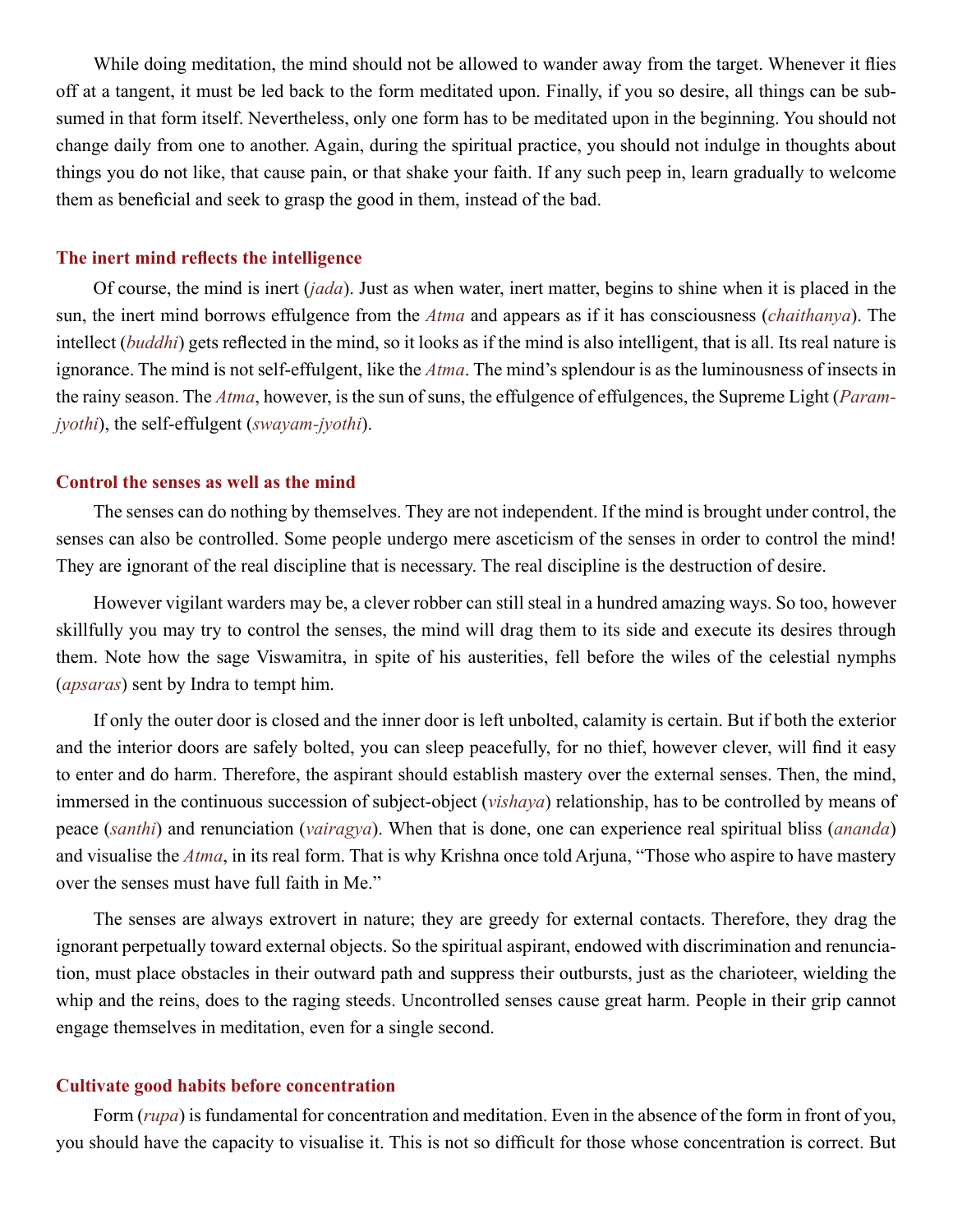<span id="page-46-0"></span>some practise concentration without first cultivating good habits and right conduct. That is a sign of incomplete knowledge. Concentration must have the pure qualities (*[sathwa-guna](#page-59-15)s*) as the basis. The mind has to be purified by proper treatment of the character through good habits. Concentration has to follow this purification process, not precede it. All effort for concentration without cleansing the mind is a sheer waste of time. Many great men have ruined their careers by aspiring early for concentration, without the discipline of good habits.

#### **Make slow but steady progress**

Again, in concentration you must be careful not to have as the object something your mind does not like, for however hard you try, your mind will not stay on it. Therefore, in the beginning, have some object that is a source of joy.

Sit in the lotus (*[padmasana](#page-57-4)*) pose and fix your eyes on the tip of your nose. In the beginning, for a minute; then for three minutes; some days later, for six; and after some time, for as long as nine minutes. Thus, the concentration has to be strengthened gradually, without undue hurry. In this way, it can be held for even half an hour, with the lapse of time. But do not force the pace. Slowly and steadily, the discipline must be developed.

With practice, the mind will get fixed and the power of concentration will increase. To attain concentration and acquire one-pointedness, you must undergo exertion to some extent. You must fasten your mind on the Lord and keep off all other thoughts from the mental plane. By constant exercise of this type, your vision will be firmly fixed on the Lord residing in your heart. That is, verily, the goal; the full fruition of meditation.

Concentration, according to *yoga* scriptures, is the fixing of the mind on one object, without any deviation. Concentration alone can make meditation successful. Its very nature is one-pointedness; its power will negate hesitation. It is caused by spiritual bliss. The name is essential for meditation, for that alone can insure quick success. Even if complete faith is not forthcoming quickly, the practice must not be given up or changed, for practice will certainly yield victory. Meditation is spiritual strength, the strength that will keep off the disease of worldliness (*[samsara](#page-58-11)*).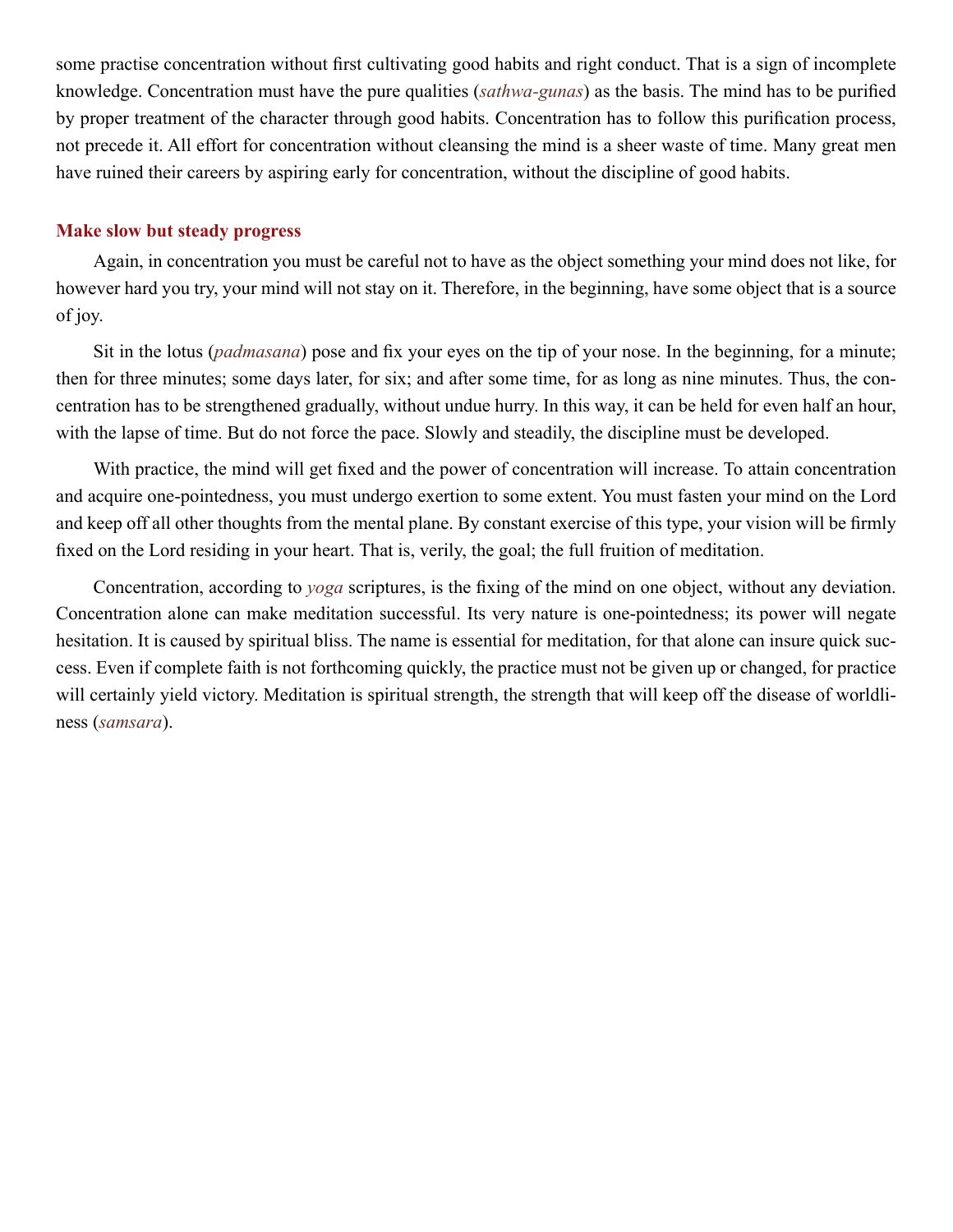## **Chapter XIV. Remove Defects in Character**

<span id="page-47-0"></span>But you should avoid the difficult obstacles in the path of meditation, viz. anger, pride, conceit, the tendency to discover the faults of others, mischief, etc. These operate even subconsciously, as the currents in the de of the ocean.

Spiritual aspirants must be vigilant not to lose their temper on even small things, for that will block their progress. They must cultivate love toward all, and meekness. Then, undesirable habits will fall away from them, since anger is the parent of all wrong behaviour. Anger can turn any person into bad ways, any moment, and in any form. So it should be sublimated first by systematic effort.

Spiritual aspirants must welcome gladly the announcement of their defects by anyone; indeed, they must be grateful to those who point them out. Aspirants must never entertain hatred against them, for that is as bad as hating the "good". The "good" has to be loved and the "bad" discarded. Remember, the "bad" should not be hated. It has to be given up, avoided. Only people who can do this can achieve progress in meditation and spiritual wisdom.

Conceit, jealousy, the passionate (*[rajasic](#page-57-5)*) exhibition of one's superiority, anger, the craving to inform oneself of the weakness of others and their failings, trickery —all these are obstacles in the path of meditation. Even if these are not patently exhibited, the inner impulses urging one along these wrong directions are latent in the mind.

Just as a room kept closed for a long time is found dust-ridden and foul-smelling, is opened, cleaned, and made habitable by elaborate sweeping and dusting, so the mind has to be cleaned by meditation. Spiritual aspirants must, by inward observation, examine the mind and its contents and condition. By proper disciplinary habits, the accumulated dirt should be removed little by little, systematically. Conceit, for example, is deep-rooted and unyielding. In the passionate (*[rajasic](#page-57-5)*) mind, it puts forth many branches in all directions and spreads everywhere. It might appear to be dry and dead for some time, but it will sprout again, easily. As soon as a chance arises for its exhibition, it will raise its hood. So, spiritual aspirants have to be ever vigilant.

With regard to anger, spiritual aspirants have to be vigilant even about the most minor matters that might provoke them, because if they are careless, they cannot progress in the least. Such people must cultivate a humble, loving spirit. Then the bad traits will disappear. Some aspirants become very angry when someone discovers and announces to them the bad traits they possess. This makes matters worse!

#### **Eliminate pride**

Aspirants must always have the inward look; if they allow the mind to wander outward, they cannot identify their own faults. Pride prevents the inward look and confuses the examination of the mind. When aspirants want to achieve success, they must bow down to those who point out their faults. That is the way to progress quickly and fast in the path of meditation. And they must endeavour not to entertain the faults any longer.

It is hard to get rid of pride and self-love or ego (*[ahamkara](#page-51-8)*), for everyone has been shaping this life from the beginningless period of time! Everyone has been allowing their mind to flow in the direction it likes for ages past, so it is very difficult now to turn it from its accustomed path and bend its steps in another direction.

Individuals full of I (*[aham](#page-51-16)*) love to exercise authority over others. They will not agree with others that it is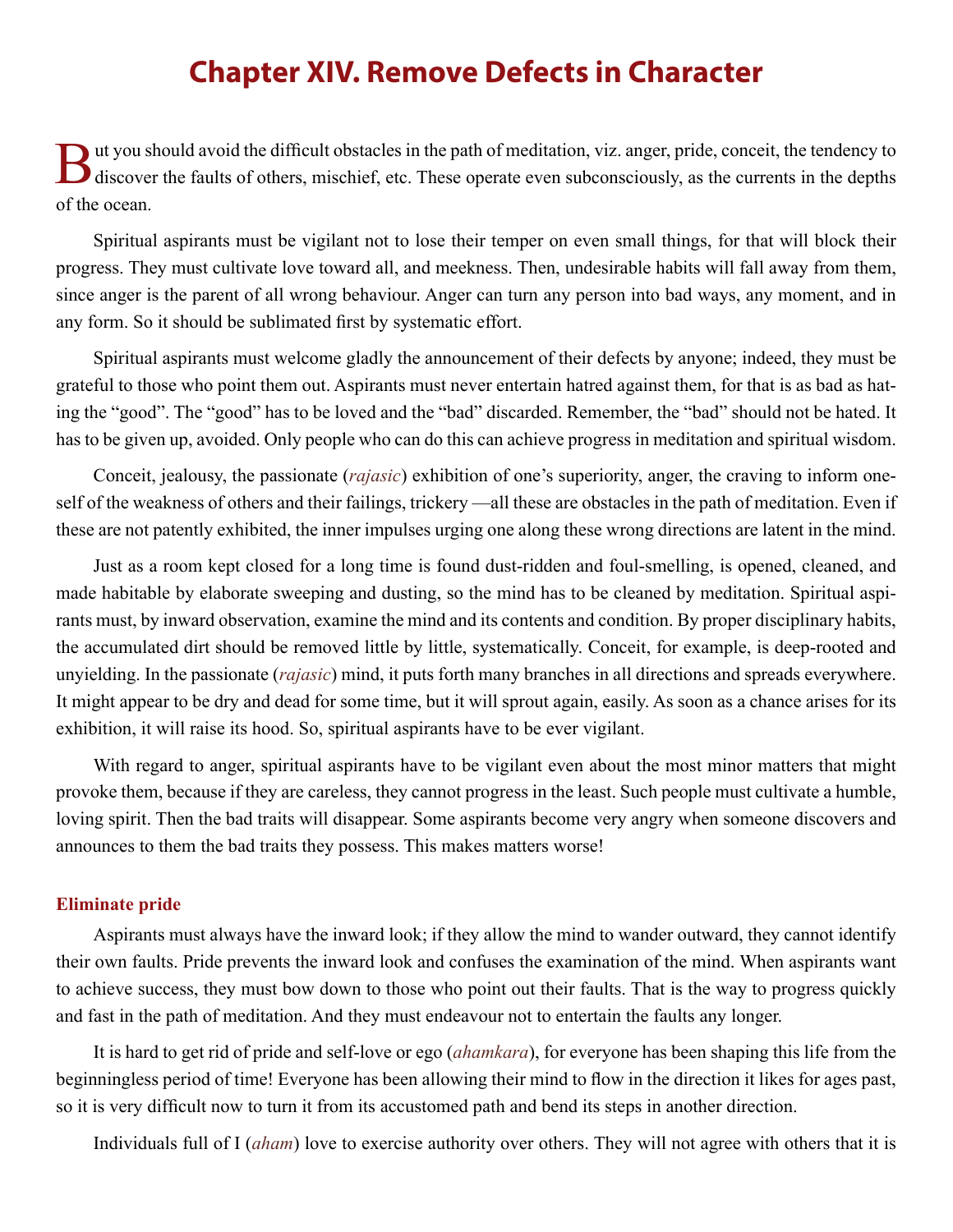<span id="page-48-0"></span>"bondage", for the arguments of others are not advanced by them! They see everything through glasses coloured by the smoke of selfishness and self-love. "My words are true." "My opinion is correct." "My deeds are right." Thus they feel and thus they spend their days. Such behaviour is very harmful for spiritual aspirants. They must look forward eagerly to any helpful criticism or suggestion or advice, from whatever quarter.

Besides, aspirants must minimise all discussion and argumentation, for this breeds a spirit of rivalry and leads one on to angry reprisals and vengeful fighting. Do not struggle to earn the esteem of the world. Do not feel humiliated or angry when the world does not recognise you or your merits. Learn this first and foremost if you are an aspirant for spiritual success. Do not become happy when you are being praised; therein lies a deadly trap, which might even lead you astray and endanger your progress.

Thus, you must reform your mental traits and habits. Cultivate the habit of never causing pain to others. Try to understand others and sympathise with them and do things that will be helpful. Train yourself to take insult and criticism as "decorations" awarded to you. Struggle hard to be friendly with everyone, whatever their nature or conduct. A sense of joy is necessary for meditation and concentration to progress, but many things deprive you of the atmosphere of joy. So you must pray sincerely, in order to be free from such obstacles. The recital or repetition of mantras will be of great help.

#### **Follow Krishna's advice and meditate**

In the third age of humans (the *[Dwapara-yuga](#page-53-11)*), [Krishna](#page-55-11) said,

When you start fixing your thoughts on Me, all thoughts that agitate you will be stilled through My grace.

#### *Mathchiththah sarva dhurgani math-prasaadhaath tharishyathi*.

This discipline of meditation must be rigorously followed. In fact, *[dhyana](#page-53-1)* (meditation) means "discipline". Discipline, regularity, steadiness —these are the essentials of meditation. A spiritual aspirant who keeps these things in view can achieve quick results. Meditation is a first-class cure for the illness of worldly existence (*[bha](#page-52-11)[va-roga](#page-52-11)*). Along with it, another drug must also be taken; its name is contentment. If there is contentment in the mind, one enjoys an endless festival. Craving makes the mind waver; it is an all-consuming fire that will destroy people slowly and surely.

The royal road to meditation is contentment. Just as a traveller who has trudged along for miles in the scorching sun feels refreshed when taking a bath in the limpid waters of a cool and shady lake, so too the unfortunate individual struggling in the scorching heat of desires feels happy and relieved when bathing in the lake of contentment.

#### **The three guards: peace, contentment, discrimination**

At the gates of liberation (*[moksha](#page-56-0)*) and Self-realisation (*[sakshatkara](#page-58-15)*), three guards are posted to ask you for your credentials. They are peace or mental equilibrium, joy or contentment, and inquiry or discrimination (*[santhi](#page-58-1)*, *[santhosha](#page-58-16)*, and *vichara*). Even if one of the guards is made to become friendly, the others will facilitate your entry. First in the series is peace. If you make peace yours, contentment (*thrupthi*) is yours, and contentment is the highest source of joy and the most valuable possession. It is as much as an empire.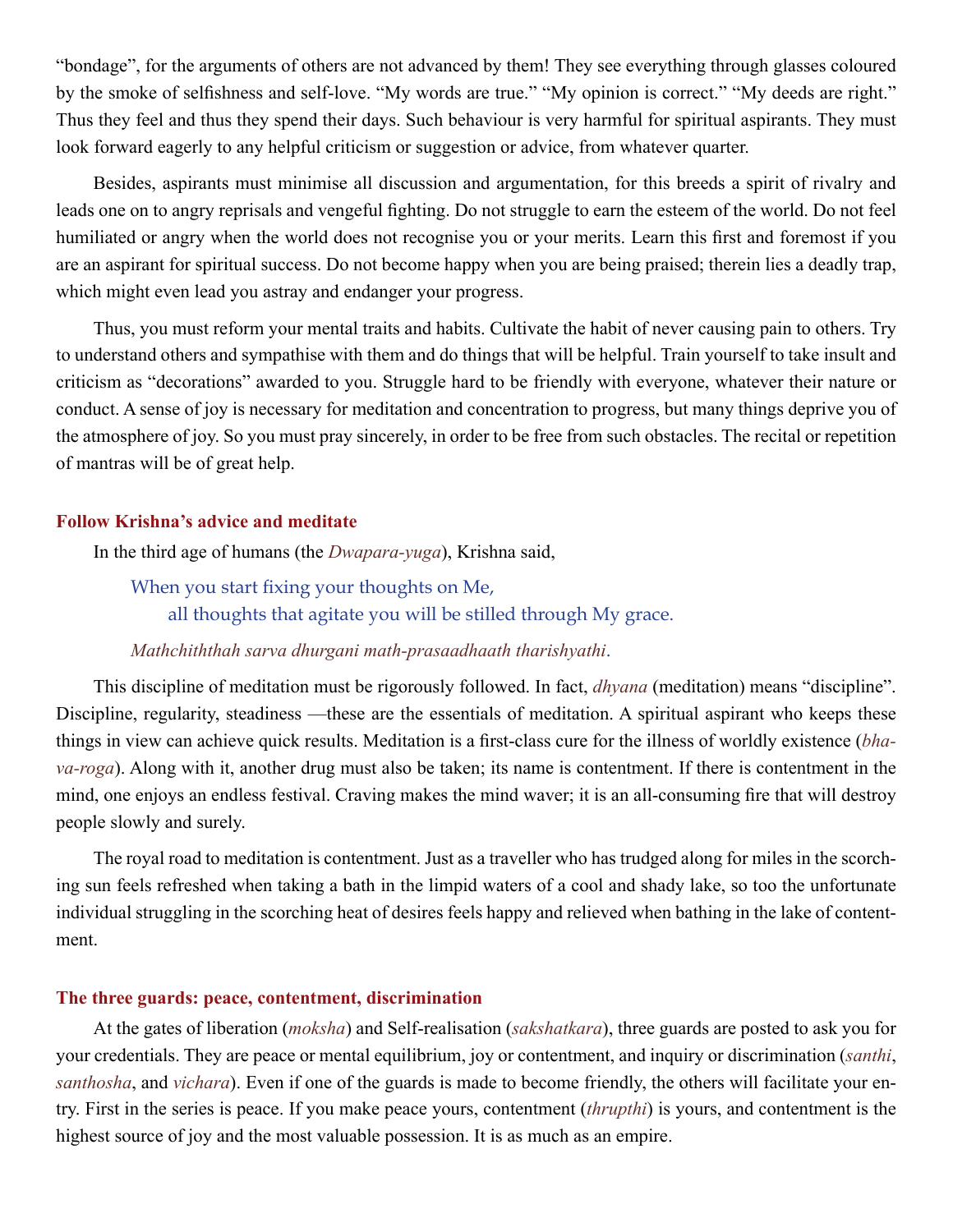<span id="page-49-0"></span>Without contentment, desire (*[kama](#page-55-12)*) and greed (*[lobha](#page-55-13)*) attain dangerous proportions and will overwhelm the power of discrimination itself. Desire easily becomes greed, and greed degenerates into miserliness and lust, which make you flit from object to object in mad pursuit of the evanescent sensual joy. How can people with such qualities develop the faculty of concentration? And without the capacity to concentrate, how can they engage in meditation? And without meditation, no one can get Godhead (*[Daivam](#page-53-12)*).

Advise the mind that flows so swiftly in so many directions: "Oh mind, do not drag me along the floods of objects, along the path of sensual desires, and spoil my career. Instead, take me to the Lord. Flow in that direction, please." Giving up all other desires and being ever content, dwell on His name and His form only, to the exclusion of everything else. Meditation on the name and form is real peace (*[santhi](#page-58-1)*), genuine contentment (*[santhosha](#page-58-16)*).

Contentment will not make anyone an idler, remember. It is an attribute of true pure (*[sathwic](#page-59-5)*) character. It will make the mind turn always toward the Lord. It will save you from the tribulation to satisfy the unimportant wants and to cater to selfish needs. It will direct human talents toward efforts that elevate. The contented person will also be truthful and will therefore be in constant communion with the *[Atma](#page-51-3)*. That is to say, the contented person can be immersed in meditation for long periods without rest or the feeling of tiredness. Meditation is the only method of counteracting the mental activities that surge forward in a thousand directions; there is no other method at all.

#### **Be comfortable in all environments**

The capacity to concentrate is a very useful qualification. You must watch the vagaries of your own mind —how it travels, what objects it runs after, etc.— and, slowly, by means of meditation, you should teach it to stay still and to behave beneficially.

Do not worry about the unsatisfactory environment you may have. Of course, the place may have some drawbacks and it may not be ideal. But it is no use trying to run away from all that. You can overcome the drawbacks by training your own mind. Stay in your environment and pray to the Lord! Pray that He may fill you with His thoughts and His vision, making you ignore the defects of the environment. Do not seek comfort, for comfort might not be conducive to meditation. Learn to be comfortable in any place; that is better. Live in joy wherever you are; that is the way. Revel in the realm of your mind; worship in the mind the Lord you have chosen as your goal and be free of all the defects of the natural or human environment! Then, no spot can be irksome to you, nor will any place seem disgusting.

#### **Concluding admonitions**

Pride is an insidious vice, so at the slightest inkling of the disease, try your best to eradicate it by retiring into a lonely spot and engaging yourself in meditation. Delay is dangerous. "Even divine nectar (*[amritha](#page-51-17)*) becomes a poison if the dose is delayed," says the proverb. Remember this and act swiftly. Meditation stills the agitated mind and makes it clear and full of joy.

Many in this world, even among the learned, do not spend their allotted span of life in the pursuit of certain selected ideals. Hence, their earthly careers are like the voyage of a storm-tossed ship that has lost both its anchor and its compass and is caught in mid-ocean. They are torn between opposing ideals and goals; they listen to diverse appeals; and their lives end in waste and failure, for they say one thing and do another in their ignorance and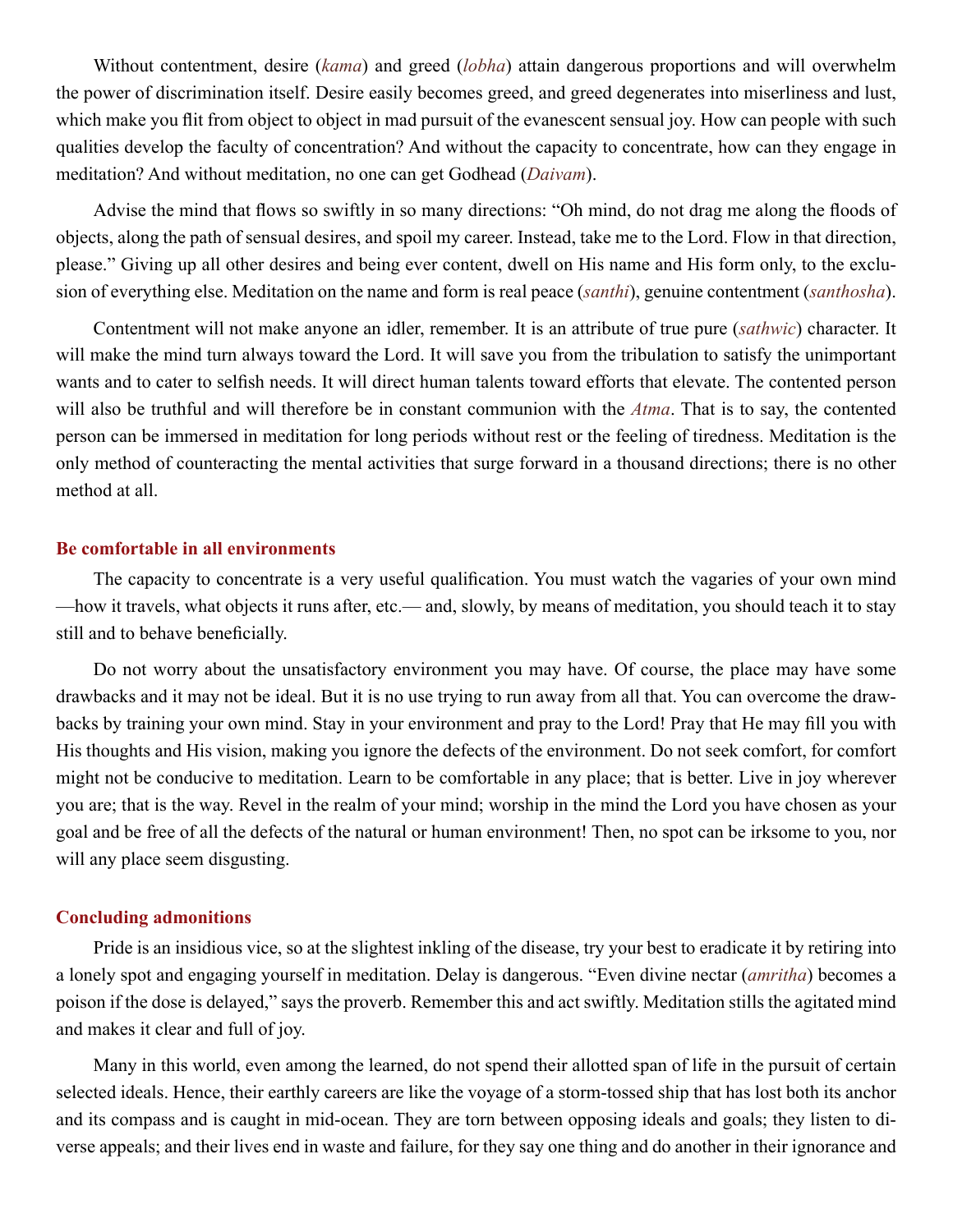<span id="page-50-0"></span>fear. Meditation gives them fixity of purpose, courage, and also wisdom.

The feelings that arise in the mind, which are classified as serene, restless, and ignorant (*[sathwic](#page-59-5)*, *[rajasic](#page-57-5)*, and *thamasic*), also have to be watched and cleansed. The restlessness and ignorance have to be uprooted. Meditation is the weapon for this task.

The path of meditation (*[dhyana-marga](#page-53-13)*) will destroy ignorance (*[a-jnana](#page-51-11)*), and it will grant the individual union with the Godhead (*[Brahmaikyatha](#page-52-12)*).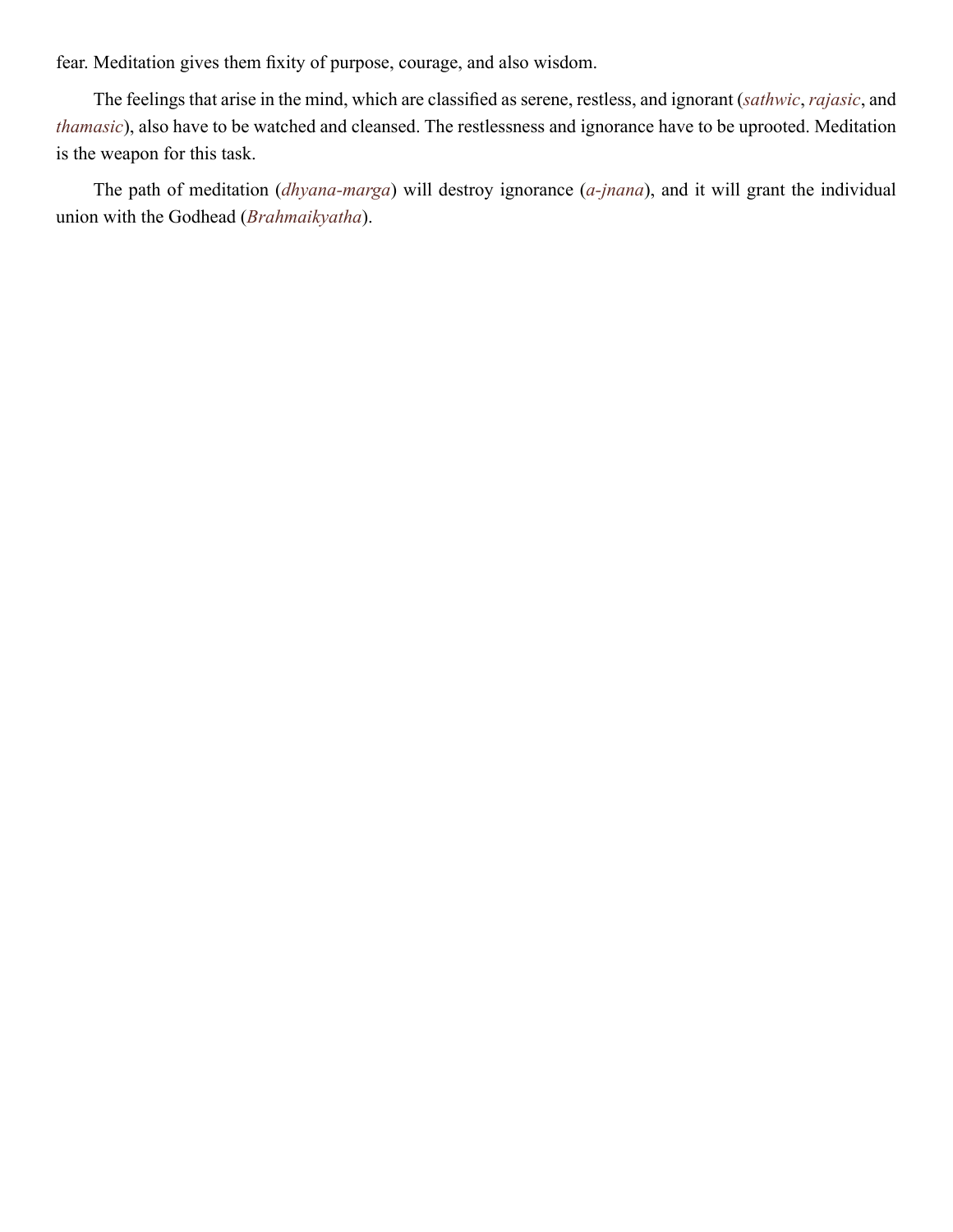## **Glossary**

<span id="page-51-0"></span>This glossary contains many Sanskrit words, people, places, and literature that Sathya Sai Baba uses in His Vahinis, especially those appearing in this volume. The glossary attempts to provide comprehensive meanings and detailed explanations of the more important Sanskrit words, for the benefit of lay readers who are interested in Hindu religion and philosophy.

In an electronic version of this volume (e.g. an e-book for the ipad, kindle, nook, or other tablet), you can click on most names, places, people, and Sanskrit words within the text in order to immediately access the word in this glossary. Your device will also have an arrow or other link to press to get back to where you were reading.

<span id="page-51-9"></span>*adi-murthi*. Primordial force.

<span id="page-51-16"></span>*aham*. The knower, the "I".

*Aham Brahmasmi*. "I am [Brahman.](#page-52-4)" One of the great *[Vedic](#page-61-5)* aphorisms (*[mahavakyas](#page-56-1)*).

<span id="page-51-8"></span>*ahamkara*. Ego, self-love, selfish individuality.

*ahimsa*. Nonviolence.

.

<span id="page-51-11"></span>*a-jnana*. Ignorance, stupidity.

<span id="page-51-13"></span>*a-jnani*. Ignorant person.

<span id="page-51-17"></span>*amritha*. Divine nectar (literally, no death or immortal).

<span id="page-51-6"></span>*ananda*. Divine bliss. The Self is unalloyed, eternal bliss. Pleasures are but its faint and impermanent shadows.

<span id="page-51-10"></span>**Anasuya**. Wife of sage [Athri](#page-51-18) and mother of [Dattatreya](#page-53-14); an incarnation of the Trinity.

<span id="page-51-7"></span>*antar vimarsha*. Inner quest.

<span id="page-51-2"></span>*anthah-karana*. Inner psycho-somatic fourfold instruments of mind, intellect, memory, and ego.

*apana*. The downward air, which goes out through the anus.

<span id="page-51-15"></span>*apsaras*. Wives of the *[Gandharvas](#page-53-15)*, celestial nymphs.

<span id="page-51-19"></span>*artha*. Wealth, prosperity, material object, thing, aim, purpose, desire.

<span id="page-51-14"></span>**Arjuna**. [Krishna](#page-55-11)'s disciple, in the *[Bhagavad Gita](#page-52-13)*; third of five [Pandava](#page-57-16) brothers. See *[Mahabharatha](#page-55-14)*.

<span id="page-51-4"></span>*asana*. *Yoga* posture or sitting posture.

<span id="page-51-12"></span>*a-sura*. Demon; term arose when Diti's sons refused to drink the divine liquor (*suraa*) offered by Varuni, the daughter of [Varuna.](#page-61-6)

*Atharva-veda*. The fourth *[Veda](#page-61-7)*. *Atharva* means "fourth". Steady, unmoved person, of stable nature.

<span id="page-51-18"></span>**Athri**. A sage; father of [Dattatreya.](#page-53-14)

<span id="page-51-3"></span>*Atma*. Self; Soul. Self, with limitations, is the individual soul. Self, with no limitations, is [Brahman,](#page-52-4) the Supreme Reality.

<span id="page-51-1"></span>*Atma-ananda*. *[Atmic](#page-52-1)* bliss, bliss of Self-realization.

<span id="page-51-5"></span>*Atma-anubhava*. *[Atmic](#page-52-1)* experience.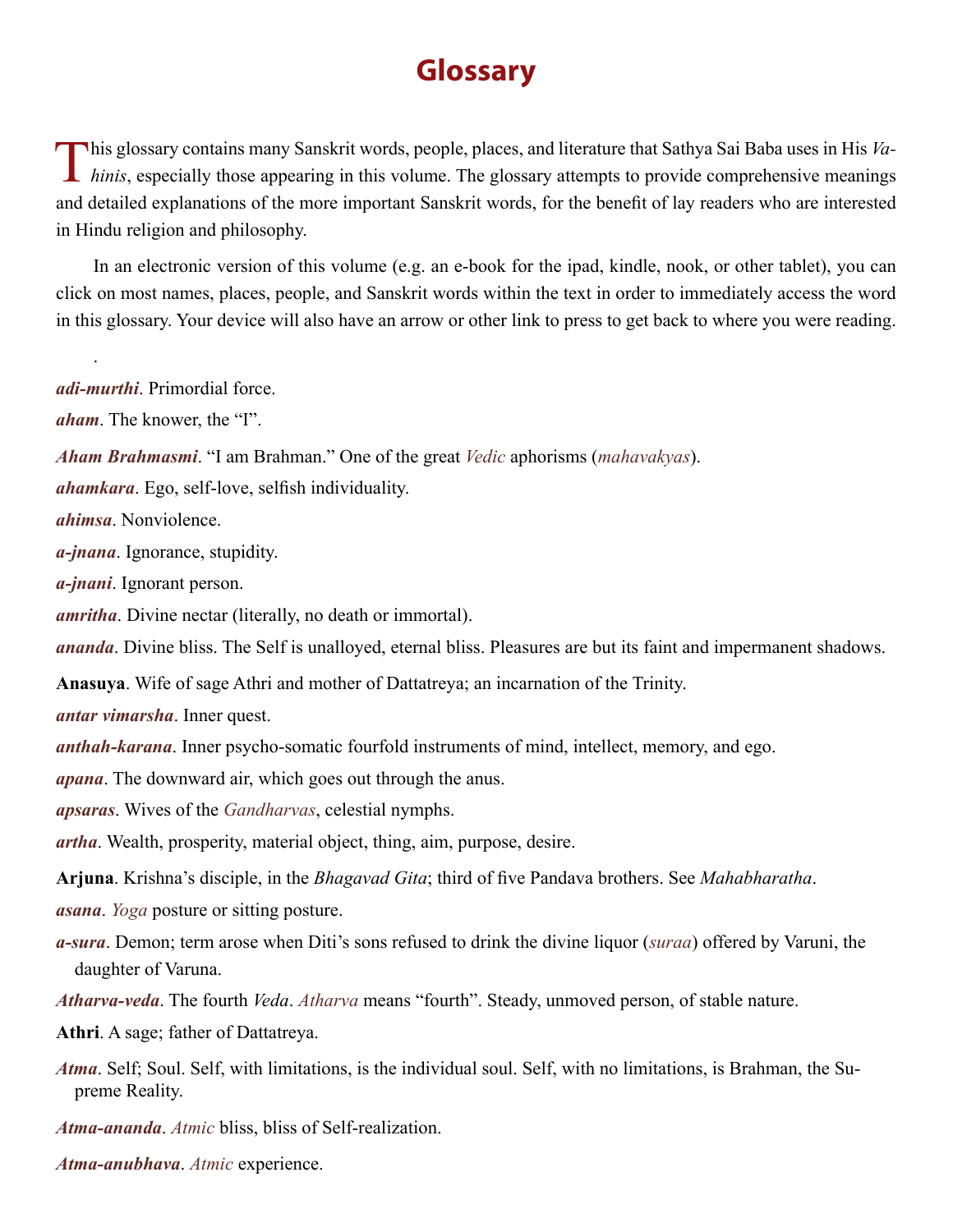<span id="page-52-0"></span>*Atma-sakshatkara*. Direct vision of *[Atma](#page-51-3)*.

*Atma-thathwa*. True nature of *[Atma](#page-51-3)*, the *[Atmic](#page-52-1)* Principle.

<span id="page-52-5"></span>*Atma-vidya*. Knowledge of supreme reality or *[Atma](#page-51-3)*.

<span id="page-52-1"></span>*Atmic*. Of or relating to the *[Atma](#page-51-3)*.

<span id="page-52-15"></span>*Aum*. *[Om](#page-56-5)*; Designation of the Universal [Brahman;](#page-52-4) sacred, primordial sound of the universe.

<span id="page-52-2"></span>*avadhana*. Concentration.

<span id="page-52-3"></span>*Avatar*. Incarnation of God. Whenever there is a decline of *[dharma](#page-53-0)*, God comes down to the world assuming bodily form to protect the good, punish the wicked and re-establish *[dharma](#page-53-0)*. An *Avatar* is born and lives free and is ever conscious of His mission. By His precept and example, He opens up new paths in spirituality, shedding His grace on all.

*a-vidya*. Ignorance.

<span id="page-52-18"></span>**Bali**. Emperor of demons; grandson of [Prahlada](#page-57-11) and son of the demon Virochana. Humiliated by dwarf [Vamana](#page-60-0), who was an incarnation of [Vishnu](#page-61-3).

<span id="page-52-13"></span>*Bhagavad Gita*. Literally, Song of God. Portion of the *[Mahabharatha](#page-55-14)* that is a dialogue between [Arjuna](#page-51-14), one of the [Pandava](#page-57-16) brothers, and [Krishna.](#page-55-11)

*bhajans*. Congregational chant group worship by devotees with devotional music in which repetition of holy names predominates.

*bhaktha*. Devotee of the Lord.

*bhakthi*. Devotion to God.

<span id="page-52-8"></span>**Bharadwaja**. Celebrated sage who taught the science of medicine; seer of *[Vedic](#page-61-5)* hymns.

<span id="page-52-10"></span>*bhava-nasana*. The end of ideation.

<span id="page-52-11"></span>*bhava-roga*. Disease of worldliness.

*Bhava-roga-vaidya*. The Lord; the curer of worldly ills.

<span id="page-52-16"></span>**Bhima**. Second of five [Pandava](#page-57-16) brothers; named for his size and strength. See *[Mahabharatha](#page-55-14)*.

<span id="page-52-6"></span>*bikshu*. Religious mendicant, who lives on alms.

<span id="page-52-14"></span>**Brahma**. The Creator, the First of the Hindu Trinity of [Brahma](#page-52-14) (the Creator), [Vishnu](#page-61-3) (the Preserver), and [Siva](#page-59-8)  (the Destroyer).

<span id="page-52-12"></span>*Brahmaikyatha*. The Godhead.

<span id="page-52-7"></span>*Brahma-jnana*. Knowledge of [Brahman.](#page-52-4)

- *Brahma-muhurtha*. Sacred period during early morning, when spiritual practices such as meditation are recommended. Approximately 96 minutes hours before sunrise for 48 minutes, but one can also find it defined as 04:08–04:56. A *muhurtha* is approximately 48 minutes.
- <span id="page-52-4"></span>**Brahman** or **Brahmam**. The Supreme Being, the Absolute Reality, Impersonal God with no form or attributes. Identical to *[Atma](#page-51-3)*. The uncaused cause of the Universe, Existence, Consciousness-Bliss Absolute (*[Sat-Chit-](#page-59-3)[Ananda](#page-59-3)*); The Eternal Changeless Reality — not conditioned by time, space, and causation.

<span id="page-52-19"></span>*Brahma Sutra*. Spiritual text of *[Vedantic](#page-61-0)* teachings in short maxims, attributed to Badharayana or [Vyasa](#page-61-8)

<span id="page-52-9"></span>*Brahma-vidya*. Spiritual attainment, knowledge of [Brahman](#page-52-4).

<span id="page-52-17"></span>*brahmin*. First of four [castes](#page-53-16) of social order, the priestly or teacher [caste](#page-53-16); a person belonging to this [caste.](#page-53-16)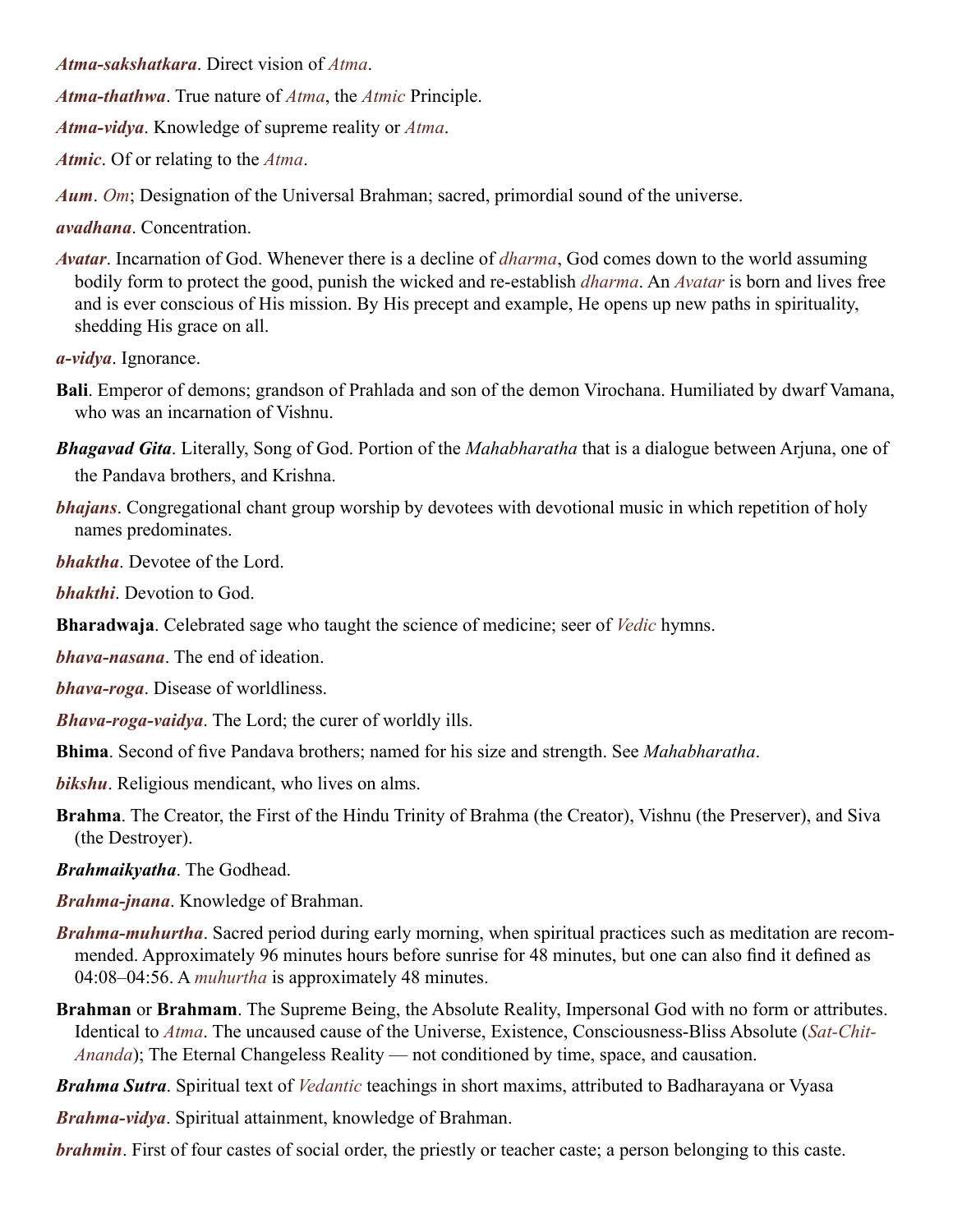<span id="page-53-2"></span>*buddhi*. Intellect, intelligence, faculty of discrimination.

- <span id="page-53-16"></span>**caste**. The four castes of social order are: *brahmin* (priestly or teacher), *[kshatriya](#page-55-15)* (warrior, protector), *vaisya* (trader, merchant, agriculturist), and *sudra* (worker, helper). See *varna dharma*.
- <span id="page-53-5"></span>*chaithanya*. Consciousness, intelligence, spirit.
- **Chaithanya**. Fifteenth century [Vaishnavite](#page-60-4) mendicant reformer; taught the path of love and devotion to the *[Avatar](#page-52-3)* of Sri [Krishna](#page-55-11).
- <span id="page-53-6"></span>*chit*. Consciousness, knowledge, awareness.
- <span id="page-53-19"></span>*chittha*. Mind stuff, memory, subconscious mind.

<span id="page-53-12"></span>*Daivam*. Godhead.

- <span id="page-53-14"></span>**Dattatreya**. Sage son of [Athri](#page-51-18) and [Anasuya](#page-51-10).
- <span id="page-53-18"></span>*deva*. Deity, celestial being, God.
- <span id="page-53-8"></span>*dharana*. Concentration, fixed attention, one of 8 steps in [Patanjali'](#page-57-14)s *yoga* discipline.
- <span id="page-53-0"></span>*dharma*. Righteousness, religion, code of conduct, duty, essential nature of a being or thing. It holds together the entire Universe. Man is exhorted to practise *dharma* to achieve material and spiritual welfare. The *[Vedas](#page-61-1)* contain the roots of *dharma*. God is naturally interested in the reign of *dharma*.
- <span id="page-53-22"></span>**Dharmaraja**. Name for [Yudhistira,](#page-62-0) eldest of the five [Pandava](#page-57-16) brothers. Born to [Kunthi](#page-55-16) by the grace of [Yama](#page-61-9)  [Dharmaraja,](#page-61-9) Lord of Death. Named for adherence to *[dharma](#page-53-0)*. See *[Mahabharatha](#page-55-14)*.
- <span id="page-53-20"></span>*Dharma Sastras*. Codes of law and ethics concerning virtuous living.
- <span id="page-53-7"></span>*dharmic*. According to *[dharma](#page-53-7)*, righteous.
- **Dhritharashtra**. Father of [Kauravas;](#page-55-17) holder of ruling power.

<span id="page-53-1"></span>*dhyana*. Meditation.

- <span id="page-53-13"></span>*dhyana-marga*. Path of meditation.
- <span id="page-53-4"></span>*dhyani*. Meditator.
- <span id="page-53-9"></span>**Druva**. Grandson of [Brahma](#page-52-14) and son of Uttanapadha; as a child, he performed severe penance and attained selfrenunciation.
- **Durga**. Goddess of the universe; mother earth; daughter of Himaval and wife of [Siva](#page-59-8).
- <span id="page-53-10"></span>**Durvasa**. Son of [Athri](#page-51-18) and [Anasuya](#page-51-10); known for quick temper and severe curses with an eventually constructive effect of driving home hard lessons of discipline and virtuousness. He granted boons to [Kunthi,](#page-55-16) which resulted in the births of [Karna](#page-55-18) and the [Pandavas](#page-57-16).

*dussanga*. Company of the wicked.

- <span id="page-53-11"></span>*Dwapara-yuga*. Third in the cycle of four ages. See *yuga*.
- <span id="page-53-17"></span>**Easwara** (Iswara). The Supreme Lord. Easwara is the Lord of every creature in the universe. Hence, the entire cosmos is reflected as an image in the Lord. [Siva](#page-59-8) is often called Easwara.
- **Easwaramma**. Sathya Sai Baba's mother; means *the mother of [Easwara](#page-53-17)* (*God*). She passed away on 6 May 6 1998.

<span id="page-53-3"></span>*ekagratha*. One-pointedness of mind.

<span id="page-53-15"></span>*Gandharvas*. Celestial musicians, a class of demigods; born to the sage [Kasyapa](#page-55-19) and wife Arishta.

<span id="page-53-21"></span>**Ganga**. The 1560-mile-long Ganges river; starts in the Himalayas and flows generally east into the Bay of Ben-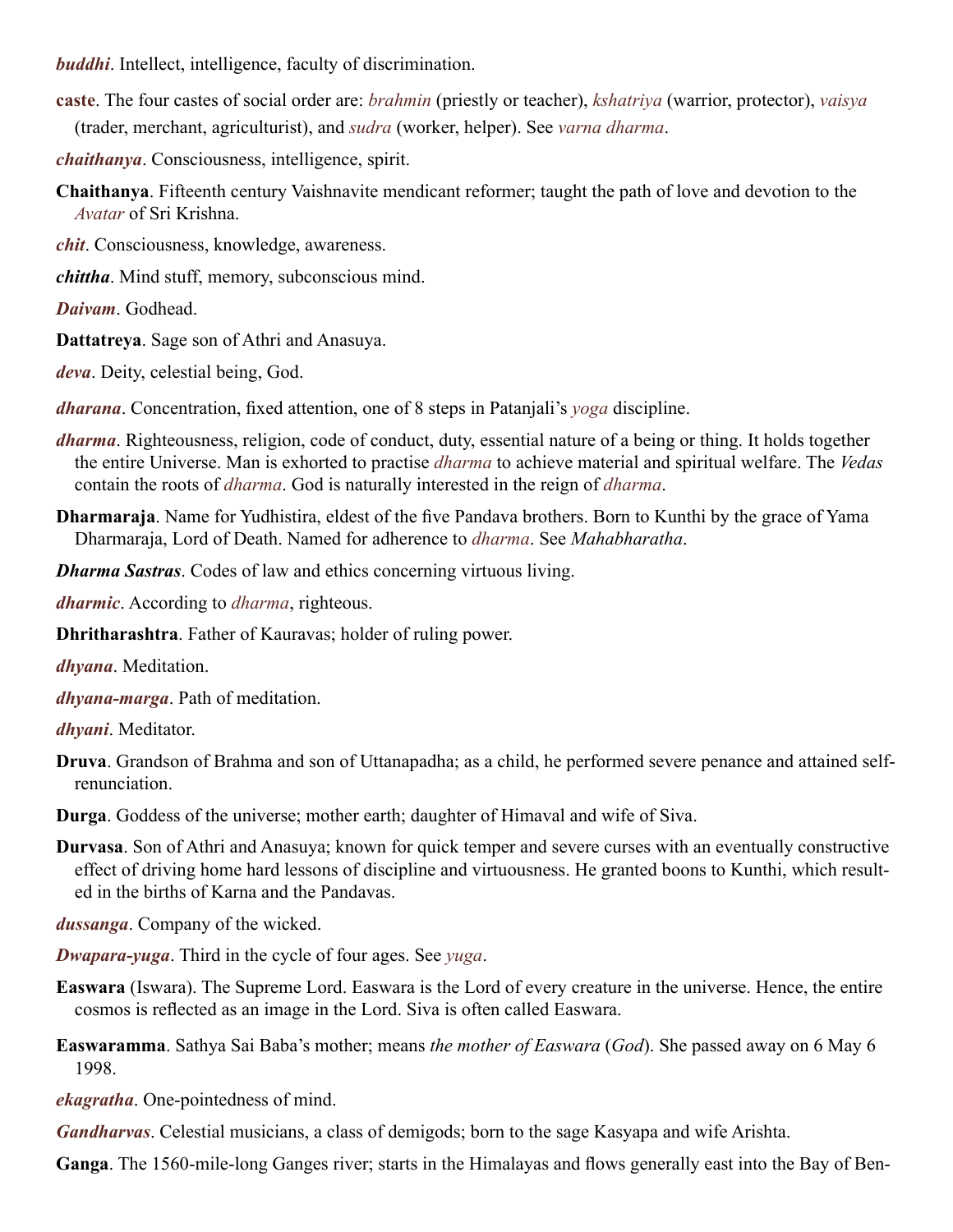<span id="page-54-0"></span>gal; the most sacred river of India.

- <span id="page-54-17"></span>**Gauranga**. Name for Chaithanya, a great saint.
- <span id="page-54-24"></span>*Gayatri mantra*. A very sacred *[Vedic](#page-61-5)* prayer for self-enlightenment; it is repeated piously at dawn, noon, and twilight devotions.
- <span id="page-54-2"></span>*Gita*. See *[Bhagavad Gita](#page-52-13)*.

<span id="page-54-11"></span>*grihastha*. Householder, one of the four stages of life.

- <span id="page-54-13"></span>*guna*. Quality, property, trait; one of the three constituents of nature (*[sathwa](#page-59-16)*, *[rajas](#page-57-10)*, and *thamas*). They bind the soul to the body. Man's supreme goal in life is to transcend the *gunas* and attain liberation from the cycle of birth and death.
- <span id="page-54-1"></span>**guru**. Spiritual guide; a knower of [Brahman](#page-52-4), who is calm, desireless, merciful, and ever ready to help and guide spiritual aspirants who approach him.
- <span id="page-54-12"></span>*halahala*. A deadly poison, produced by gods and demons at the churning of the ocean.
- <span id="page-54-14"></span>**Hari**. God; destroyer of sins; name for [Vishnu](#page-61-3).
- *Hiranyagarbha*. Cosmic divine mind; cosmic womb; golden egg first created by [Brahman](#page-52-4) from which all creation issued.
- <span id="page-54-20"></span>**Hiranyakasipu**. A demonic person who forbade mention of [Vishnu'](#page-61-3)s name, wicked father of [Prahlada](#page-57-11), who was a great devotee of the Lord; killed by the man-lion [Narashimha](#page-56-23), an *[Avatar](#page-52-3)* of [Vishnu](#page-61-3).
- <span id="page-54-15"></span>*iccha-sakthi*. Will power.
- <span id="page-54-23"></span>**Ikshvaku**. Son of [Manu](#page-56-9) and father of Kukshi; first king of Ayodhya and ancestor of [Rama'](#page-58-17)s dynasty.
- <span id="page-54-18"></span>**Indra**. Lord of the *[devas](#page-53-18)* (celestials). Indra is one of the chief deities in the *[Rig veda](#page-61-1)*.

*indriyas*. Senses.

- <span id="page-54-8"></span>**Iswara** (Easwara). The Supreme Ruler, the Personal God. He is [Brahman](#page-52-4) associated with illusion (*[maya](#page-56-8)*) but has it under His control, unlike the individual soul, who is illusion's slave. He has a lovely form, auspicious attributes, and infinite power to create, sustain, and destroy. He dwells in the heart of every being, controlling it from within. He responds positively to true devotion and sincere prayer.
- <span id="page-54-10"></span>*iswarya*. Fullest splendour of power.
- <span id="page-54-21"></span>*ithihasa*. Historical legend, traditional account of former events.

<span id="page-54-19"></span>*jada*. Inert matter.

- <span id="page-54-9"></span>*jagath*. Cosmos, world of change, creation.
- <span id="page-54-22"></span>**Janaka**. A self-realized king; [Sita](#page-59-21)'s father and [Rama'](#page-58-17)s father-in-law. His ancestor was Nimi, a great emperor.
- <span id="page-54-3"></span>*japa*. Soft prayer or repetition of the name of God.
- <span id="page-54-16"></span>**Jayadeva**. Sanskrit poet; wrote the *Gita Govinda*, which describes the early life of [Krishna.](#page-55-11)
- <span id="page-54-4"></span>*jiva*. Individual or soul, in a state of non-realisation of its identity with [Brahman](#page-52-4). It is unaware of its own nature and is subjected to sensations of pain and pleasure, birth and death, etc.
- <span id="page-54-6"></span>*jivan-muktha*. One who is liberated in this life.
- <span id="page-54-5"></span>*jivi*. Individual or soul.
- <span id="page-54-7"></span>*jnana*. Sacred knowledge; knowledge of the spirit, pursued as a means to Self-realisation. It is direct experience of God, as the Soul of the souls. *Jnana* makes a man omniscient, free, fearless, and immortal.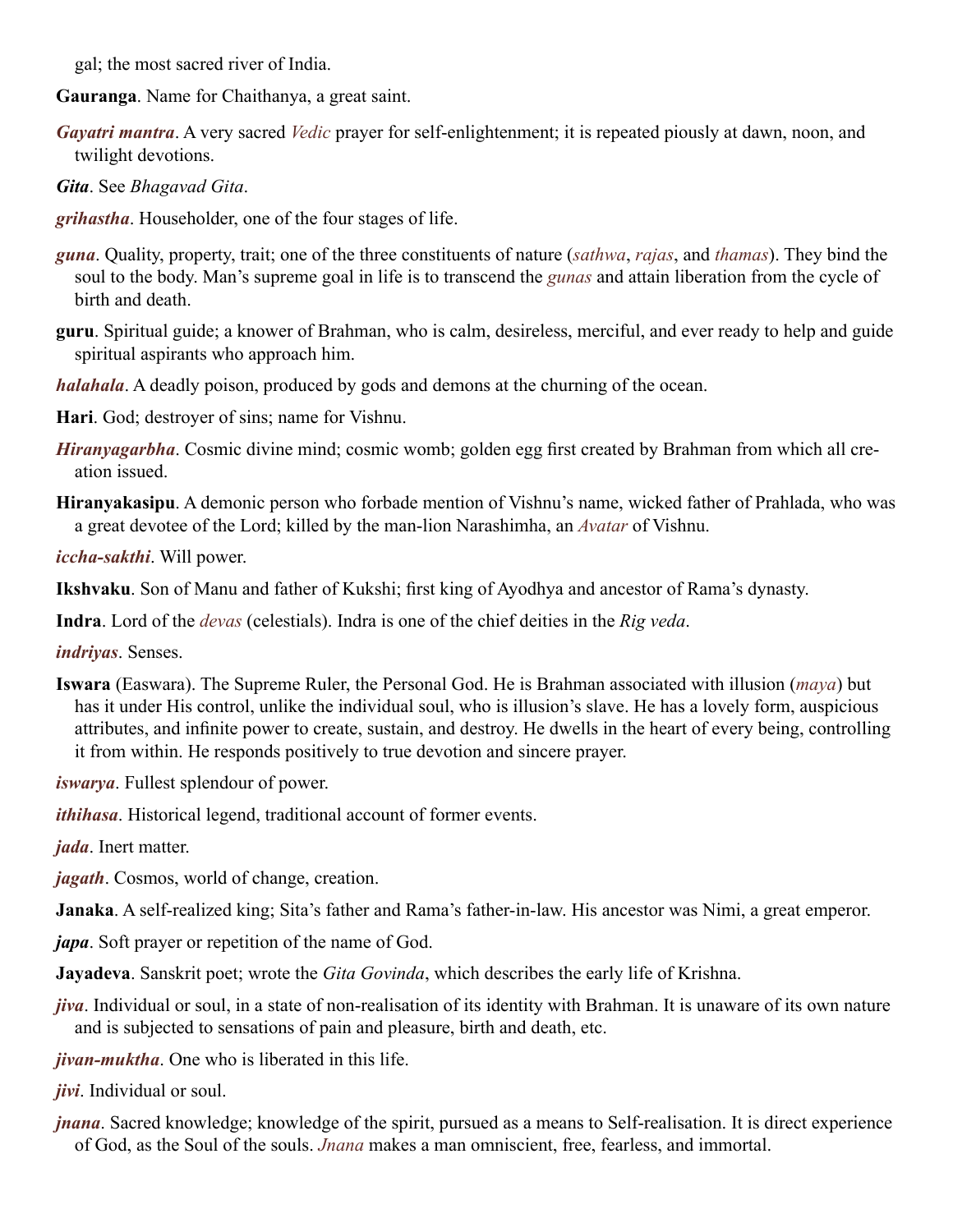- <span id="page-55-20"></span>*Jnana-kanda*. Portion of the *[Vedas](#page-61-1)* that deals with knowledge of [Brahman](#page-52-4) through the path of spiritual wisdom or discriminative knowledge.
- <span id="page-55-3"></span>*jnanen-driyas*. Five organs of perception: eye, ear, tongue, nose, and skin. Associated with five senses of perception: sight, hearing, taste, smell, and touch.
- <span id="page-55-2"></span>*jnani*. Wise man, realized soul.
- <span id="page-55-7"></span>*Kali-yuga*. Fourth in a cycle of four ages; the evil age; the one we are now in. See *yuga*.
- <span id="page-55-10"></span>*Kalpataru*. Heavenly wish-fulfilling tree in [Indra](#page-54-18)'s paradise.
- <span id="page-55-12"></span>*kama*. Desire, lust, worldly fulfillment; one of four goals of humans.
- <span id="page-55-9"></span>*Kamadhenu*. Divine cow granting all wishes.
- <span id="page-55-1"></span>*karma*. Action, deed, work, religious rite, the totality of innate tendencies formed as a consequence of acts done in previous lives. Every *karma* produces a lasting impression on the mind of the doer, apart from affecting others. Repetition of a particular *karma* produces a tendency (*vasanas*) in the mind. *Karma* is of three kinds: (i) *praarabdha*, which is being exhausted in the present life: (ii) *aagami*, which is being accumulated in the present life, and (iii) *samchitha*, which is being accumulated or stored to be experienced in future lives. *Akarma* is action that is done without any intention to gain the consequences; *vikarma* is action that is intentionally done.
- <span id="page-55-18"></span>**Karna**. Half-brother of the [Pandavas](#page-57-16). Valiant but unfortunate eldest son of [Kunthi](#page-55-16) by the Sun deity. Ally of the [Kauravas](#page-55-17) in the war with [Pandavas.](#page-57-16)
- <span id="page-55-19"></span>**Kasyapa**. Father of all living creatures; son of Marichi and grandson of [Brahma.](#page-52-14)
- <span id="page-55-17"></span>**Kauravas**. Family that fought [Pandavas.](#page-57-16) See *[Mahabharatha](#page-55-14)*.
- <span id="page-55-11"></span>**Krishna**. The *[Avatar](#page-52-3)* of [Vishnu](#page-61-3) in the *Dwapara yuga*, prior to the present *Kali yuga*.
- *kritha-yuga*. First age of man, Golden age of truth. See *yuga*.
- <span id="page-55-15"></span>*kshatriya*. Protector, warrior; see [caste](#page-53-16).
- <span id="page-55-16"></span>**Kunthi**. Also **Kunthi Devi**. Mother of [Pandavas](#page-57-16), wife of King Pandu (the younger brother of emperor Dhritharashtra), and sister of [Krishna](#page-55-11)'s father [\(Vasudeva](#page-61-10)).
- <span id="page-55-5"></span>**Lakshmi**. Consort of [Vishnu](#page-61-3), goddess of wealth.
- <span id="page-55-4"></span>*laya*. Merging, dissolution, absorption.
- <span id="page-55-8"></span>*lingam*. Also *Sivalingam*. Egg-shaped stone; symbol of [Siva;](#page-59-8) the form of the formless; symbolizes merger of the form with the formless.
- <span id="page-55-13"></span>*lobha*. Greed.
- <span id="page-55-6"></span>**Madhava**. God (name for [Krishna](#page-55-11)); Master of illusion (*[maya](#page-56-8)*), Lord of [Lakshmi](#page-55-5).
- <span id="page-55-14"></span>*Mahabharatha*. The Hindu epic composed by Sage [Vyasa,](#page-61-8) which deals with the deeds and fortunes of the cousins (the [Kauravas](#page-55-17) and [Pandavas\)](#page-57-16) of the Lunar race, with Lord [Krishna](#page-55-11) playing a significant and decisive role in shaping the events. The *[Bhagavad Gita](#page-52-13)* and *Vishnu [Sahasranama](#page-58-19)* occur in this great epic. It is considered to be the Fifth *[Veda](#page-61-1)* by devout Hindus. Of this great epic, it is claimed that "what is not in it is nowhere.
- <span id="page-55-0"></span>*Mahasamadhi*. The conscious departure from the physical body of a realized soul; the shrine where the physical body is buried. Sathya Sai Baba's *Mahasamadhi* was on 24 April 2011, and His *Mahasamadhi* is in Sai Kulwant Hall in Prasanthi Nilayam.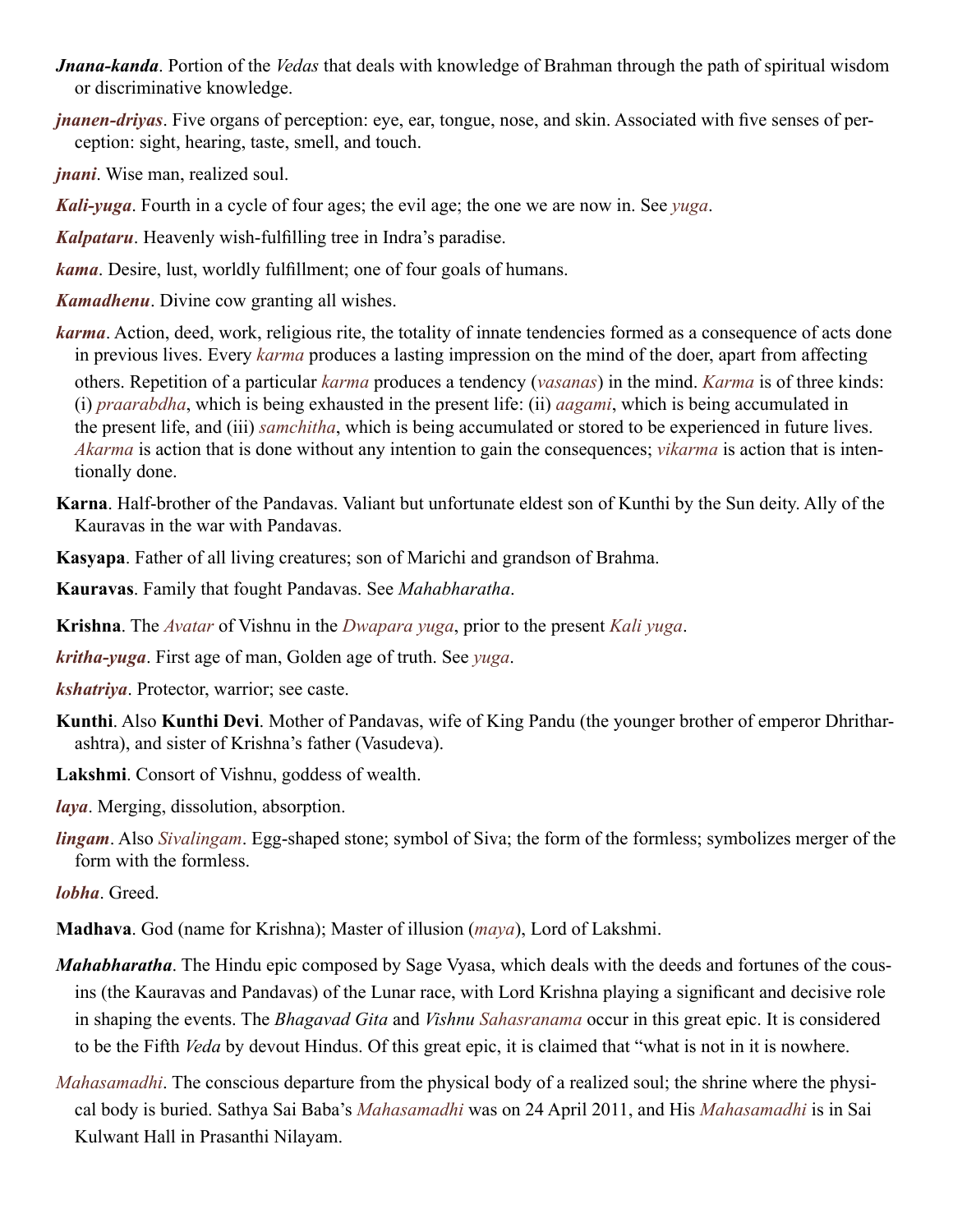<span id="page-56-6"></span>*mahatma*. Great soul.

<span id="page-56-1"></span>*mahavakya*. Great aphorism.

<span id="page-56-20"></span>*malina*. Impure.

<span id="page-56-4"></span>*manas*. Mind, the inner organ, which has four aspects: (i) mind (*manas*), which deliberates, desires, and feels; (ii) intellect (*[buddhi](#page-53-2)*), which understands, reasons, and decides; (iii) the 'I' sense, and (iv) memory (*[chitha](#page-53-19)*). The mind, with all its desires and their broods, conceals the Divinity within man. Purification of the mind is essential for realisation of the Self.

<span id="page-56-7"></span>*mangala*. Auspicious, fortunate.

<span id="page-56-9"></span>**Manu**. The first father of mankind; author of the codes of righteous conduct (*[Dharma Sastras](#page-53-20)*); son of [Surya](#page-60-5)  (the sun) and father of Vaivaswatha Manu, the present progenitor of mankind.

<span id="page-56-10"></span>*Manu-smrithi*. Laws of [Manu](#page-56-9).

<span id="page-56-3"></span>*marga*. Path.

<span id="page-56-18"></span>**Markandeya**. As a boy, he knew all the *[Vedas](#page-61-1)* and *[Sastras](#page-59-9)*; at 16, he started meditating on [Siva](#page-59-8) so steadfastly that the day of his death passed him by, and he remained 16 for the next 10 million years.

<span id="page-56-22"></span>*markata*. Monkey.

- <span id="page-56-8"></span>*maya*. Delusion. The mysterious, creative, and delusive power of [Brahman](#page-52-4) through which God projects the appearance of the Universe. *Maya* is the material cause and [Brahman](#page-52-4) is the efficient cause of the Universe. [Brahman](#page-52-4) and *maya* are inextricably associated with each other like fire and its power to heat. *Maya* deludes the individual souls in egoism, making them forget their true spiritual nature.
- <span id="page-56-19"></span>**Meera**. Princess of Rajasthan and queen of Chittor; devoted to [Krishna](#page-55-11); took poison from her husband without any effect; composed devotional songs of exceptional quality.
- <span id="page-56-0"></span>*moksha*, *mukthi*. Liberation from all kinds of bondage, especially the one to the cycle of birth and death. It is a state of absolute freedom, peace, and bliss, attained through Self-realisation. This is the supreme goal of human endeavour, the other three being, righteousness (*[dharma](#page-53-0)*), wealth and power (*[artha](#page-51-19)*), and sense-pleasure (*[kama](#page-55-12)*).

**Nakula**. One of the [Pandava](#page-57-16) brothers. See *[Mahabharatha](#page-55-14)*.

<span id="page-56-17"></span>*nama*. Name.

- <span id="page-56-16"></span>*nama-sadhana*. The practice of repeating God's name.
- <span id="page-56-15"></span>*namasmarana*. Remembrance of God through His Name — one of the important steps of spiritual discipline to obtain God's grace and to make progress in the spiritual journey.
- <span id="page-56-21"></span>**Narada**. Sage-bard; traveled the world chanting *[Narayana](#page-56-14)*. Famous for creating disputes, resulting in solutions for the spiritual advancement or victory of the virtuous. Expert in law and author of texts on *[dharma](#page-53-0)*.
- <span id="page-56-23"></span>**Narasimha**. Man-lion. One of the ten *[Avatars](#page-52-3)* of [Vishnu](#page-61-3).

<span id="page-56-14"></span>**Narayana**. The Primal Person, the Lord, [Vishnu](#page-61-3).

<span id="page-56-13"></span>*nir-vichara*. Not amenable to intellectual analysis.

<span id="page-56-12"></span>*nir-vitharka*. Not amenable to arguments or logic; transcends such logics.

<span id="page-56-2"></span>*nish-kama-karma*. Renunciation of the fruit of action.

<span id="page-56-11"></span>*niyama*. Control of the outer senses.

<span id="page-56-5"></span>*Om*. Designation of the Universal [Brahman](#page-52-4); sacred, primordial sound of the Universe.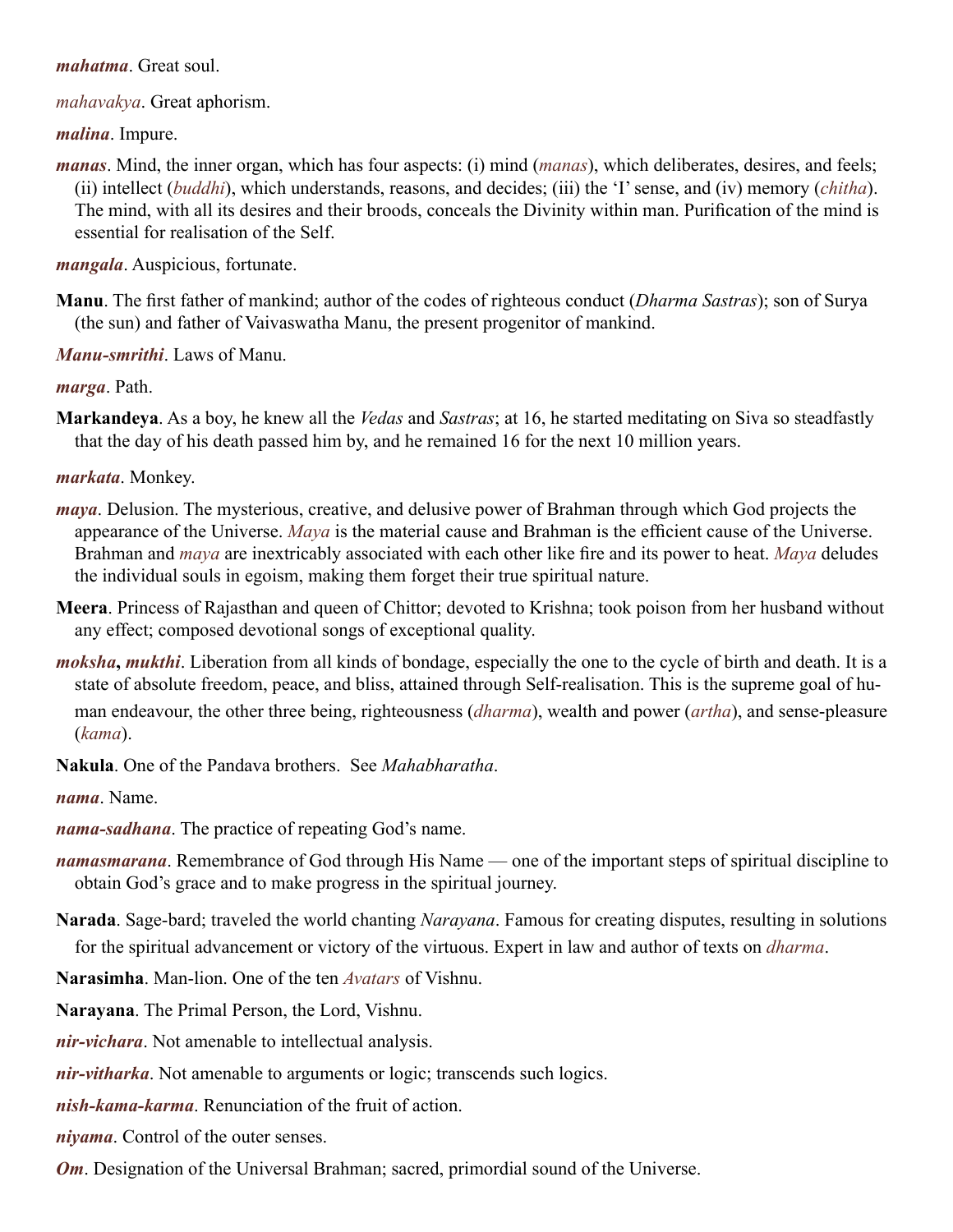*Omkara*. The form of *[AUM](#page-52-15)*, or *Om*.

<span id="page-57-4"></span>*padmasana*. Lotus-like posture.

<span id="page-57-16"></span>**Pandavas**. Sons of Pandu; family of 5 brothers that fought the [Kauravas:](#page-55-17) [Dharmaraja,](#page-62-0) [Bhima,](#page-52-16) [Arjuna,](#page-51-14) Nakula, and Sahadeva. See *[Mahabharatha](#page-55-14)*.

<span id="page-57-1"></span>*Param-atma*. Supreme Self, Supreme *[Atma](#page-51-3)*.

<span id="page-57-15"></span>*Param-jyothi*. Highest revelation, supreme light, divine intelligence.

- <span id="page-57-14"></span>**Patanjali**. Author of the *[Yoga Sutras](#page-61-11)*, which form the foundation of the *yoga* system of Indian philosophy. See *[raja-yoga](#page-58-18)*.
- **Pedda Venkama Raju**. Sathya Sai Baba's father.
- <span id="page-57-11"></span>**Prahlada**. Son of the demon king [Hiranyakasipu.](#page-54-20) As a boy, he was beaten, trampled, and cast into fire and water. But he saw only God everywhere, and repetition of the Name of God saved him. Once, [Prahlada](#page-57-11) asserted that God was everywhere, and [Narayana](#page-56-14) appeared in his man-lion form from within a pillar to destroy the king.
- <span id="page-57-18"></span>*Prajapathi*. Creator of this world; God presiding over creation. Also called [Manu](#page-56-9), [Surya](#page-60-5)'s son.
- <span id="page-57-2"></span>*prakriti*. Nature, the Divine Power of Becoming. Also known as *[maya](#page-56-8)*, *a-vidya*, and *[sakthi](#page-58-3)*; the world of matter and mind as opposed to the spirit. *Prakriti* has three dispositions or *[gunas](#page-54-13)* (*[sathwa](#page-59-16)*, *[rajas](#page-57-10)*, and *thamas*), which go into the make-up of all living and non-living beings in the Universe, in varying proportions leading to the appearance of infinite multiplicity in form, nature, and behaviour.
- <span id="page-57-3"></span>*prana*. Life-breath, life force, vital energy, the five vital airs of the body. English doesn't seem to have names for these vital airs, so we list them with their Sanskrit names: *prana* (located in lungs), *apana* (flatus, which moves downward through the rectum), *vyana* (diffused throughout the whole body), *[samana](#page-58-20)* (navel; essential to digestion), and *udana* (rises through throat to head).

<span id="page-57-7"></span>*pranayama*. Breath control.

- *Pranava*. *[Om](#page-56-5)*; the sacred seed-sound and symbol of [Brahman.](#page-52-4) "The most exalted syllable in *[Vedas](#page-61-1)*". It is used in meditation on God. It is uttered first before a *[Vedic](#page-61-5) mantra* is chanted.
- <span id="page-57-8"></span>*prathyahara*. Control of mind; withdrawing senses from the external world and turning them toward a higher consciousness.
- <span id="page-57-0"></span>*prema*. Ecstatic love of God; divine love of the most intense kind.

<span id="page-57-6"></span>*puja*. Worship.

<span id="page-57-17"></span>*Puranas*. Any of a number of collections of ancient legends and lore embodying the principles of the universal, eternal religion and ethics. There are 18 *Puranas*, the most famous being the *Mahabhagavatham* and the *Devi Bhagavatham*.

*Puranic*. Relating to *[Purana](#page-57-17)*.

<span id="page-57-9"></span>**Purusha**. Primeval Person, Supreme Spirit, Lord, God.

<span id="page-57-12"></span>**Radha**. Cowherd maid, a chief devotee of [Krishna;](#page-55-11) one of [Lakshmi](#page-55-5)'s forms.

<span id="page-57-13"></span>*raga*. Sense of attachment, passion, affection.

<span id="page-57-10"></span>*rajas*. One of the three *[gunas](#page-54-13)* (qualities or dispositions) of *[maya](#page-56-8)* or *[prakriti](#page-57-2)*. Passion, restlessness, aggressiveness, emotions such as anger, greed, grief. Associated with colour red. See *[guna](#page-54-13)*.

<span id="page-57-5"></span>*rajasic*. Adjective form of *[rajas](#page-57-10)*, passionate, emotional.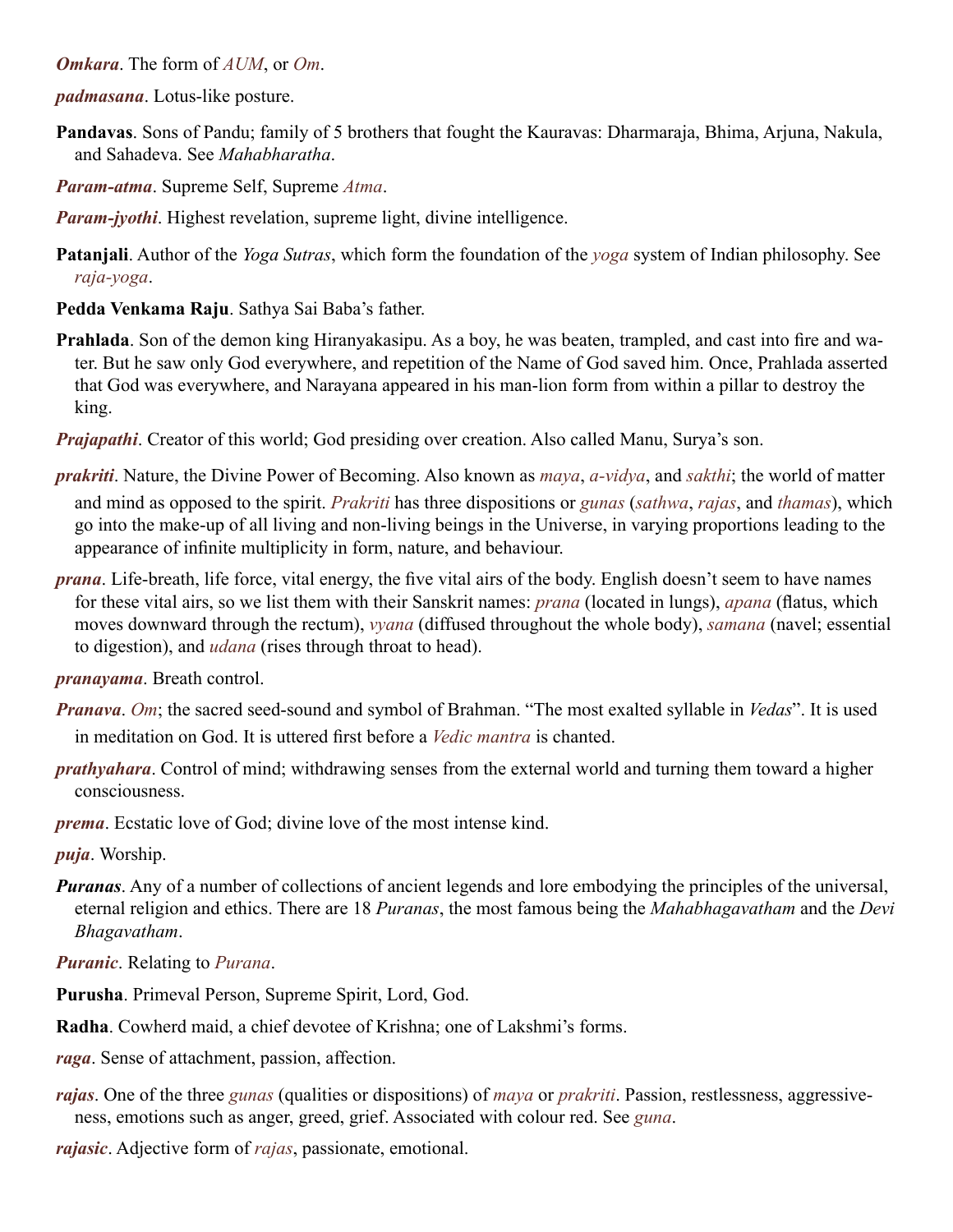<span id="page-58-5"></span>*rajasika-marga*. Path of passionate action.

- <span id="page-58-18"></span>*raja-yoga*. Royal *yoga* of meditation, detachment, and desirelessness. Eight-fold path of *yoga* developed by [Patanjali](#page-57-14), which includes control of the mind and withdrawal of the senses from the external world.
- <span id="page-58-13"></span>*rajoguna*. Quality of passion, restlessness, aggressiveness. Associated with colour red. See *[guna](#page-54-13)*.
- <span id="page-58-17"></span>**Rama**. *[Avatar](#page-52-3)* of the *Thretha yuga*. Hero of the *[Ramayana](#page-58-21)*; killed the wicked [Ravana](#page-58-22) to rescue his wife [Sita](#page-59-21), who had been kidnapped. "Rama" means "he who pleases".
- <span id="page-58-21"></span>*Ramayana*. This sacred epic, composed by Sage [Valmiki,](#page-60-6) deals with the incarnation of [Vishnu](#page-61-3) as Sri [Rama](#page-58-17), who strove all his life to reestablish the reign of *[dharma](#page-53-0)* in the world. The *Ramayana* has played an important role in influencing and shaping the Hindu ethos over the centuries.

<span id="page-58-22"></span>**Ravana**. Lord of demons and king of Lanka, who abducted [Sita](#page-59-21) [\(Rama](#page-58-17)'s wife).

<span id="page-58-23"></span>*Rig-veda*. First *[Veda](#page-61-1)* composed by the sages, consisting of 1028 hymns. Oldest religious text in world.

<span id="page-58-24"></span>*Rig-vedic*. Of or relating to the *[Rig-veda](#page-58-23)*.

<span id="page-58-6"></span>*rishi*. Sage, wise man.

<span id="page-58-12"></span>*rupa*. Form, figure, appearance.

<span id="page-58-14"></span>*sadguna*. Good character, virtue.

<span id="page-58-4"></span>*sadhaka*. Spiritual aspirant.

<span id="page-58-2"></span>*sadhana*. Spiritual discipline or exercise; self effort.

<span id="page-58-0"></span>*sadhu*. Virtuous, wise aspirant; pious or righteous person.

**Sahadeva**. One of the [Pandava](#page-57-16) brothers. See *[Mahabharatha](#page-55-14)*.

<span id="page-58-19"></span>*sahasra-nama*. 1000 names of [Siva](#page-59-8) or [Vishnu](#page-61-3).

<span id="page-58-15"></span>*sakshatkara*. Divine spiritual experience or vision; direct experience of the Lord.

<span id="page-58-3"></span>*sakthi*. Great universal power, divine energy, strength. *Maha* means *Great*, so *Mahasakthi* is great *sakthi*.

<span id="page-58-8"></span>*samadhi*. Literally, total absorption. The state of super consciousness resulting in union with or absorption in the ultimate reality, the *[Atma](#page-51-3)*; perfect equanimity. The state that transcends the body, mind, and intellect. In that state of consciousness, the objective world and the ego vanish and Reality is perceived or communed with, in utter peace and bliss. When people realise in this state their oneness with God, it is called *nirvikalpa samadhi*.

<span id="page-58-20"></span>*samana*. Digestive air; even breath.

- <span id="page-58-10"></span>*samatha*. Equal-mindedness, harmony, agreement.
- <span id="page-58-11"></span>*samsara*. Worldly life; life of the individual soul through repeated births and deaths. Liberation means getting freed from this cycle.
- *Sanathana Dharma*. Eternal religion. A descriptive term for what has come to be called Hinduism. It has no single founder or text of its own. It is more a commonwealth of religious faiths and a way of life.

<span id="page-58-7"></span>*sanmarga* Good conduct.

*santham*. Equanimity, serenity, tranquility.

- <span id="page-58-1"></span>*santhi*. Peace, equanimity, serenity, tranquility.
- <span id="page-58-16"></span>*santhosha*. Peace, contentment, happiness.
- <span id="page-58-9"></span>*sanyasin*. Renunciant, mendicant.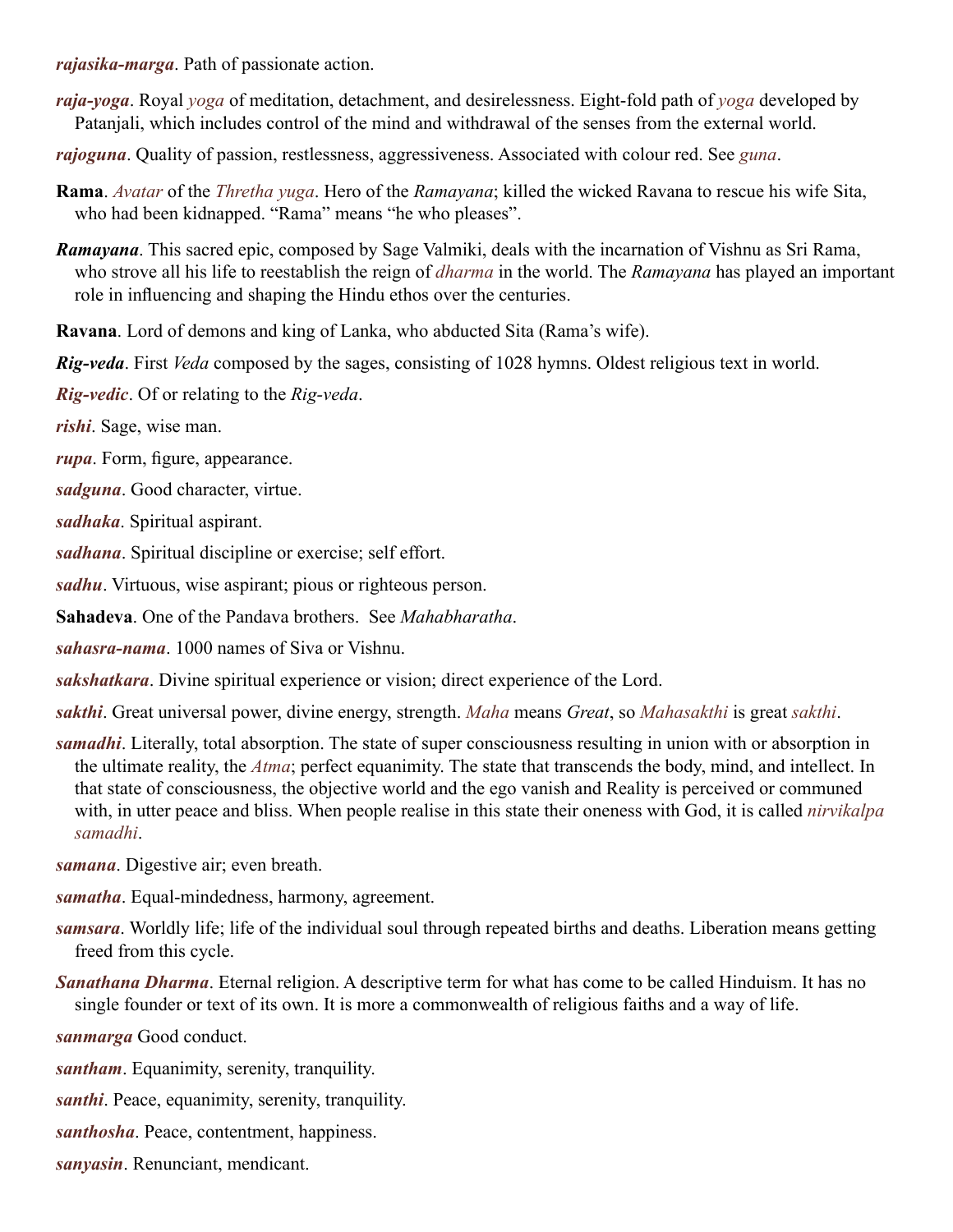<span id="page-59-9"></span>*Sastras*. The Hindu scriptures containing the teachings of the sages. The *[Vedas](#page-61-1)*, the *[Upanishads](#page-60-1)*, the *[ithihasas](#page-54-21)* (epics), the *[Puranas](#page-57-17)*, the *Smrithis* (codes of conduct), etc., form the *Sastras* of the Hindus. They teach us how to live wisely and well with all the tenderness and concern of the Mother.

<span id="page-59-10"></span>*sat*. Existence, being, good, real.

<span id="page-59-3"></span>*sat-chit-ananda* or *satchidananda*. Existence-knowledge-bliss, or being-awareness-bliss.

- <span id="page-59-18"></span>*sath-sang*. Good company.
- <span id="page-59-16"></span>*sathwa*. One of the three *[gunas](#page-54-13)* (qualities and dispositions) of *[maya](#page-56-8)* or *prakriti*. It is the quality of purity, brightness, peace, and harmony. It leads to knowledge. Man is exhorted to overcome *thamas* by *[rajas](#page-57-10)* and *rajas* by *sathwa* and finally to go beyond *sathwa* itself to attain liberation.
- <span id="page-59-15"></span>*sathwa-guna*. Quality of purity, calmness, serenity, joy, strength, goodness. Associated with colour white. See guna.

<span id="page-59-5"></span>*sathwic*. Adjective form of *[sathwa](#page-59-16)*; serene, pure, good, balanced.

<span id="page-59-4"></span>*sathwic marga*. Path of serenity, purity, balance, goodness.

<span id="page-59-2"></span>*sathya*. Truth.

**Sathyanarayana**. Sathya Sai Baba, as an incarnation of [Narayana,](#page-56-14) the Primal Person, the Lord, [Vishnu.](#page-61-3)

<span id="page-59-12"></span>*sa-vichara*. With deliberation and reasoning or enquiry.

<span id="page-59-20"></span>*sa-vikalpa-samadhi*. Subject-object type of superconscious state.

<span id="page-59-11"></span>*sa-vitharka*. With logical argumentation.

- <span id="page-59-17"></span>**Savithri**. Brought husband back to life by outwitting [Yama,](#page-61-9) the Lord of Death, by her power of purity and chastity.
- <span id="page-59-19"></span>*seva*. Selfless service; service to others while trying to serve the God within them.
- <span id="page-59-0"></span>**Shirdi Sai Baba**. First of the triple incarnation consisting of Shirdi Sai Baba, Sathya Sai Baba, and Prema Sai Baba. He passed away in 1918.
- <span id="page-59-6"></span>*siddhantha*. Authoritative texts; established tenet or doctrine.

<span id="page-59-14"></span>*siddhi*. Perfection; yogic power.

- <span id="page-59-21"></span>**Sita**. Wife of [Rama](#page-58-17); brought up by King [Janaka](#page-54-22) who found her in a box in the earth. Also, a tributary of the [Ganga](#page-53-21), flowing westward.
- <span id="page-59-8"></span>**Siva**. The Destroyer, the Third of the Hindu Trinity of [Brahma](#page-52-14) (the Creator), [Vishnu](#page-61-3) (the Preserver), and Siva (the Destroyer).

<span id="page-59-7"></span>*Sivoham*. I am Siva, or divine.

<span id="page-59-13"></span>*smarana*. Remembering the name of the Lord.

*smrithi*. Code of law; traditional law delivered by human authors.

*soham*. I am God.

<span id="page-59-1"></span>*sreyo-karma*. Actions that liberate.

*Sri*. Honorific prefix to the name of deities; respectful title of venerated persons and celebrated works.

*subha* Good, auspicious.

*sudra*. Labourer, the fourth caste of workers. See *[caste](#page-53-16)*.

*su-jnana*. Good knowledge, ability to distinguish right from wrong.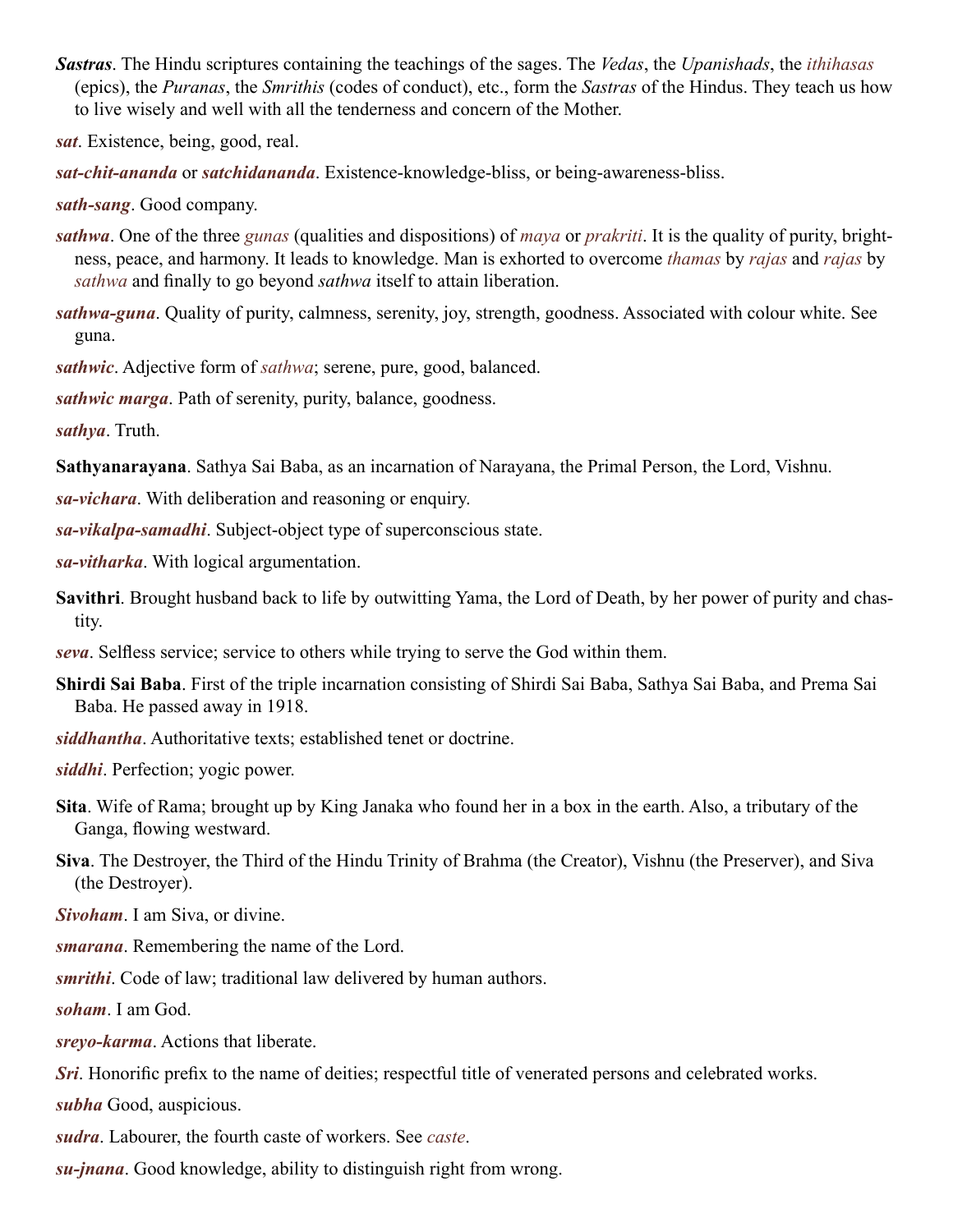<span id="page-60-5"></span>**Surya**. The sun god, the father of time. A name for the sun. Also, son of [Kasyapa](#page-55-19) and father of [Manu.](#page-56-9)

*sushupti*. Deep sleep state.

- *sutra*. Concise rule or aphorism; that which, through a few words only, reveals vast meanings; text consisting of aphorisms or maxims; a thread; something, like a thread, that runs through and holds everything together.
- *swarupa*. Form, essential nature, true nature of Being, embodiment.
- *swayam-jyothi*. Self-illuminating.
- <span id="page-60-2"></span>**Swethakethu**. A great sage; the first person to argue against the evils of drinking and adultery by the *[brahmins](#page-52-17)*; son of [Uddalaka.](#page-60-3)
- *tapas*. Concentrated spiritual exercises to attain God, penance, severe austerities.
- *thamas*. One of the *[gunas](#page-54-13)* (qualities and dispositions) of *[maya](#page-56-8)* or *[prakriti](#page-57-2)*. It is the quality of dullness, inertia, darkness and tendency to evil. It results in ignorance.
- *thamasic*. Adjective form of *thamas*, dull, ignorant, passive.
- *thamasika-marga*. Path of ignorance and passivity.
- *thamoguna*. Quality of dullness, ignorance, delusion, inactivity, inertia, sloth. Associated with colour black. See *[guna](#page-54-13)*.

<span id="page-60-7"></span>*Thath*. That, the Godhead.

- *Thathwa*. Principle, truth, essence. That-this entity. *Thathwa* is regarded as made up of That (*[Thath](#page-60-7)*) and you (*thwam*).
- *Thretha-yuga*. The second in the cycle of four eras. See *yuga.*

*thrupthi*. Contentment.

- *thuriya*. "Beyond" stage in *[samadhi](#page-58-8)*; fourth stage beyond waking, dream, and deep sleep. Superconscious state.
- *thwam*. Thou, You, This, the individual.
- *udana*. Breath that moves upward from the throat.
- <span id="page-60-3"></span>**Uddalaka**. Hermit-sage father of [Swethakethu](#page-60-2).
- <span id="page-60-1"></span>*Upanishads*. The very sacred portions of the *[Vedas](#page-61-1)* that deal with God, humanity, and universe, their nature and interrelationships. Spiritual knowledge (*[jnana](#page-54-7)*) is their content, so they form the *[Jnana-kanda](#page-55-20)* of the *[Vedas](#page-61-1)*.
- *vairagya*. Detachment, renunciation.
- <span id="page-60-4"></span>*Vaishnavite*. A person belonging to *Vaishnavism*, one of the major branches of Hinduism. It focuses on worhiping [Vishnu](#page-61-3) and his ten incarnations.
- *vaisya*. Business person, trader, merchant. See [caste.](#page-53-16)
- Vaivaswatha Manu. Head ([Indra](#page-54-18)) of the present age of [Manu](#page-56-9) (*Manvanthara*); [Prajaprathi.](#page-57-18) Son of [Manu](#page-56-9) and father of [Ikshvaku.](#page-54-23)
- <span id="page-60-6"></span>**Valmiki**. The saint-poet who wrote the *[Ramayana](#page-58-21)*.
- <span id="page-60-0"></span>**Vamana**. Dwarf incarnation of [Vishnu,](#page-61-3) who asked for three feet of land from Emperor [Bali](#page-52-18) and humbled [Bali'](#page-52-18)s pride.

*varna*. [Caste](#page-53-16).

*varna dharma*. The Hindu community is divided into four social groups, or [castes](#page-53-16) (*varnas*), based on qualities (*[gunas](#page-54-13)*) and vocations: (1) *Brahmana* (the *[brahmins](#page-52-17)*), the custodian of spiritual and moral role), (2) *[kshatriya](#page-55-15)*,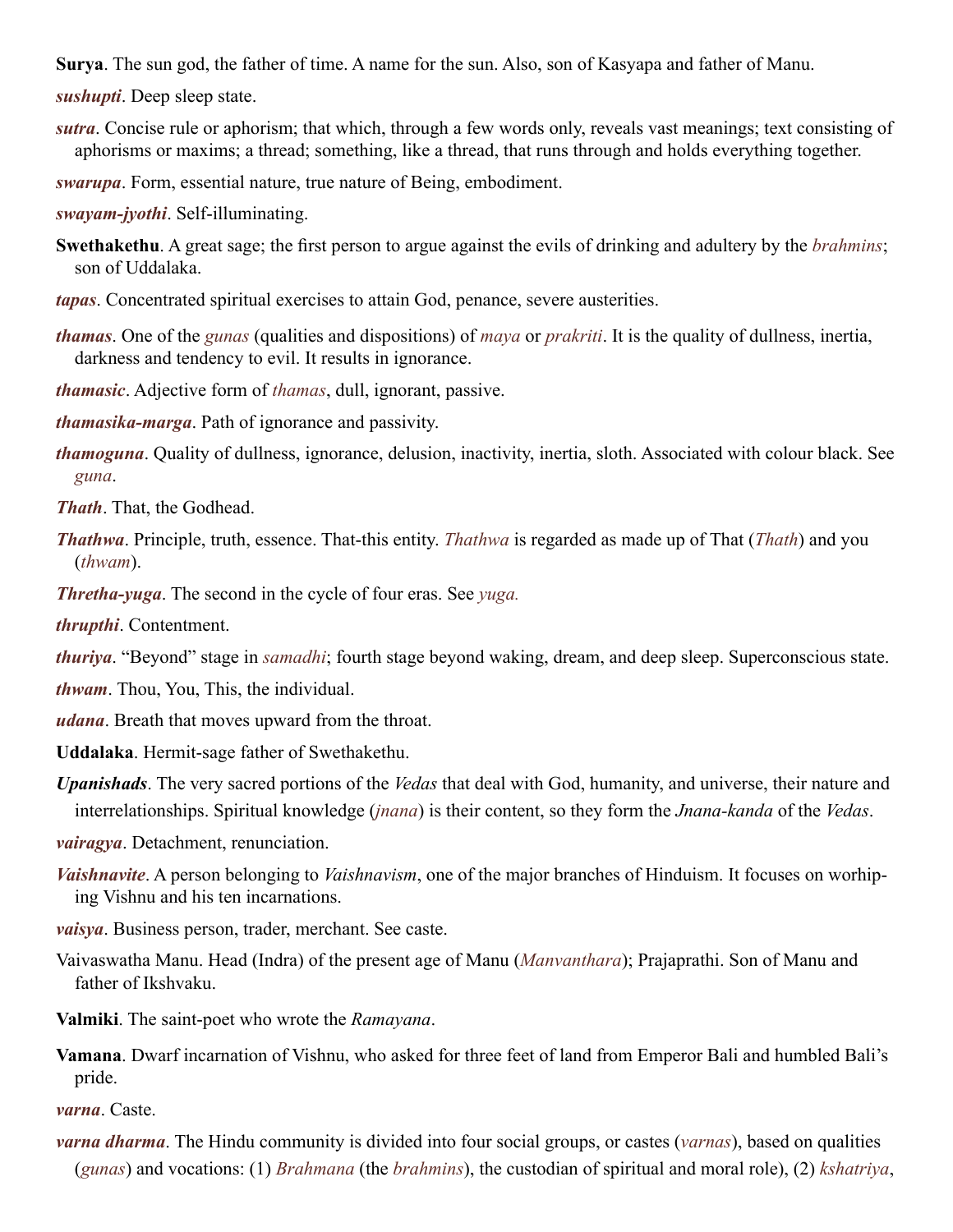the warrior group, which rules and defends the land), (3) *vaisya*, the group dealing with commerce, business, and trade, and (4) *sudra*, the group devoted to labour and service to the community. Each *varna* has its own *[dharmic](#page-53-7)* restrictions and regulations that strive to canalise impulses and instinct into fields that are special to their place in society, controls pertaining to the duties of the [caste](#page-53-16).

<span id="page-61-6"></span>**Varuna**. Chief *[Rig-vedic](#page-58-24)* god associated with Mitra; god of rain, water, the ocean, night; a great sage.

*vasana*. Inclination, impression of anything remaining in the subconscious mind from past action.

<span id="page-61-12"></span>**Vasishta**. One of the greatest *[rishis](#page-58-6)* (sages) of ancient times; priest of the solar race of kings; revealer of several *[Vedic](#page-61-5)* hymns. Had sacred, wishfulfilling cow called Nandini.

<span id="page-61-10"></span>**Vasudeva**. Father of [Krishna.](#page-55-11)

- <span id="page-61-7"></span>*Veda*. Knowledge, wisdom. This knowledge is generally viewed as being given in the *Vedas*.
- <span id="page-61-0"></span>*Vedanta*. Means "the end of the *[Vedas](#page-61-1)*". It is the essence of the *[Vedas](#page-61-1)* enshrined in the *[Upanishads](#page-60-1)*. The philosophy of non-dualism, or qualified non-dualism, or dualism based on the *[Upanishadic](#page-60-1)* teachings, is denoted by this term.

<span id="page-61-2"></span>*Vedantic*. Of or pertaining to *[Vedanta](#page-61-0)*.

<span id="page-61-1"></span>*Vedas*. The oldest and the holiest of the Hindu scriptures, the primary source of authority in Hindu religion and philosophy. They are four in number: the *[Rig-Veda](#page-58-23)*, *Sama-Veda*, *Yajur-Veda*, and *Atharva-Veda*.

<span id="page-61-5"></span>*Vedic*. Of your relating to the *[Vedas](#page-61-1)*.

- *vichara*. Inquiry, analysis and reflection of the nature of the Self or truth.
- *vicharana*. Enquiry, analysis.
- *vidya*. Spiritual education, spiritual knowledge, learning, that which illumines, that which gives light, supreme teaching.

*visha*. Poison.

- *vishaya*. Object of perception.
- *vishaya-karma*. Acts that bind, sensory acts.
- <span id="page-61-3"></span>**Vishnu**. The Preserver, the Second of the Hindu Trinity of [Brahma](#page-52-14) (the Creator), [Vishnu](#page-61-3) (the Preserver), and [Siva](#page-59-8) (the Destroyer).
- <span id="page-61-4"></span>**Viswamitra**. Sage; known for his efforts to equal [Vasishta](#page-61-12). Born as warrior Kausika who by the power of the *[Gayatri](#page-54-24)* transformed himself spiritually. Early counselor of the young [Rama](#page-58-17).

*viveka*. Discrimination.

*vyana*. One of five vital airs; that which is diffused throughout the whole body.

<span id="page-61-8"></span>**Vyasa**. Compiler of *[Vedas](#page-61-1)* and author of the *[Mahabharatha](#page-55-14)*, *Mahabhagavatham*, and *[Brahma Sutra](#page-52-19)*.

- *yajna*. Holy ritual, sacrifice, or rite. Also, personification of rite (when capitalized).
- *yama*. Control of inner senses.
- <span id="page-61-9"></span>**Yama**. God of Death; death personified.
- *yoga*. (a) Union of individual self or *[Atma](#page-51-3)* with the Supreme Being or Universal Self; act of yoking. (b) Spiritual discipline or exercise aimed at control of the senses. (c) Science of divine communion. (d) self control. No single definition of *yoga* suffices. [Patanjali's](#page-57-14) *[Yoga-sutras](#page-61-11)* define *yoga* as a series of eight spiritual steps leading to union with God.

<span id="page-61-11"></span>*Yoga Sutras*. An aphoristic treatise on *yoga* by [Patanjali](#page-57-14).